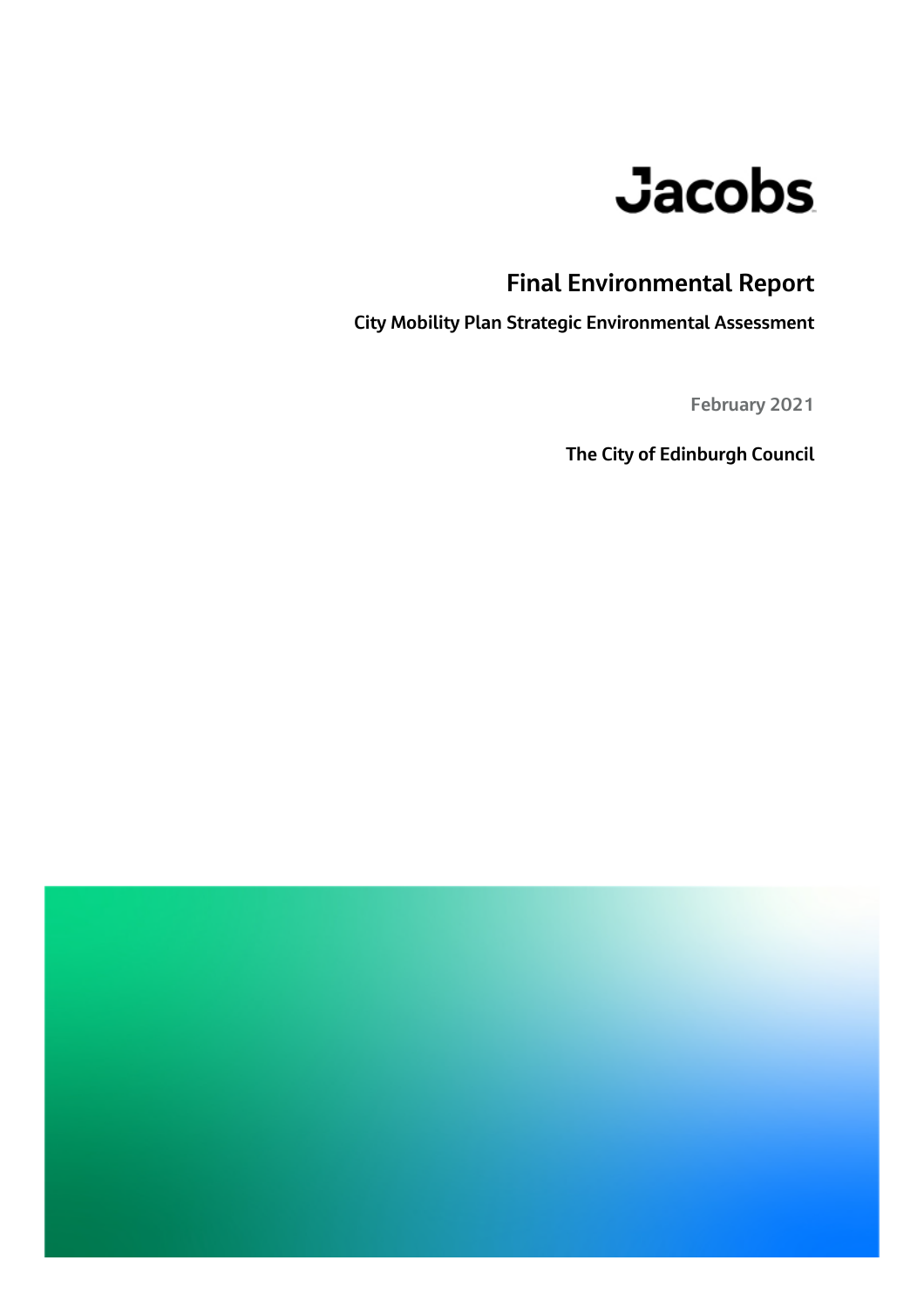#### Environmental Report

| Document Title:  | City Mobility Plan Strategic Environmental Assessment |
|------------------|-------------------------------------------------------|
| Date:            | 1 February 2021                                       |
| Client Name:     | The City of Edinburgh Council                         |
| Project Manager: | Adam Liddle                                           |
| Author:          | Erika Schmolke/Ailsa Collin                           |

Jacobs U.K. Limited

160 Dundee Street Edinburgh EH11 1DQ United Kingdom T +44 (0)131 659 1500 F +44 (0)131 228 6177 www.jacobs.com

**© Copyright 2019 Jacobs U.K. Limited. The concepts and information contained in this document are the property of Jacobs. Use or copying of this document in whole or in part without the written permission of Jacobs constitutes an infringement of copyright.**

Limitation: This document has been prepared on behalf of, and for the exclusive use of Jacobs' client, and is subject to, and issued in accordance with, the provisions of the contract between Jacobs and the client. Jacobs accepts no liability or responsibility whatsoever for, or in respect of, any use of, or reliance upon, this document by any third party.

| <b>Revision</b> | <b>Date</b> | <b>Description</b>                           | <b>Author</b> | <b>Checked</b> | <b>Reviewed</b> | Approved |
|-----------------|-------------|----------------------------------------------|---------------|----------------|-----------------|----------|
|                 | 06.06.19    | Draft Template                               | ES            | AC             | SI              | SI       |
|                 | 14.10.19    | Draft Environmental Report for Client Review | ES            | AC             | SI              | SI       |
|                 | 22.01.20    | Final Draft Environmental Report             | ES/AC         | AC             | <sup>SI</sup>   | SI       |
|                 | 01.02.21    | <b>Final Environmental Report</b>            | ES/AC         | AC             | SI              | SI       |
|                 |             |                                              |               |                |                 |          |
|                 |             |                                              |               |                |                 |          |

#### Document history and status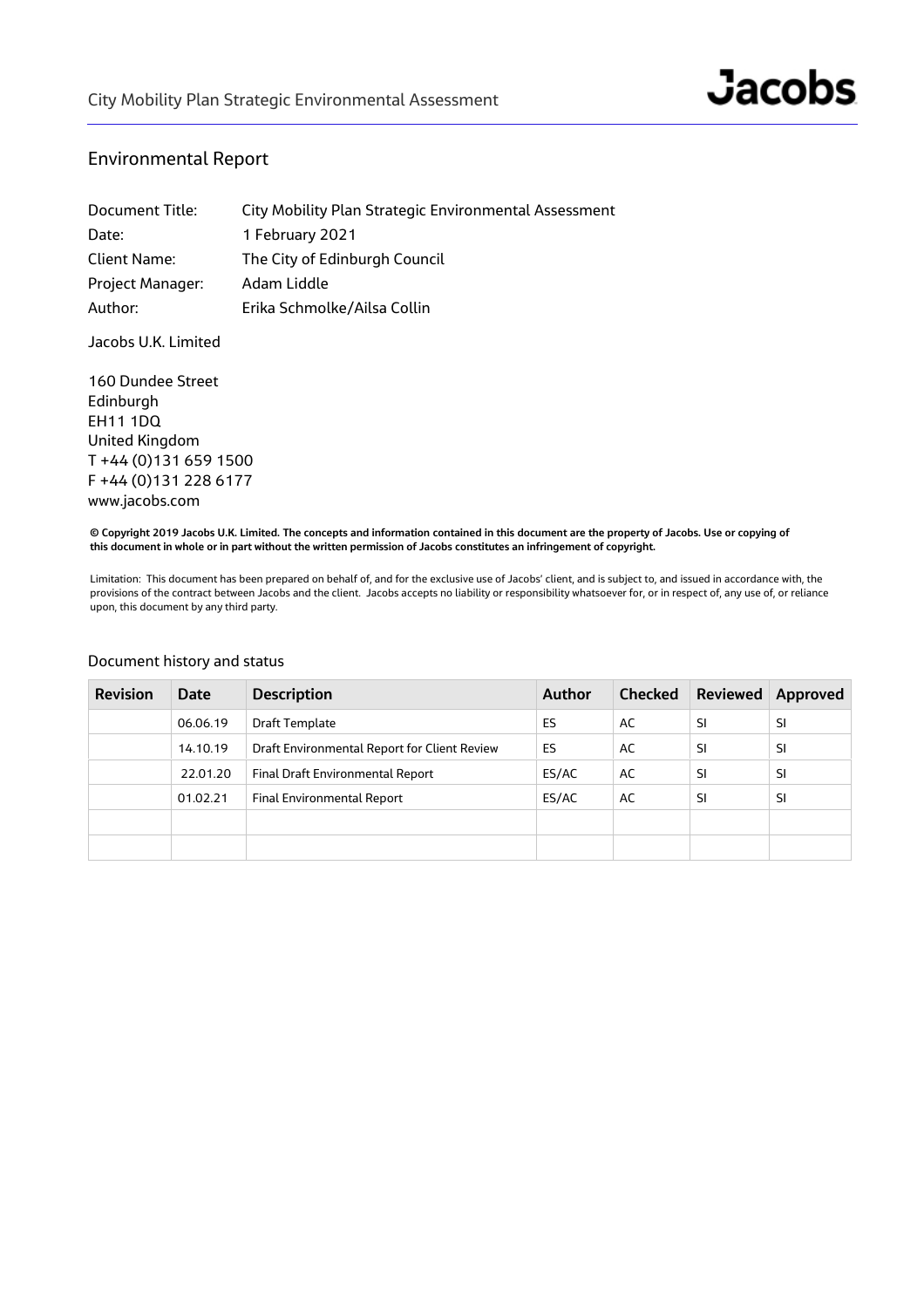## **Jacobs**

## **Contents**

| 1.    |  |
|-------|--|
| 1.1   |  |
| 1.2   |  |
| 1.3   |  |
| 1.4   |  |
| 1.5   |  |
| 2.    |  |
| 2.1   |  |
| 2.2   |  |
| 2.3   |  |
| 2.4   |  |
| 3.    |  |
| 3.1   |  |
| 3.2   |  |
| 3.3   |  |
| 3.4   |  |
| 4.    |  |
| 4.1   |  |
| 4.2   |  |
| 4.3   |  |
| 4.4   |  |
| 4.5   |  |
| 4.6   |  |
| 5.    |  |
| 5.1   |  |
| 5.1.1 |  |
| 5.1.2 |  |
| 5.1.3 |  |
| 5.2   |  |
| 5.2.1 |  |
| 5.3   |  |
| 5.3.1 |  |
| 6.    |  |
| 7.    |  |
| 7.1   |  |
| 7.2   |  |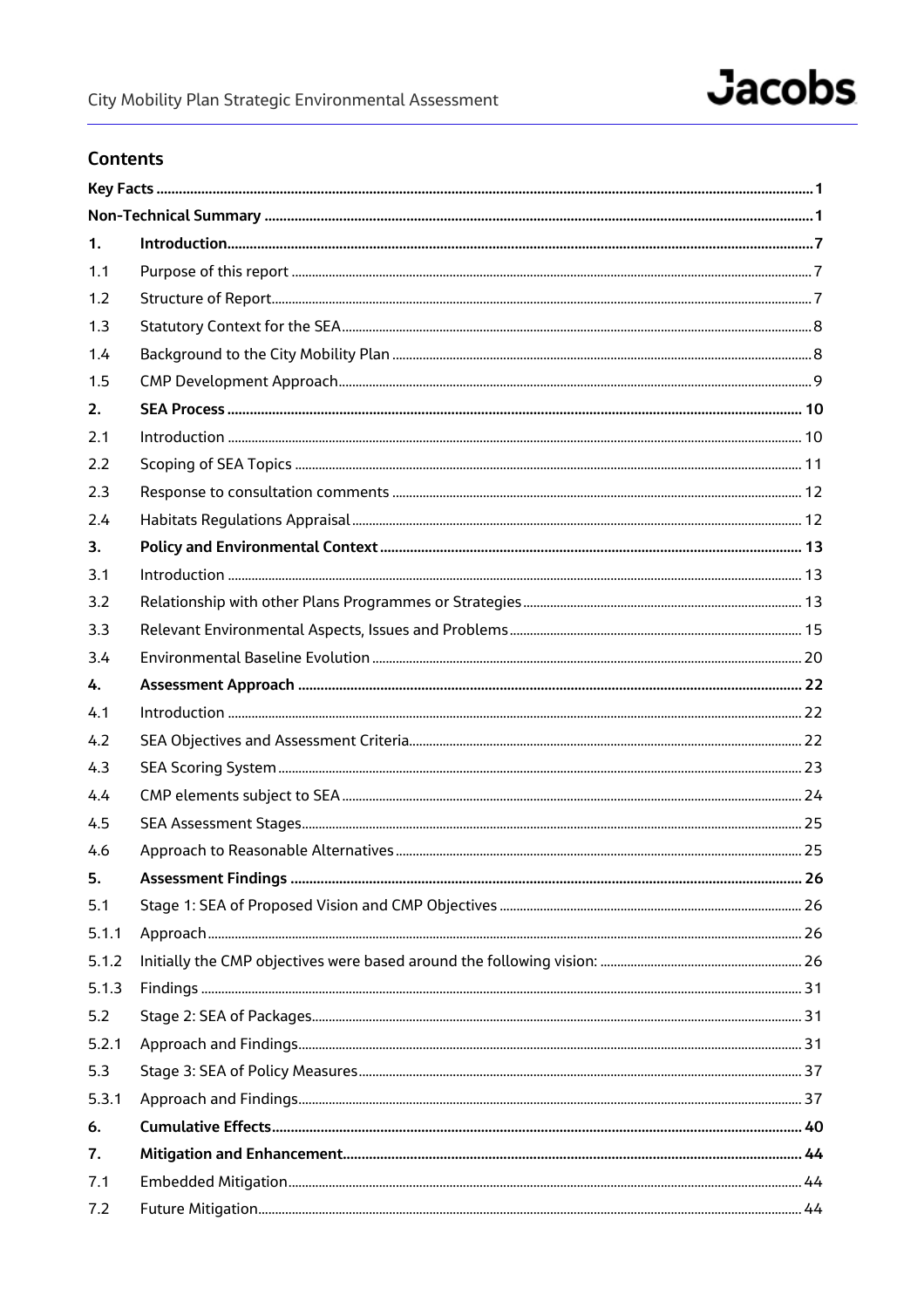## City Mobility Plan Strategic Environmental Assessment

## **Jacobs**

| 8.1 |  |
|-----|--|
| 8.2 |  |
| 9.  |  |
| 9.1 |  |
| 9.2 |  |
| 10. |  |
|     |  |

#### **APPENDICIES**

**APPENDIX A: CMP SEA BASELINE** 

APPENDIX B: RELATIONSHIP WITH RELEVANT PLANS, PROGRAMMES AND STRATEGIES

**APPENDIX C: CONSULTATION RESPONSES** 

APPENDIX D: HIGH-LEVEL SEA ASSESSMENT

APPENDIX E: POST CONSULTATION AMENDMENTS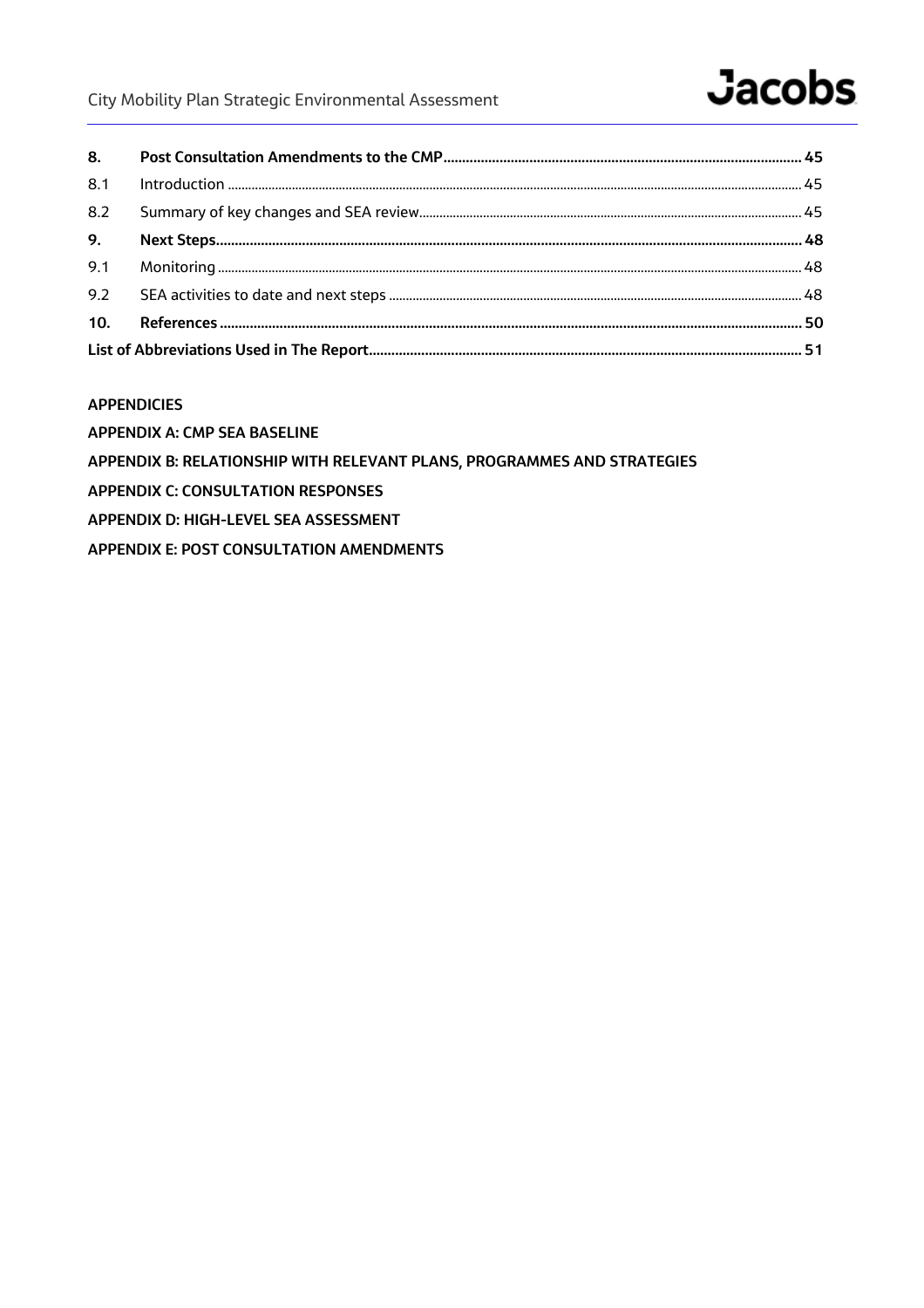## **Key Facts**

| <b>Name of Responsible Authority</b>       | <b>City of Edinburgh Council (CEC)</b>                                                                                                                                                                                                                                                                                                                                                                                                                                            |
|--------------------------------------------|-----------------------------------------------------------------------------------------------------------------------------------------------------------------------------------------------------------------------------------------------------------------------------------------------------------------------------------------------------------------------------------------------------------------------------------------------------------------------------------|
| Title of plan, programme or strategy (PPS) | Edinburgh City Mobility Plan (CMP)                                                                                                                                                                                                                                                                                                                                                                                                                                                |
| Requirement for the PPS                    | Edinburgh's current Local Transport Strategy, the<br>fourth iteration, expired at the end of 2018 - it will<br>be succeeded by the City Mobility Plan. Although<br>there is no statutory requirement for local authorities<br>to produce transport strategies, City of Edinburgh<br>Council has routinely updated its Local Transport<br>Strategy every five years.                                                                                                               |
| Subject of the PPS                         | Transport, mobility and placemaking.                                                                                                                                                                                                                                                                                                                                                                                                                                              |
| Period covered by the PPS                  | 2021 - 2030                                                                                                                                                                                                                                                                                                                                                                                                                                                                       |
| Frequency of updates                       | Reviewed every 2 years                                                                                                                                                                                                                                                                                                                                                                                                                                                            |
| <b>Requirement for SEA</b>                 | In accordance with The Environmental Assessment of<br>Plans and Programmes (Scotland) Act 2005 (the<br>Act), the CMP requires a SEA under Section 5(3) of<br>the Act.                                                                                                                                                                                                                                                                                                             |
| Geographic area covered by the PPS         | The main focus of the CMP will be the City of<br>Edinburgh Council area. However, it will also examine<br>wider regional transport issues, seeking to address<br>the adverse impacts of transport movements<br>originating or terminating in Edinburgh.                                                                                                                                                                                                                           |
| Purpose and/or objectives of PPS           | To set out the transport vision, objectives, policies<br>and plans which support the Council's economic,<br>social and environmental objectives. This includes<br>how City of Edinburgh Council will meet national and<br>regional objectives relevant to transport at a local<br>level and details the actions required to meet current<br>and future local challenges and achieve community<br>objectives through a combination of short, medium<br>and long-term action plans. |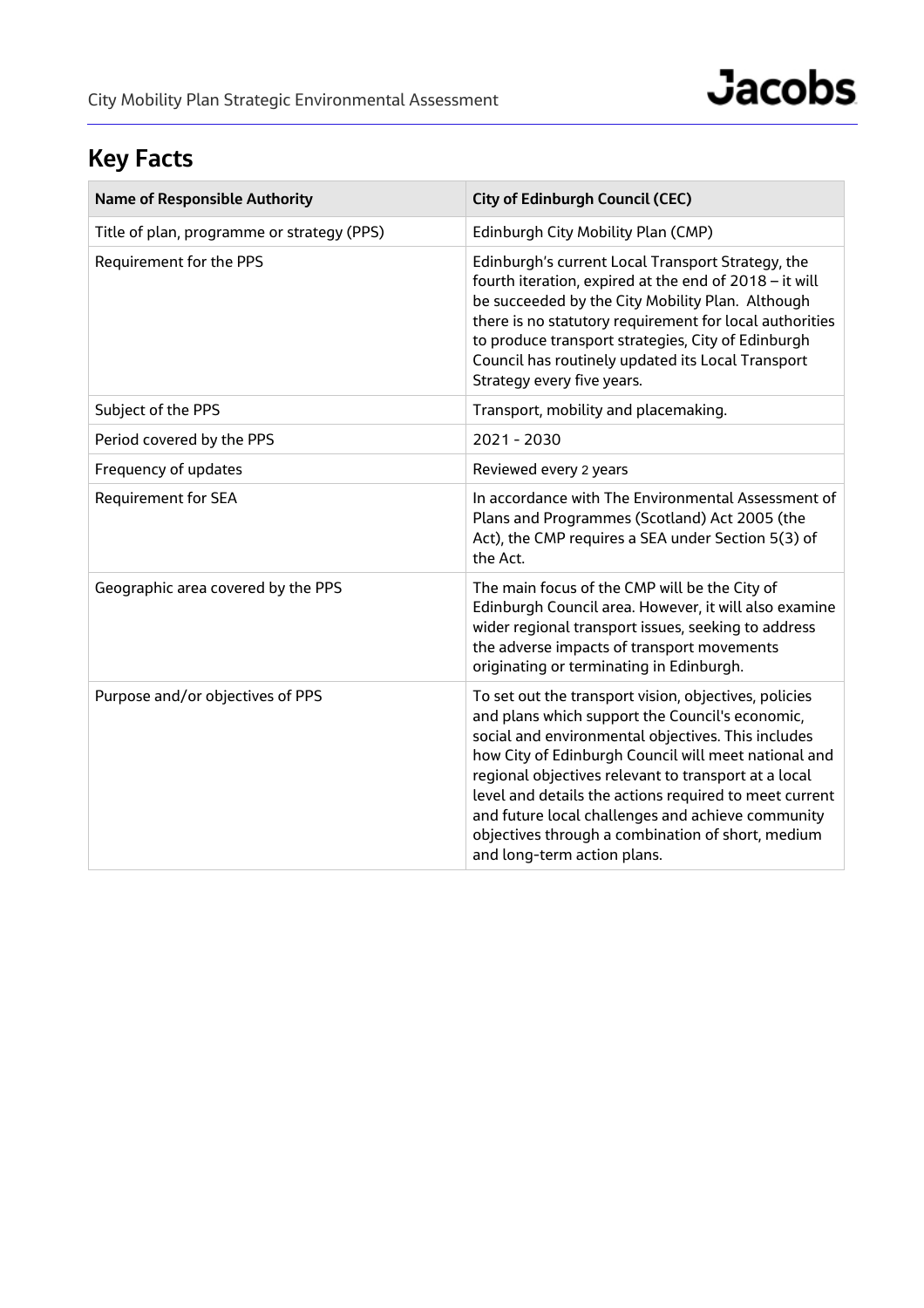## **Non-Technical Summary**

## **Introduction**

This report summarises the findings of the Strategic Environmental Assessment (SEA) which was conducted for the City of Edinburgh Council's City Mobility Plan (CMP). The Environmental Assessment (Scotland) Act 2005 sets out the statutory requirements for conducting a SEA, which ensures the environment and other sustainability aspects are considered at an early stage of decision making when preparing public plans, programmes and strategies (PPS).

The purpose of the Environmental Report is to:

- Provide information on the draft Edinburgh CMP
- Identify, describe and evaluate the likely environmental influence of the draft Plan; and
- Provide an opportunity for the Consultation Authorities and the public to comment on any aspect of the draft Environmental Report.

### **Background to the Edinburgh City Mobility Plan**

The CMP has been developed to support Edinburgh's ambitious target to be carbon neutral by 2030. The CMP includes a series of policy measures which would seek to deliver the following vision:

*Edinburgh will be connected by a safer and more inclusive carbon neutral transport system delivering a healthier, thriving, fairer and compact capital city and a higher quality of life for all residents.*

In line with European best practice (Developing Sustainable Urban Mobility Plans), the initial stages of preparing the CMP involved an extensive review of the existing transport strategy, identifying and understanding mobility issues, reviewing literature, exploring the best practice from other cities' approaches and analysis of feedback from relevant recent Council consultations (Economic Strategy 2018, and 2050 Edinburgh City Vision).

Following consultation on the prospectus, an interim report was drafted and presented to the CEC's Transport and Environment Committee on 28th February 2019. The committee noted the findings of the engagement and approved the next stages involved in developing the CMP.

Further workshops were undertaken involving 100 stakeholders and the Transport Forum (which continues to serve as the stakeholder advisory group for mobility policy development), to help identify policy measures that would support the CMP.

In order to sift the initial long list of policy measures, each was considered against a series of questions, including whether the objectives have been met, issues addressed (Traffic & Freight/Health & Wellbeing/Access & Equality/Built Environment) and delivery mechanisms/cost.

Following this initial sift, a set of draft objectives and preliminary list of policy measures were presented to the CEC Transport and Environment Committee on the 17th May 2019.

Further internal consultation with CEC delivery teams and other plan teams, including ECCT and City Plan was undertaken, to ensure alignment with current and future plans.

Public transport appraisals have also been undertaken by consultants to identify technical and cost issues, and develop business cases and where appropriate, add a spatial layer to policy measures, for example, identify where public transport corridors require to be developed or expanded.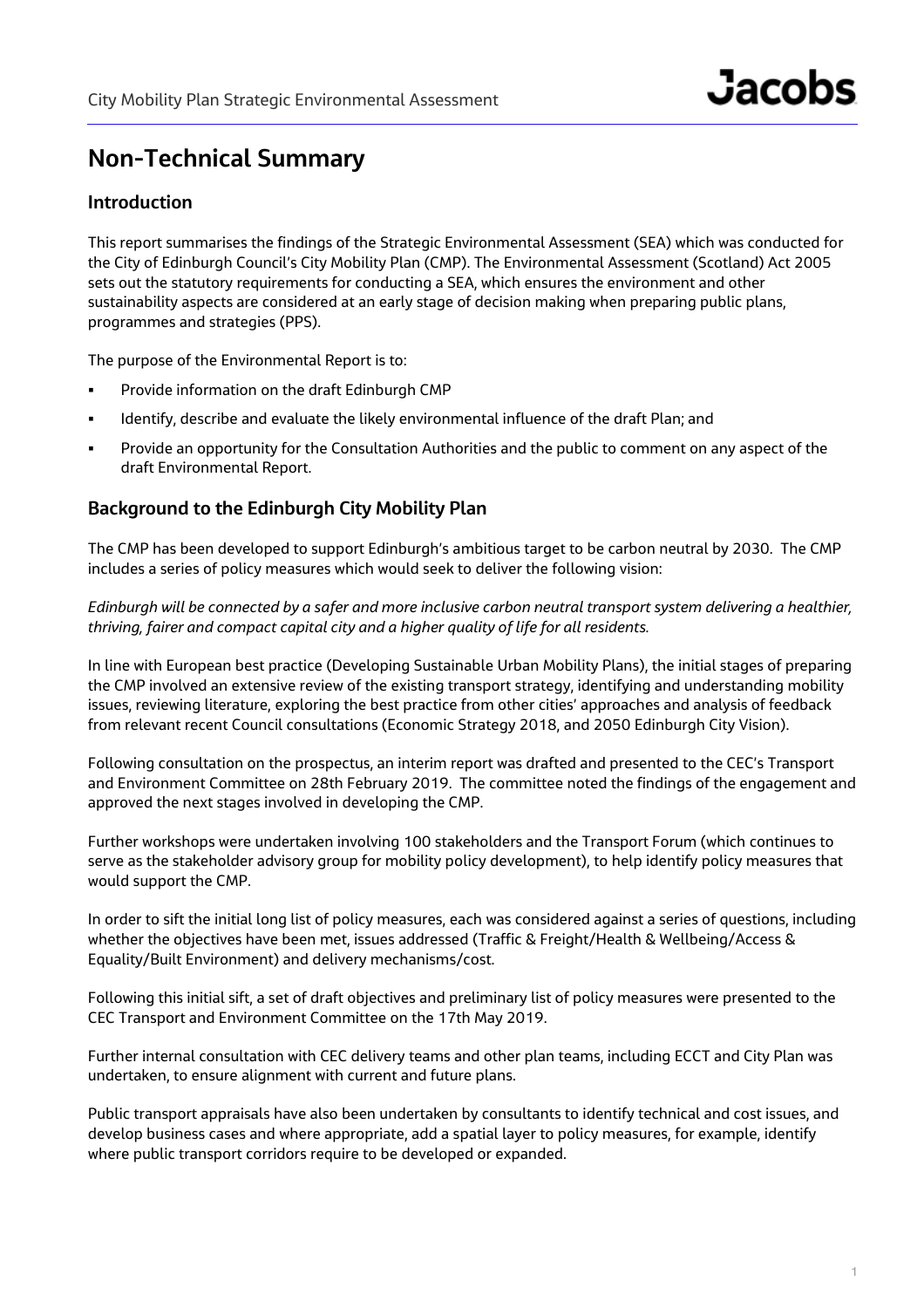### **Assessment Methodology**

The SEA focuses on strategic level issues and does not consider detailed measures for specific developments and construction projects within the study area. Strategic mitigation for negative effects of the CMP has been identified throughout the assessment and forms the basis of future project level assessments that focus on interventions identified in the CMP.

Listed below are the environmental topics that have been scoped into the SEA as it was concluded that the CMP has the potential to significantly impact each of these topics:

- **air and climatic factors:**
- **a** land and soil;
- water;
- **Independent** townscape;
- **•** biodiversity, flora and fauna;
- material assets;
- **Propulation and human health; and**
- **·** cultural heritage.

The SEA uses a set of SEA objectives and assessment criteria which cover each of the environmental topics scoped into the assessment. These have been developed from a comprehensive review of the baseline and policy requirements to align with the SEA objectives with the forthcoming City Plan 2030 and the recently adopted City Centre Transformation Strategy.

To ensure the SEA influenced each stage of the CMP (including public consultation, stakeholder engagement, workshops, framework drafting), it was aligned with the CMP development. This informed refinement and revision of the proposed plan, as outlined in section 2 of this Environmental Report. SEA specialists worked with the CMP development team to conduct detailed assessments on the draft CMP, to improve the environmental and sustainability benefits resulting from the plan. This involved assessing:

- the compatibility of the SEA objectives with the CMP objectives;
- the policy measures against the SEA objectives to determine mitigation measures and enhancement recommendations;
- the effects of implementing these policies where mitigation measures and recommendations were adopted; and
- individual policy measures where further detail was required to identify effects of mitigation measures.

Where negative impacts or positive opportunities were identified, mitigation measures and recommendations were proposed. Recommendations included refinement to the CMP objectives, the addition of policies, amendments to policy wording, caveats and monitoring controls based on the environmental criteria that consider and respond to both direct and indirect, secondary and cumulative impacts.

In accordance with the Environmental Assessment (Scotland) Act 2005, the statutory consultation authorities, which include: Scottish Natural Heritage (now NatureScot); Scottish Environmental Protection Agency; and Historic Environment Scotland (HES), were consulted on the scoping report and their comments and views were considered. These are provided in Appendix C of the Environmental Report.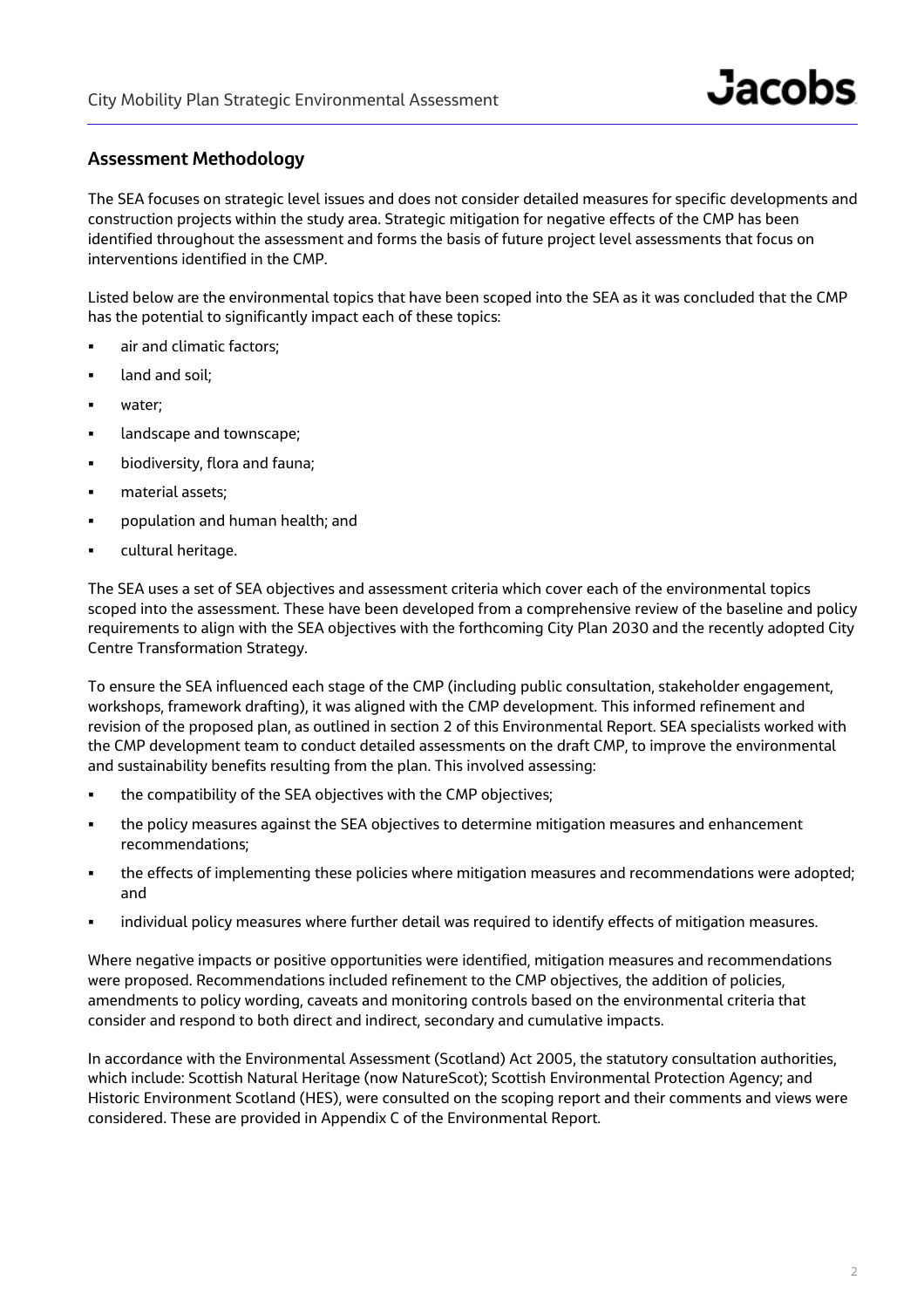## **Policy Context**

The City of Edinburgh Council's CMP sets out the strategic approach for the movement of people and goods into and around Edinburgh. The plan outlines policies to make Edinburgh a fair, thriving, connected and inspired capital city, superseding the existing Local Transport Strategy for Edinburgh.

The CMP plays a pivotal role in linking national, regional and city policy context through to guiding delivery plans and resourcing across the city, which is outlined in Section 3.2. The SEA considered the Plan within the context of a focussed range of other plans, programmes and strategies (PPS). This process helped to identify a range of environmental protection objectives and problems and issues that the Plan should take cognisance of and might support with its delivery. This comprehensive policy review has been undertaken and is included as Appendix B to the Environmental Report. A summary of the key environmental protection objectives identified from the review is provided in section 2 of the draft report.

### **Environmental Context**

A baseline information gathering exercise was carried out in order to summarise the key environmental characteristics against the SEA topics. The full baseline report is provided in Appendix A of this Environmental Report.

An assessment was also undertaken to provide an overview of the key environmental issues and an assessment of the likely evolution of each baseline issue in the absence of the CMP (i.e. a do-nothing option). Key environmental issues and problems included:

- Transport is a significant contributor to carbon dioxide emissions in Edinburgh. Motorised transport results in poor air quality in parts of Edinburgh, as nitrogen dioxide and PM originate principally from road traffic.
- Edinburgh's transport infrastructure needs to be resilient against adverse climate impacts, and also consider potential positive impacts, such as a longer summer season.
- Depending on where it is located, transport infrastructure can have a detrimental impact on soil through air/run off pollution and sealing.
- Run-off from roads and new transport infrastructure can negatively affect water quality or hydrological regimes. Regular flood events can increase the amount of run-off from roads and exacerbate the problem.
- Potential reduction in landscape/townscape visual amenity through the construction and operation of new transport infrastructure. Potential loss of access to important sites e.g. World Heritage Site.
- Land-take as a result of transport infrastructure can lead to loss, disturbance and fragmentation of habitats. The presence of people and vehicles associated with transport can create disturbances for local wildlife, including disturbance resulting from noise and artificial light.
- There are currently a number of deficiencies in Edinburgh's transport network, resulting in a transport system operating below its capabilities. These include congested roads, roads in need of maintenance, a limited cycle network, a limited bus lane network and poorly maintained public transport facilities in some locations.
- Increasing numbers of people living and working in, and visiting the city, puts pressure on the existing transport network.
- Transport has a number of negative impacts on human health, in terms of air quality, emissions of key air pollutants and noise. A transport system that is not conducive to walking and cycling reduces opportunities for people to undertake physical activity and can lead to an increase in obesity and other conditions arising from inactivity.
- New transport infrastructure could lead to the loss of or damage to known and previously undiscovered historical/heritage sites or features. Congestion in and around conservation areas can undermine the distinctive character of such areas. Street clutter, including inappropriate signage and materials can cause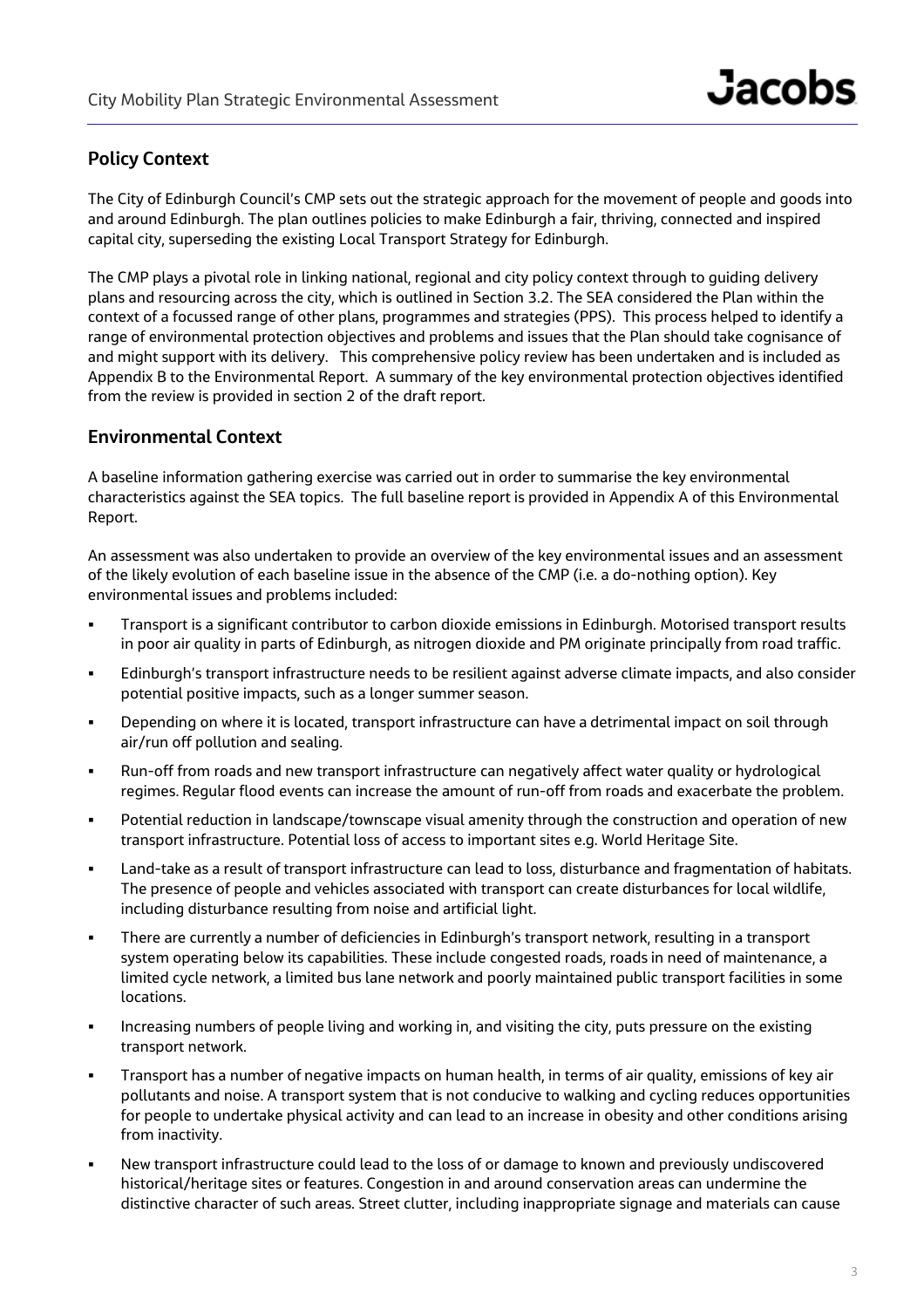negative visual impacts. Air pollution can cause deterioration of buildings and monuments. Vibration from road traffic can damage historical/heritage sites or features.

In the absence of a new transport strategy, it is possible that some existing environmental problems would persist and even increase. In line with Schedule 3 of the 2005 Act, the environmental evolution without the PPS should be considered. This should take account of the environmental issues identified in the evolution of the environmental baseline, particularly the environmental problems and trends identified. These are presented in section 3 of the Environmental Report.

## **Key Findings**

The SEA concluded that the proposed strategy would have a predominantly positive effect across the SEA topics, with key benefits identified for air quality and population and human health. Localised negative effects were identified where proposals could impact on natural or cultural heritage designations. It was determined that mitigation would be put in place as detailed proposals develop. A summary of the findings is presented in the table below against each of the SEA topics.

| <b>SEA Topic</b>               | <b>Summary of Assessment Findings</b>                                                                                                                                                                                                                                                                                                                                                                                                                                                                                                                                                    |
|--------------------------------|------------------------------------------------------------------------------------------------------------------------------------------------------------------------------------------------------------------------------------------------------------------------------------------------------------------------------------------------------------------------------------------------------------------------------------------------------------------------------------------------------------------------------------------------------------------------------------------|
| Air Quality & Climatic Factors | Significant positive effects were identified associated with an overall<br>reduction in traffic due to stricter parking measures, traffic free zones,<br>street closures and road user charges, freight consolidation zones,<br>public transport accessibility improvements, integrated/flexible<br>services and ticketing, low emissions zone and improved walking and<br>cycling measures.                                                                                                                                                                                             |
|                                | To achieve significant benefits to air quality and climatic factors, a co-<br>ordinated approach to modal shift is required, for example, similar<br>timing of demand management package implementation to public<br>transport and walking and cycling packages. Effects would be greater<br>over time as more measures are implemented.                                                                                                                                                                                                                                                 |
|                                | Potential adverse effects could arise where parking controls and/or<br>street closures result in the displacement of private vehicles to other<br>parts of the city. A transport appraisal may be required to determine<br>the impact of displacement effects - for example, the resulting effects<br>on air quality.                                                                                                                                                                                                                                                                    |
| Land & Soil                    | The draft CMP approach to effective integrated land use and mobility<br>planning can prevent cities from becoming dispersed and polarised.<br>Concentrating infrastructure and environmental costs could prevent<br>large areas of land becoming affected by construction of transport<br>infrastructure and car dominated developments. This should lead to<br>reduced detrimental effects on land use change.                                                                                                                                                                          |
|                                | Potential for some localised negative effects where new or expanded<br>regional park and ride may require additional land take. Further<br>environmental appraisal would be required as proposals are developed.                                                                                                                                                                                                                                                                                                                                                                         |
| Water                          | The draft CMP approach to integrated land use planning is likely to<br>reduce widespread construction across the city. This is likely to reduce<br>flood risk, as natural drainage patterns are less likely to be affected by<br>dispersed development and impermeable surfaces. It was also<br>identified that the implementation of the CMP could improve water<br>quality through reduced runoff pollutants, following a reduction in<br>private vehicles and encouraging modal shift. Any new infrastructure<br>should aim to improve sustainable drainage and pollutant filtration. |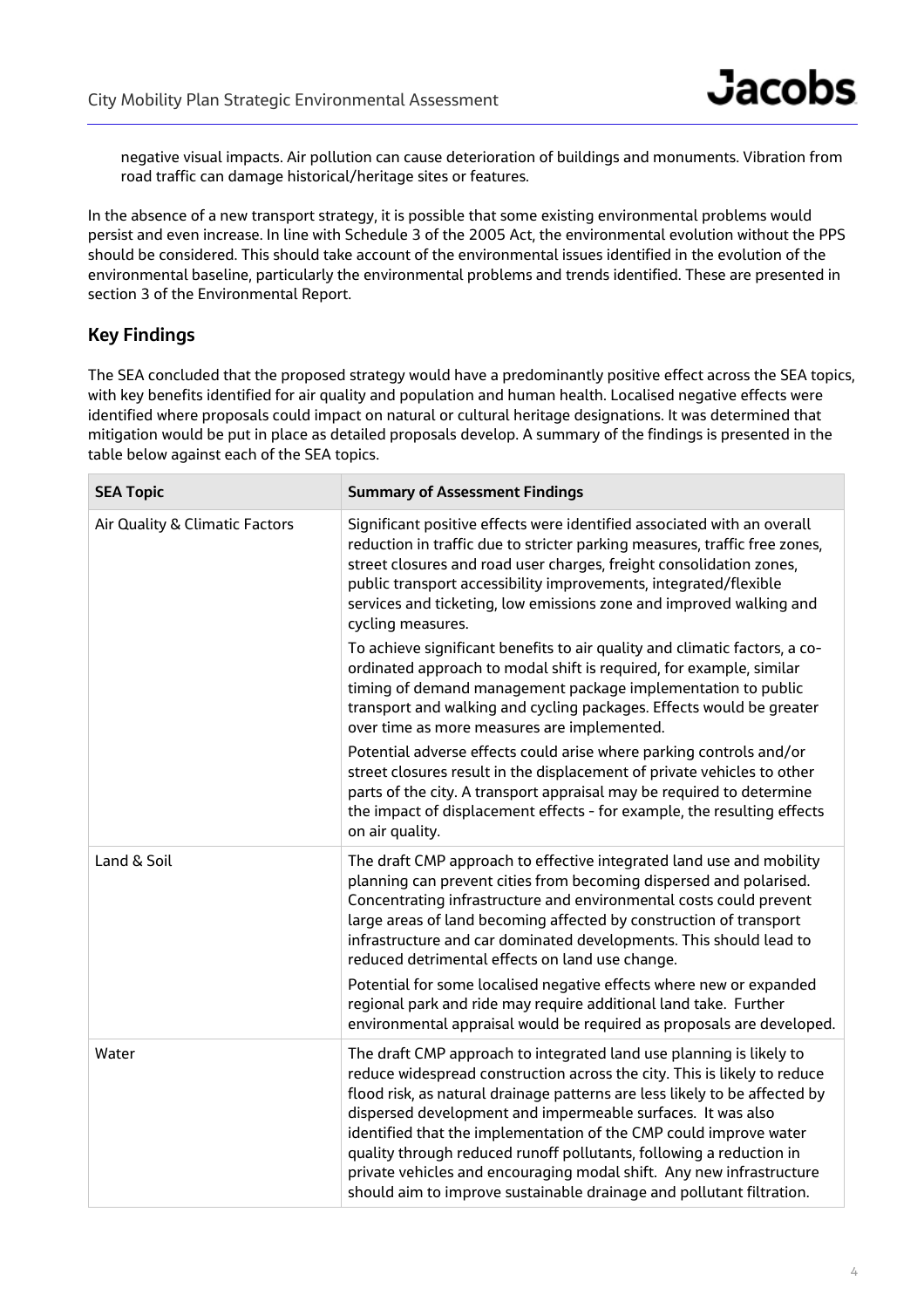| <b>SEA Topic</b>              | <b>Summary of Assessment Findings</b>                                                                                                                                                                                                                                                                                                                                                                                                                                                                                                                                                                                                                                                                                   |
|-------------------------------|-------------------------------------------------------------------------------------------------------------------------------------------------------------------------------------------------------------------------------------------------------------------------------------------------------------------------------------------------------------------------------------------------------------------------------------------------------------------------------------------------------------------------------------------------------------------------------------------------------------------------------------------------------------------------------------------------------------------------|
| Landscape                     | A generally positive effect on landscape and townscape was identified<br>with key benefits anticipated through the overall reduction of traffic<br>and parking within the city facilitating public realm<br>improvements. However, the location of any new freight consolidation<br>centres, regional park and rides, logistics zones or hubs needs to be<br>sympathetic to landscape considerations. The extension of the tram<br>route and bus routes would also need to be designed sympathetically.                                                                                                                                                                                                                 |
| Biodiversity, Flora and Fauna | The draft CMP policies to concentrate infrastructure could prevent<br>large areas of natural environment, including designated sites and<br>protected species, from becoming affected by construction of transport<br>infrastructure and car dominated developments. This should lead to<br>reduced detrimental effects on biodiversity, flora and fauna. Reductions<br>in usage of private vehicles through improved public transport and<br>active travel networks would also improve air quality with a possible<br>positive impact on biodiversity.                                                                                                                                                                 |
|                               | Where site specific measures are proposed, there is the potential for<br>adverse impacts to occur where proposed interventions result in habitat<br>loss. However, as more interventions are implemented the potential for<br>habitat creation also increases in the long-term.                                                                                                                                                                                                                                                                                                                                                                                                                                         |
| <b>Material assets</b>        | Positive effects on material assets were identified through the overall<br>improvement to the public transport network. Encouraging greater use<br>of the network through more flexible services, improved accessibility<br>and integrated fares and ticketing is likely to lead to less congestion on<br>the roads due to a fewer number of cars. New bus routes servicing areas<br>with current low public transport access would lead to reduced car use<br>in more remote parts of the city.<br>The introduction of walking and cycling measures would require<br>improvements to cycle facilities and access to streets. It is likely that<br>this would lead to an improvement to the existing transport network. |
| Population and Human Health   | The improvements to public transport would also promote sustainable<br>mass-transit opportunities for people to access work, education, social<br>activities, healthcare and other services. Active travel network<br>improvements promote a healthy lifestyle and quality of life would be<br>improved through a more integrated network, better facilities and<br>safety improvements such as secure bike storage. Human health would<br>also be positively impacted by reductions in air pollutants and noise<br>resulting from an overall reduction in traffic.                                                                                                                                                     |
| <b>Cultural Heritage</b>      | Mixed effects were identified on Cultural Heritage. Dense<br>developments could potentially affect townscape and the setting of<br>heritage assets if taller buildings are part of the development. Heritage<br>assets could also be affected by the construction footprint of new<br>freight consolidation centres, logistics zones or hubs and expansion of<br>both bus and tram routes.                                                                                                                                                                                                                                                                                                                              |
|                               | There may be opportunities for improved accessibility to heritage<br>assets through improvements to the public transport network and<br>active travel routes and the visual setting of some heritage assets may<br>be improved as there would be fewer cars on the streets.                                                                                                                                                                                                                                                                                                                                                                                                                                             |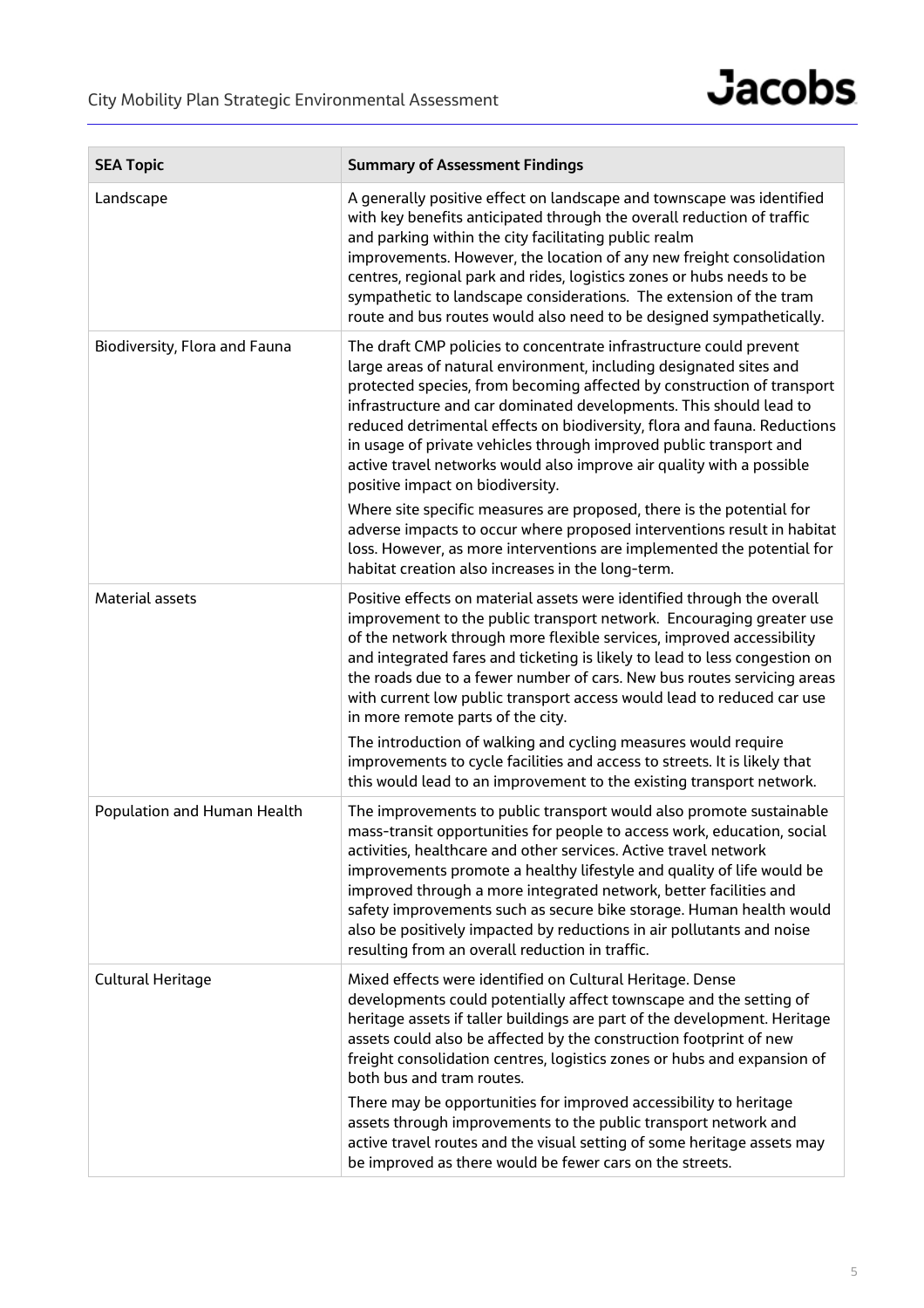## **Post Consultation 2021 Amendments**

The draft CMP and Environmental Report were issued to the SEA Consultation authorities (SEPA, Nature Scot (formally SNH and HES)) for public consultation in January 2020 for a period of 8 weeks. This was extended in response to Covid-19, with the public consultation period ending 7 May 2020. Responses from this period of consultation were considered and resulted in slight amendments to the objectives, policies and themes of the draft CMP.

The SEA reviewed the changes post consultation to identify if there were any potential negative environmental effects across the SEA objectives. The SEA concluded that the changes to the Draft CMP would still result in predominantly positive effects across the SEA topics, with key benefits identified for air quality and population and human health.

### **Next Steps and Monitoring Framework**

Best practice in SEA Monitoring requires that a detailed monitoring framework reflects the implementation of the Strategy actions, identifies where existing indicators (from the delivery of related PPS) can be used to track progress and, ideally, is embedded within the final Plan to ensure that monitoring is undertaken as part of CMP delivery.

It is proposed that the monitoring framework would align with the forthcoming City Plan 2030 and recently adopted Edinburgh City Centre Transformation Strategy, to ensure an integrated approach. Developing this integrated framework was discussed at a workshop with the Consultation Authorities following the public consultation. A monitoring framework and associated targets/indicators will be presented in the Post Adoption SEA statement, the final stage in the SEA process.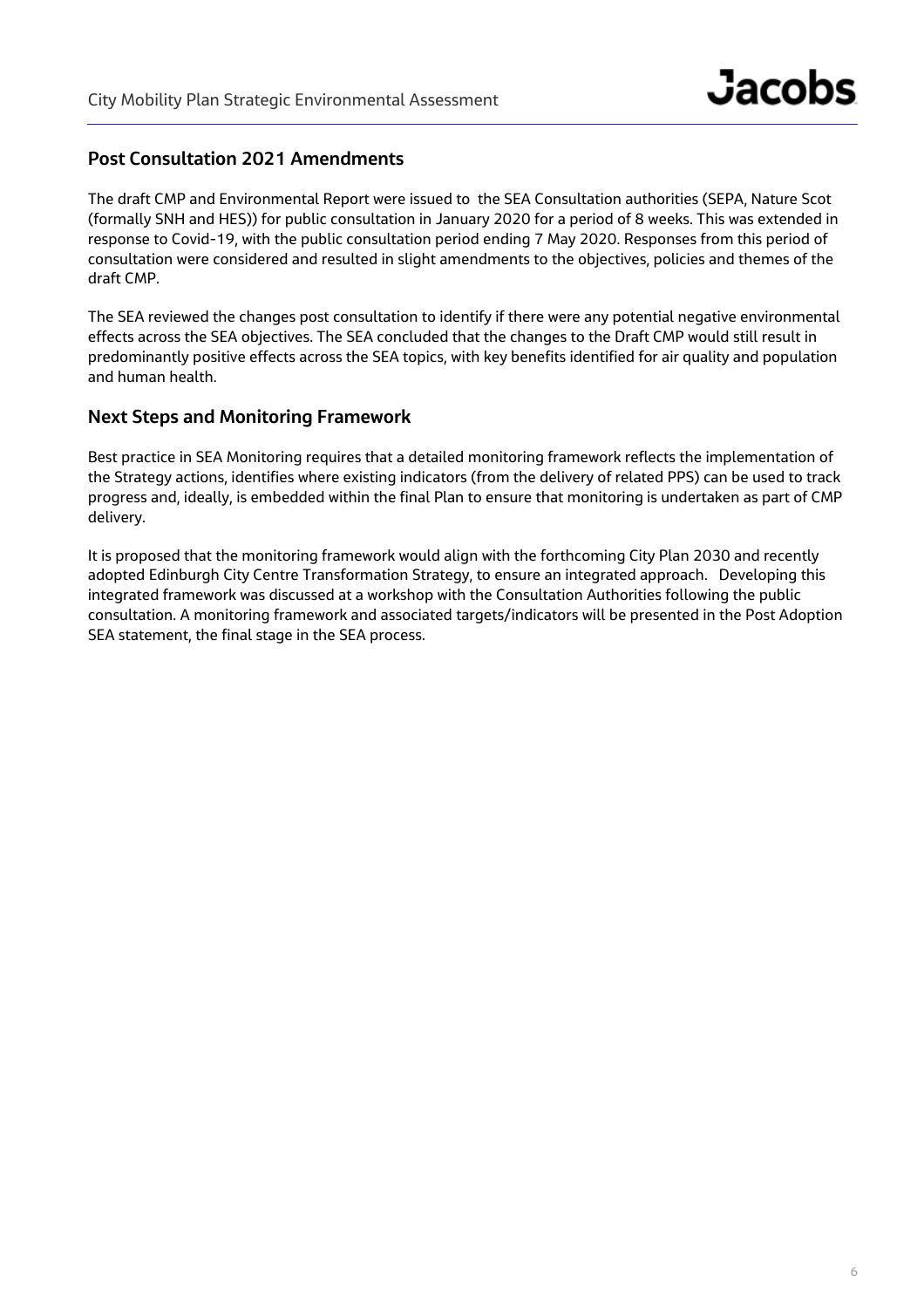## **1. Introduction**

## **1.1 Purpose of this report**

Strategic Environmental Assessment (SEA) provides plan-making authorities with a transparent process to incorporate environmental considerations into decision making at an early stage and in an integrated and documented manner.

The overall objective of SEA is to:

*"Provide for a high level of protection of the environment and to contribute to the integration of environmental considerations into the preparation and adoption of plans and programmes with a view to promoting sustainable development" (Article 1 of the European SEA Directive 2001/42/EC).*

The purpose of this report is to report the findings of the SEA of Edinburgh Council's City Mobility Plan (CMP). This Environmental Report (ER) responds to statutory SEA requirements, considers the evolution of the emerging CMP to date and presents an assessment of its likely significant effects. As required by the SEA regulations (see Section 1.4), a Non-Technical Summary (NTS) of the ER has also been prepared to summarise the key findings from the SEA.

## **1.2 Structure of Report**

This report is structured as follows:

- Section 1 introduces the report, identifies core statutory requirements for undertaking the SEA, explains the background to the development of the CMP and provides a summary of the proposed plan and purpose.
- Section 2 provides an overview of the SEA process which has been undertaken to date, the SEA scoring process and the response to consultation comments. A detailed response to consultation comments is provided in Appendix C.
- Section 3 provides a review of relevant Plans, Programmes and Strategies (PPS) and a summary of the baseline characteristics and the evolution of the baseline in the absence of the CMP. A detailed baseline is provided in Appendix A, with a full list of relevant PPS, which identifies applicable legislative and policy requirements and targets at international, national, regional and local scale provided in Appendix B.
- Section 4 presents the approach to the SEA assessment, providing the assessment criteria, scoring system and approach to reasonable alternatives.
- Section 5 presents the key findings of the high-level SEA undertaken on the package of policy measures in the CMP and the SEA assessment on individual policy measures identified for further assessment. The highlevel assessment matrix of the package and individual policy measures is provided in Appendix D.
- Section 6 presents the approach to cumulative assessment.
- Section 7 identifies embedded and future mitigation, as well as enhancement measures.
- Section 8 identifies the next steps in the SEA process and outlines potential monitoring arrangements.
- Section 9 summarises the key changes to the ER following amendments to the CMP after consultation.

The report is supported by the following appendices:

- Appendix A: CMP SEA Baseline
- Appendix B: Relationship with relevant Plans, Programmes and Strategies
- **Appendix C: Consultation Responses**
- **Appendix D: High-level SEA Assessment**
- Appendix E: Post Consultation Amendments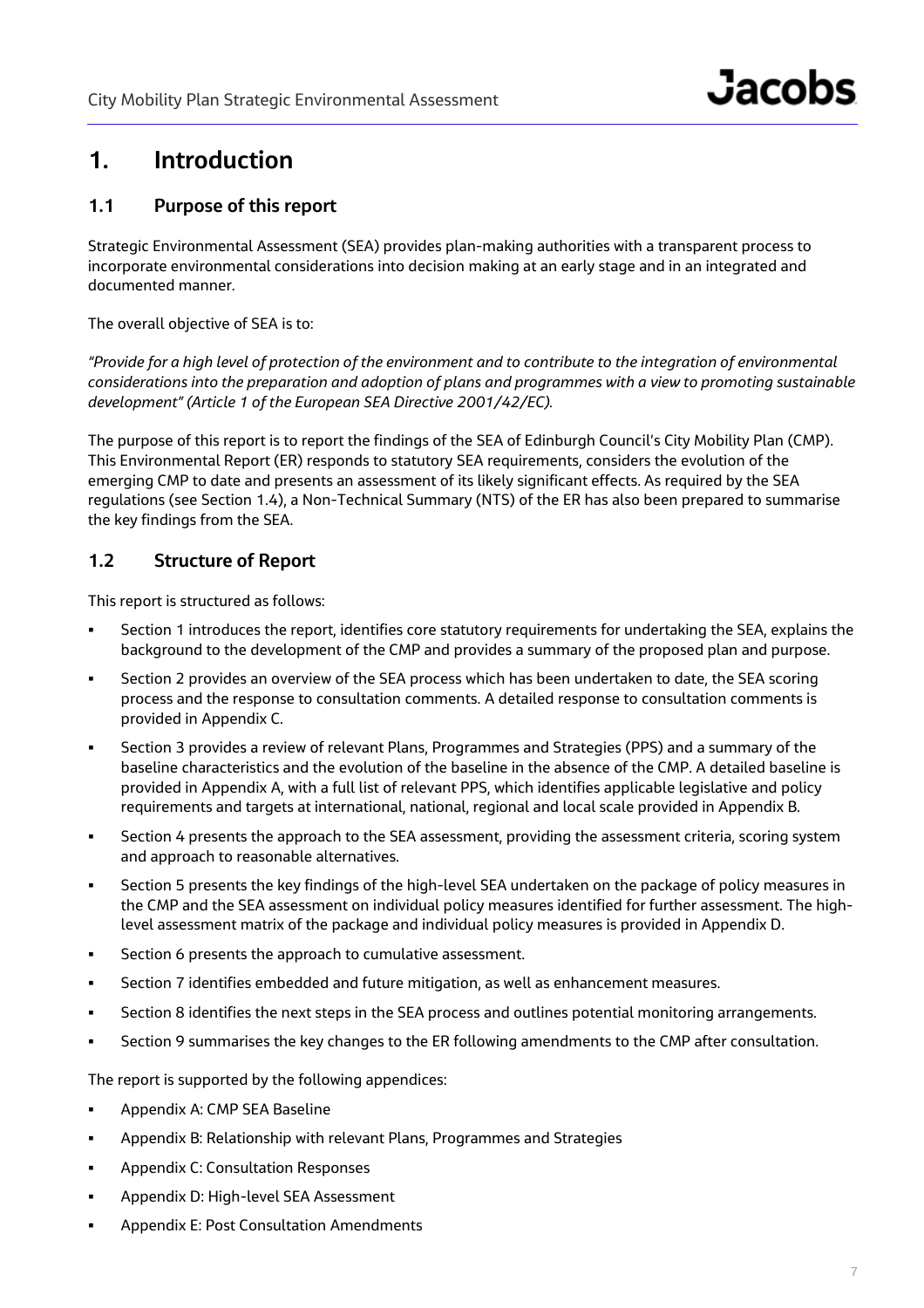## **1.3 Statutory Context for the SEA**

In Scotland, the Environmental Assessment (Scotland) Act transposes the EU Directive (2001/42/EC) into Scottish legislation, and Section 1 of the Act sets out the primary requirement, which is to secure the completion of an environmental assessment during the preparation of a qualifying plan or programme. The Act requires responsible authorities to assess the likely significant effects on the environment of implementing PPS, as defined within the 2005 Act. This assessment must also examine the likely significant effects of implementing reasonable alternatives to the PPS under consideration (i.e. the CMP).

The CMP is a qualifying plan under Section 5(3) of the 2005 Act, therefore a SEA is required.

Under the 2005 Act, once the need for a SEA of a PPS has been established, a three-stage process is required:

- SEA Scoping (Section 15): Responsible Authorities must provide the Consultation Authorities with sufficient information to enable them to consider the proposed scope, level of detail and consultation period for an ER to accompany the PPS;
- Preparation of an ER, and consultation on it (Section 14): Responsible authorities must prepare an ER to "identify, describe and evaluate the likely significant effects on the environment of implementing" a PPS. This report should be based on the outcomes of the SEA Scoping and the information requirements specified in Schedule 3 of the 2006 Act. The report must be consulted on in tandem with the PPS for a period as agreed with the Consultation Authorities through the SEA Scoping. This report responds to these legislative requirements; and
- Preparation of a Post Adoption SEA Statement (Section 18): Following the adoption of a PPS, the Responsible Authority must prepare a statement setting out, amongst other matters, how environmental considerations and the SEA have been considered within the adopted PPS.

## **1.4 Background to the City Mobility Plan**

The City Mobility Plan succeeded Edinburgh's current Local Transport Strategy 2014-2019 (LTS). The current LTS was published in 2014 to set out the City of Edinburgh's policies and plans in working towards an integrated and sustainable transport system. The LTS considered the Council's wider objectives and outcomes and was aligned with the Local Development Plan and Economic Strategy as well as other regional and national transport policies.

In September 2018, CEC published a prospectus for public consultation entitled 'Edinburgh: connecting our city, transforming our places'. The prospectus set out a series of 15 ideas for a more active and connected city, a healthier environment, a transformed city centre, neighbourhood streets and civic life.

This prospectus combined three major projects being prepared throughout 2018 and 2019, including:

- Edinburgh City Centre Transformation (ECCT) an action plan for a vibrant and people-focused capital city centre to improve community, economic and cultural life, which was approved in September 2019 and was subject to its own SEA.
- The City Mobility Plan setting the strategic approach for how people and goods travel into, and around, our growing city. Its development supersedes the existing LTS for Edinburgh, in setting policies and actions that help to make Edinburgh a fair, thriving, connected and inspired capital city.
- Low Emission Zones (LEZs) the Council is taking a comprehensive approach to developing Low Emission Zones as a step towards protecting Edinburgh's citizens from the harmful health effects of poor air quality, in line with Scottish Government priorities to introduce LEZs in Aberdeen, Dundee, Edinburgh, and Glasgow by 2020.

These major projects are being considered in the context of the emerging City Plan 2030, which is subject to its own SEA. Following extensive public and stakeholder consultation on the ideas in the prospectus, detailed proposals were then developed for each project.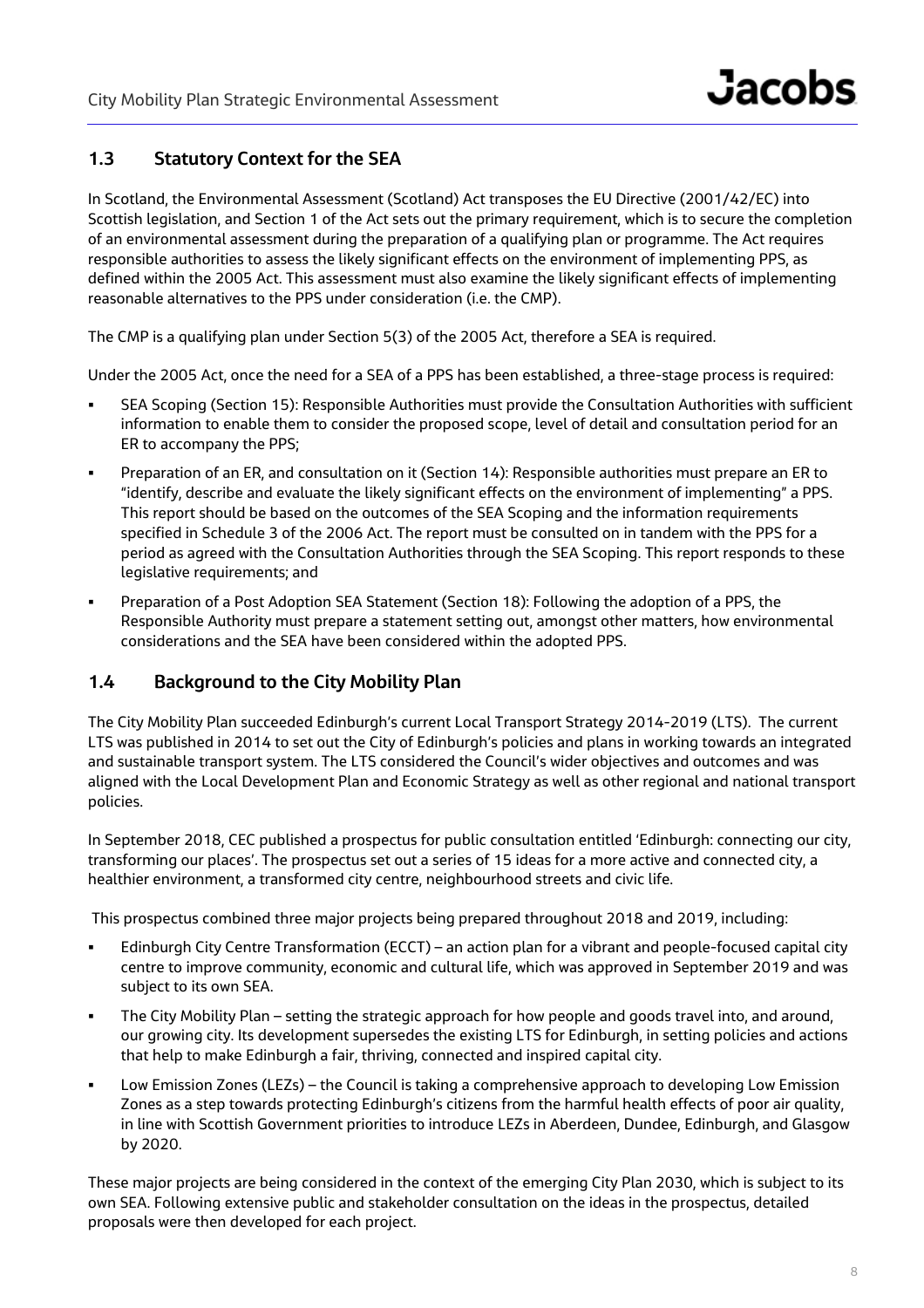#### **1.5 CMP Development Approach**

The CMP has been developed to support Edinburgh's ambitious target to be carbon neutral by 2030. The CMP comprises a series of objectives and policy measures which seek to deliver the following vision:

*Edinburgh will be connected by a safer and more inclusive carbon neutral transport system delivering a healthier, thriving, fairer and compact capital city and a higher quality of life for all residents.*

In line with European best practice (Developing Sustainable Urban Mobility Plans), the initial stages of preparing the CMP involved an extensive review of the existing transport strategy, identifying and understanding mobility issues, reviewing literature, exploring the best practice from other cities' approaches and analysis of feedback from relevant recent Council consultations (Economic Strategy 2018, and 2050 Edinburgh City Vision).

Following consultation on the prospectus, an interim report was drafted and presented to the CEC's Transport and Environment Committee (TEC) on 28<sup>th</sup> February 2019. The committee noted the findings of the engagement and approved the next stages involved in developing the CMP.

Further workshops were undertaken involving 100 stakeholders and the Transport Forum (which continues to serve as the stakeholder advisory group for mobility policy development), to help identify policy measures that would support the CMP.

In order to sift the initial long list of policy measures, each was considered against a series of questions, including whether the objectives have been met, issues addressed (Traffic & Freight/Health & Wellbeing/Access & Equality/Built Environment) and delivery mechanisms/cost.

Following this initial sift, a set of draft objectives and preliminary list of policy measures were presented to the TEC on the 17<sup>th</sup> May 2019.

Further internal consultation with CEC delivery teams and other plan teams, including ECCT and City Plan was undertaken, to ensure alignment with current and future plans.

Public transport appraisals have also been undertaken by consultants to identify technical and cost issues, and develop business cases and where appropriate, add a spatial layer to policy measures, for example, identify where public transport corridors require developing or expanding.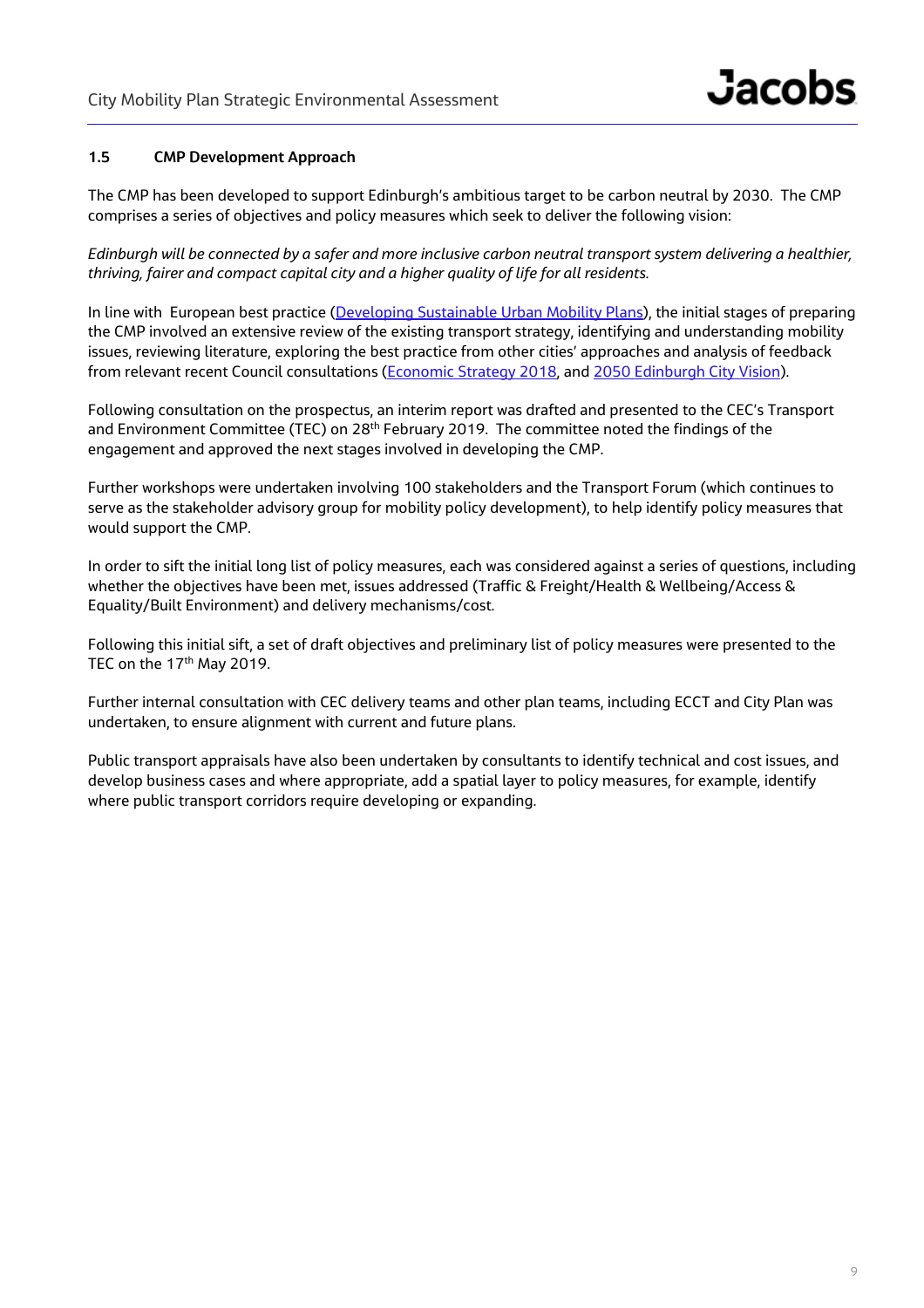## **2. SEA Process**

## **2.1 Introduction**

The SEA process, as described in paragraph 1.4.3, has been aligned with the CMP development to ensure the SEA has had influence at each stage of the strategy development and, along with the Integrated Impact Assessment (IIA) process, has informed the refinement and revision of the proposed plan.

Focussed assessments were undertaken by SEA specialists and the CMP development team, who worked together to understand both the intention and ambition of the draft policy. This includes examining the options available and making recommendations to strengthen the likely environmental gain or improve the sustainability benefits associated with the CMP policy. Figure 2.1 below sets out the SEA approach alongside the CMP development.

Figure 2.1: The SEA and CMP approach

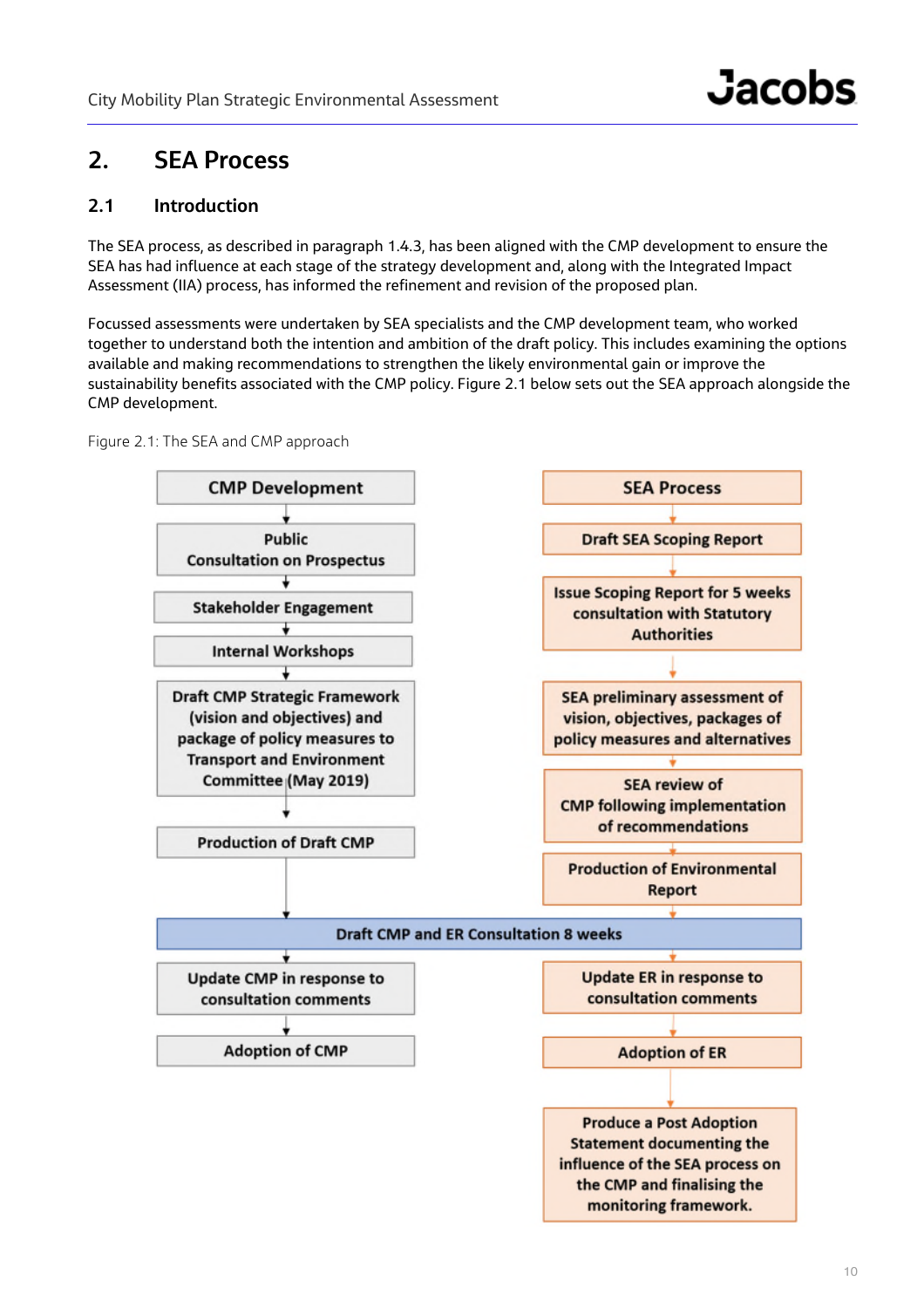The SEA adopted a matrix-based approach, assessing:

- The compatibility of the CMP Objectives against SEA Objectives. In line with SEA recommendations, the CMP objectives were refined to ensure the best environmental and wider sustainability outcomes.
- The packages of policy measures and alternative policies within each package against the SEA objectives and SEA assessment criteria to determine mitigation and enhancement recommendations and to assess the likely in-combination, secondary and synergistic effects of implementing these policies.
- The packages of policy measures focusing on the key changes, identifying where mitigation measures and recommendations had been adopted and considering the in-combination, secondary and synergistic effects of implementing these policies.
- Individual policy measures where it was identified there was further detail or spatial information identifying where mitigation measures and recommendations had been adopted and considering the in-combination, secondary and synergistic effects of implementing these policies.

Following each stage of assessment, any negative impacts or positive opportunities that were identified were discussed with the project team to determine effective mitigation and enhancement recommendations.

The key recommendations have included refinements to the objectives, alternative policies and policy wording, caveats and monitoring controls based on the environmental criteria that consider and respond to both direct impacts and indirect, secondary and cumulative impacts.

## **2.2 Scoping of SEA Topics**

The baseline and policy review were carried out to determine the SEA topics which should be scoped into the assessment and would be anticipated to have a positive and/or negative impact, as well as topics where a significant cumulative impact is anticipated. Schedule 3 of the 2005 Act requires the CMP to be assessed against the following environmental issues:

- **Air and climatic factors**
- Land and soil
- Water
- **Landscape and townscape**
- Biodiversity, flora and fauna
- Material assets
- **Population and human health**
- Cultural heritage

In accordance with the requirements of the 2005 Act, CEC has considered if the environmental effects (positive or negative) of the City Mobility Plan on each SEA topic are likely to be significant. The initial scoping exercise was based on preliminary information about the likely scope of policy and projects within the CMP production, the known environmental baseline of the area and the likely environmental issues.

It was determined that the CMP has the potential to significantly impact all of the environmental issues. Accordingly, all of the issues were scoped into the SEA and provide the framework for the SEA objectives and the criteria and questions which have been used in the assessment process.

A Scoping Workshop was held with Scottish Natural Heritage (now NatureScot), Scottish Environmental Protection Agency and Historic Environment Scotland in January 2019 to discuss and inform the scope and methodology.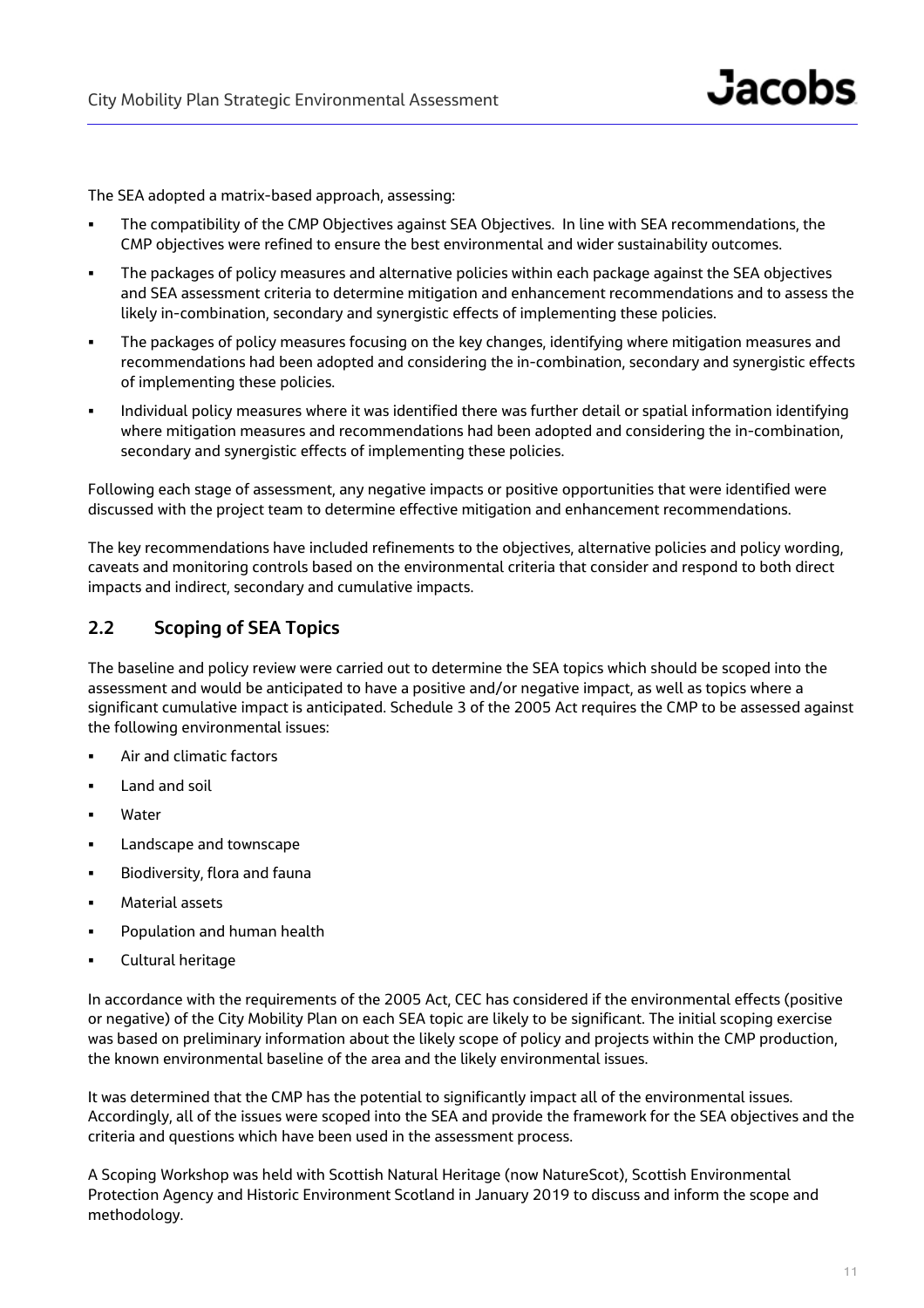## **2.3 Response to consultation comments**

Statutory requirements of the SEA include the requirement to provide the statutory consultation authorities with a detailed explanation of the plan in order to fully understand the likely environmental effects. The consultation authorities were asked to provide a view on the CMP Scoping Report produced in February 2019. A summary of the key comments from the statutory consultation authorities and the response to them in the SEA is provided in Appendix C.

## **2.4 Habitats Regulations Appraisal**

Article 6(3) of the EC Habitats Directive requires that any plan which is not directly connected with or necessary to the management of a European site (otherwise known as 'Natura 2000' sites), but may be likely to have a significant effect on such a site, either individually or in combination with other plans or projects, shall be subject to an 'appropriate assessment' of its implications for the European site in view of the site's conservation objectives. This procedure is applied in Scotland through The Conservation (Natural Habitats, &c.) Regulations 1994 (as amended), and is known as the 'Habitats Regulations Appraisal' (HRA) of plans.

Natura 2000 sites include Special Areas of Conservation (SACs) designated under the Habitats Directive (92/43/EEC) and Special Protection Areas (SPAs) designated under the Birds Directive (2009/147/EEC). In addition, Candidate and Possible SACs, Potential SPAs and Ramsar wetlands should also be included in appraisals. Natura 2000 sites are designated due to the presence of specific habitats and species of internationally important biodiversity value, otherwise known as 'qualifying interest features.'

Each stage in the development of the CMP was reviewed to determine any potential indirect or direct impacts on Natura 2000 sites. For example, each draft of the CMP objectives and policies have been checked to determine any potential impacts on Natura 2000 sites in the Edinburgh area – primarily the Firth of Forth SPA and the Imperial Dock SPA. The CMP objectives and policies are strategic in nature, with few specific spatial implications. As a result, no potential impacts on the Natura 2000 sites were identified.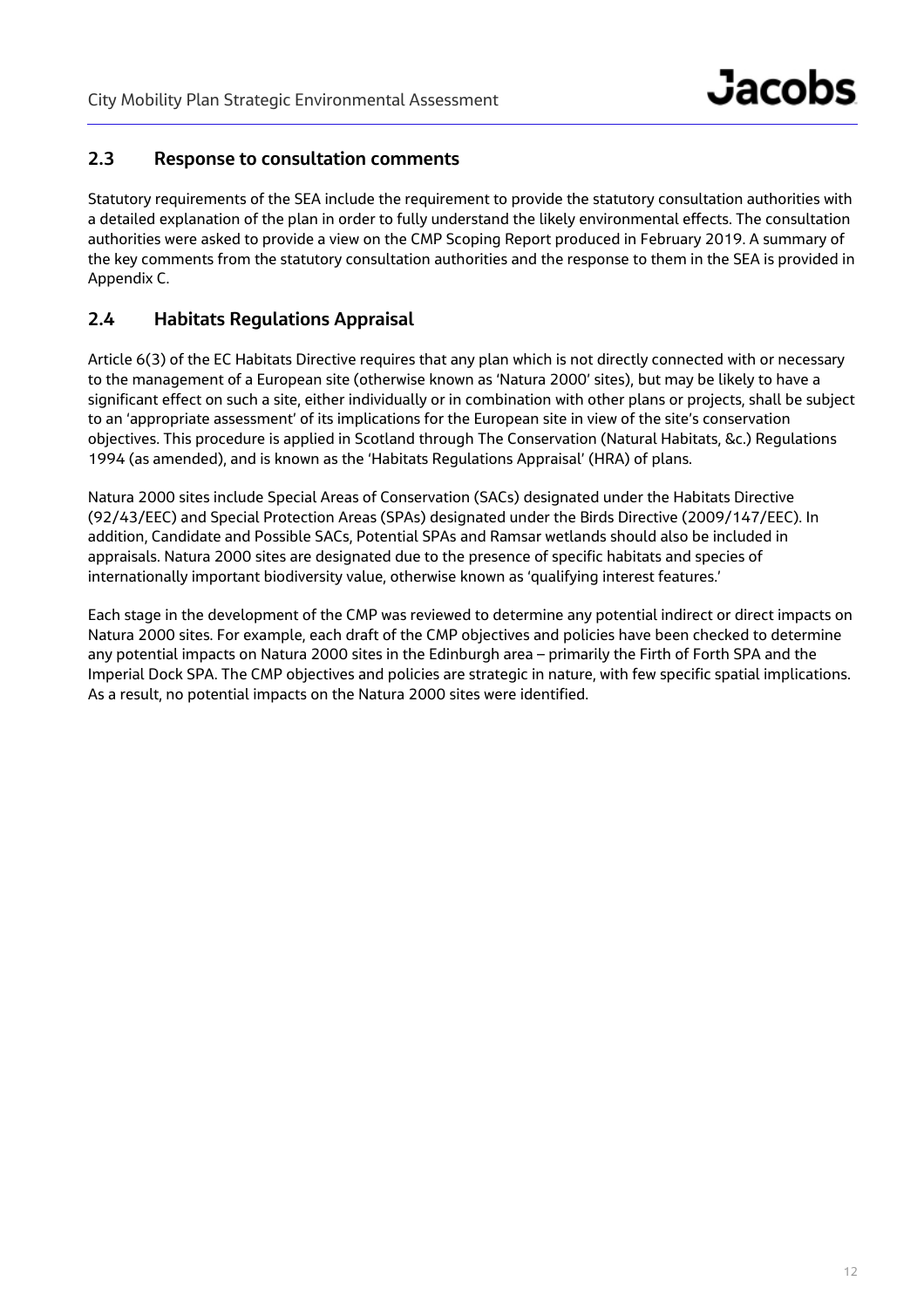## **3. Policy and Environmental Context**

## **3.1 Introduction**

This section summarises relevant baseline environmental characteristics, environmental issues and considers the evolution of the baseline in the absence of the CMP. It also notes the relationship between the CMP and other relevant PPS. This has served as an important base upon which to build the SEA Framework.

This section presents a review of the environmental aspects, context and baseline scenario within which the CMP has been developed. Information on air quality, climatic factors, land, soil, water, landscape, biodiversity, material assets, population, human health and cultural heritage have been included in establishing the environmental baseline.

## **3.2 Relationship with other Plans Programmes or Strategies**

The CMP plays a pivotal role in linking national, regional and city policy context through to guiding delivery plans and resourcing across the city which is illustrated in Figure 3.1.



Figure 3.1: Diagram showing how the City Mobility Plan links to national, regional and local strategies

A comprehensive policy review has been undertaken and is included in Appendix B to this report. An understanding of the relevance of other legislation, policy and plans to the CMP is an essential step in the SEA process.

A summary of the key environmental objectives identified through the review is presented in Table 3.1.

Table 3.1: Key Environmental Requirements/Objectives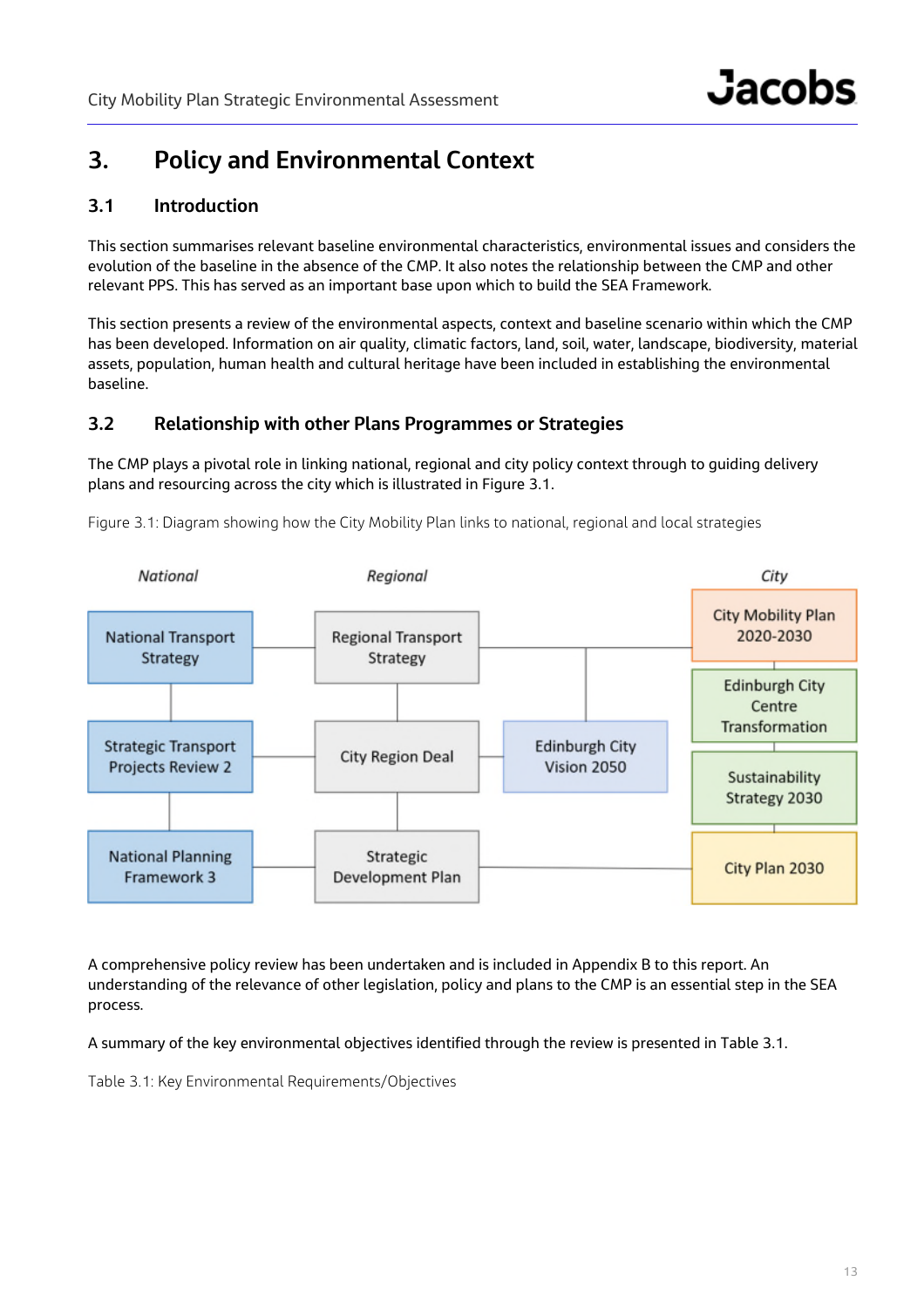

| <b>SEA Topic</b>                              | Key Environmental Requirements/Objectives                                                                                                                                  |
|-----------------------------------------------|----------------------------------------------------------------------------------------------------------------------------------------------------------------------------|
| Air quality and climatic factors              | The need to minimise harmful emissions (CO <sub>2</sub> , NO <sub>x</sub> and Particulate<br>٠<br>Matter) to the air.                                                      |
|                                               | Improve air quality particularly within the six Air Quality<br>٠<br>Management Areas (AQMAs) within Edinburgh.                                                             |
|                                               | Support target for Edinburgh to be carbon neutral by 2030<br>٠                                                                                                             |
|                                               | Reduce the impact from transport on climate change and air quality<br>by reducing the need to travel, providing attractive and viable<br>alternatives to private vehicles. |
|                                               | Promote active travel options (including walking, cycling and public<br>٠<br>transport).                                                                                   |
|                                               | Improve the resilience of Edinburgh's transport infrastructure to<br>٠<br>climate change.                                                                                  |
| Land and soil                                 | Reduce the requirement for construction of large-scale transport<br>٠<br>infrastructure to reduce the impact on soil.                                                      |
|                                               | Protect high quality soil by encouraging the use of vacant or derelict<br>٠<br>land.                                                                                       |
| Water                                         | Reduce the requirement for construction of large-scale transport<br>Е<br>infrastructure which could have a direct effect on water quality.                                 |
|                                               | Reduce run-off from roads and transport infrastructure to improve<br>٠<br>water quality.                                                                                   |
| Landscape                                     | Ensure the unique qualities of Edinburgh's landscape are<br>٠<br>safeguarded from construction of new transport infrastructure.                                            |
|                                               | Ensure access to important designated and non-designated sites.<br>٠                                                                                                       |
| Biodiversity, flora and fauna                 | Conserve habitats and reduce the disturbance to local wildlife from<br>٠<br>noise and artificial light.                                                                    |
|                                               | Protect biodiversity by reducing the requirement for large-scale<br>٠<br>transport facilities.                                                                             |
|                                               | Create a natural environment resilient to the threats of climate<br>٠<br>change, invasive species, habitat fragmentation, pests and diseases.                              |
| Material assets                               | Improve congested roads, poor maintenance of roads, limited cycle<br>٠<br>and bus lane network and poorly maintained transport facilities in<br>some areas.                |
| Population and human health                   | Protect health and well-being of Edinburgh's population.<br>٠                                                                                                              |
|                                               | Promote active travel to reduce obesity and other conditions arising<br>٠<br>from inactivity.                                                                              |
|                                               | Create a public transport system that is fit-for-purpose and<br>٠<br>accessible to all of Edinburgh's population.                                                          |
|                                               | Promote access to quality open space.<br>٠                                                                                                                                 |
| Cultural heritage and historic<br>environment | Protect and enhance Edinburgh's cultural heritage assets and their<br>٠<br>settings.<br>Protect buildings from deterioration caused by air pollution.<br>٠                 |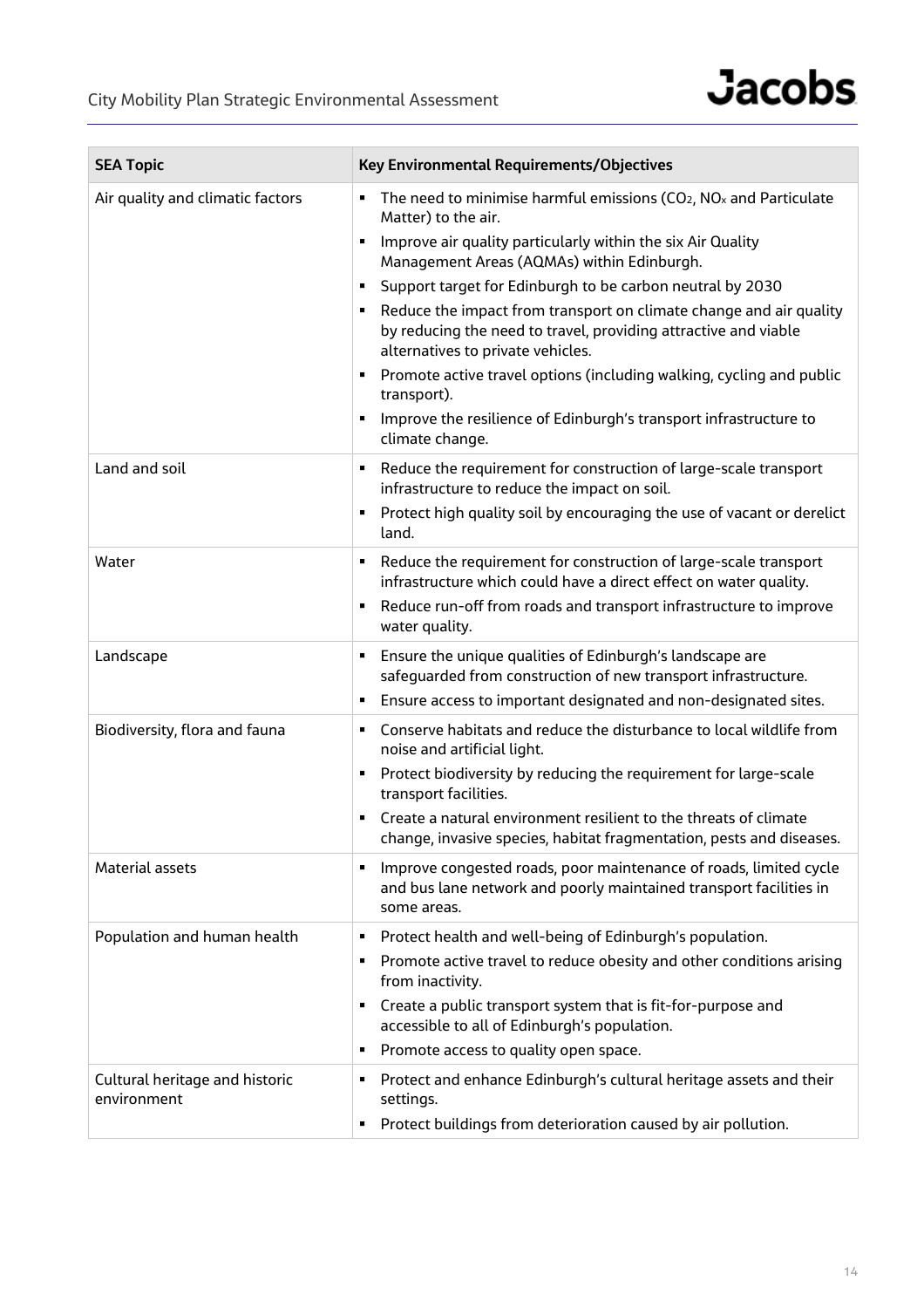## **3.3 Relevant Environmental Aspects, Issues and Problems**

A baseline information gathering exercise was carried out in order to summarise the key environmental characteristics against the SEA topics. The full baseline report is provided in Appendix A of this document.

Following consideration of the key environmental issues in Edinburgh, and the relevant PPS, the outcomes of the CMP can be identified. Table 3.2 lists the environmental problems identified by SEA topic and the implications for the CMP and this SEA.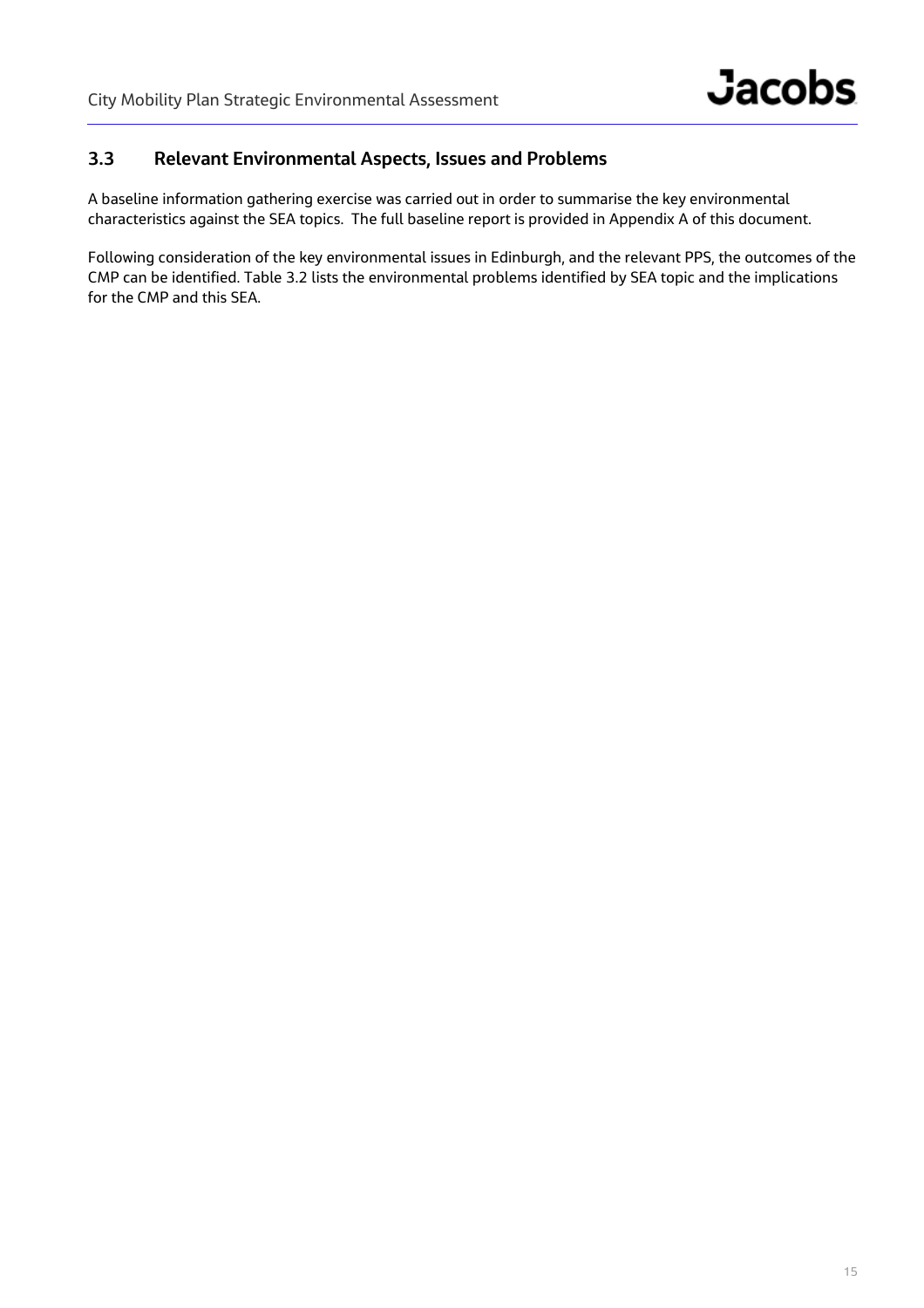Table 3.2: Relevant SEA Environmental Issues and Implications for CMP

| <b>SEA Topic</b>                           | <b>Baseline Key Characteristics</b>                                                                                                                                                                                                                                                                                                                                                                                                                                                                                                                                                                                                                                                                                         | <b>Environmental Issues and Problems</b>                                                                                                                                                                                                                                                                                                                                                                                            | <b>Implications for CMP</b>                                                                                                                                                                                                                                                                                                                                                                                                                |
|--------------------------------------------|-----------------------------------------------------------------------------------------------------------------------------------------------------------------------------------------------------------------------------------------------------------------------------------------------------------------------------------------------------------------------------------------------------------------------------------------------------------------------------------------------------------------------------------------------------------------------------------------------------------------------------------------------------------------------------------------------------------------------------|-------------------------------------------------------------------------------------------------------------------------------------------------------------------------------------------------------------------------------------------------------------------------------------------------------------------------------------------------------------------------------------------------------------------------------------|--------------------------------------------------------------------------------------------------------------------------------------------------------------------------------------------------------------------------------------------------------------------------------------------------------------------------------------------------------------------------------------------------------------------------------------------|
| Air Quality and<br><b>Climatic Factors</b> | Edinburgh has six AQMAs, five AQMAs are in locations<br>where annual mean limits for NO <sub>2</sub> are regularly<br>exceeded. There is one AQMA, at Salamander Street,<br>where annual mean limits for PM <sub>10</sub> are regularly<br>exceeded.<br>Summary of climate impact projections for 2050:<br>sea levels to rise by 0.24m;<br>$\blacksquare$<br>flooding to increase to 1:200 severity;<br>$\blacksquare$<br>increased potential for drought as water availability<br>decreases by 20%;<br>storms and high winds to increase to 1:50 severity;<br>п.<br>increase in the chance of heatwaves to 1 in 10; and<br>$\blacksquare$<br>reduction in extreme cold spells, with an increase in<br>tourist season days. | Transport is a significant contributor to<br>carbon dioxide emissions in Edinburgh.<br>Motorised transport results in poor air<br>quality in parts of Edinburgh, as nitrogen<br>dioxide and PM originate principally from<br>road traffic.<br>Edinburgh's transport infrastructure needs<br>to be resilient against adverse climate<br>impacts, and also consider potential<br>positive impacts, such as a longer summer<br>season. | The CMP must aim to reduce the impact of<br>transport on climate change and air quality<br>through reducing the need to travel,<br>providing attractive and viable alternatives to<br>the car (including walking, cycling and public<br>transport) and promoting cleaner fuels and<br>technologies.<br>The CMP would need to accommodate a<br>longer summer season, which could see more<br>tourists visiting the city for longer periods. |
| Land and Soil                              | The majority of farmland in the area is classified as<br>prime agricultural land, with the majority also within the<br>Edinburgh Green Belt.<br>Edinburgh has a relatively low incidence of vacant and<br>derelict land compared with other central belt<br>authorities. High land values and pressures for<br>development means that land tends to be re-used<br>quickly.                                                                                                                                                                                                                                                                                                                                                  | Depending on where it is located, transport<br>infrastructure can have a detrimental<br>impact on soil.                                                                                                                                                                                                                                                                                                                             | The CMP should reduce the requirement for<br>the construction of large-scale<br>transport infrastructure, thus reducing<br>transport's impact on soil quantity and<br>quality.<br>Although the Plan has the potential to reduce<br>the need for large scale infrastructure, some<br>measures may have an impact (e.g.<br>construction of new park and rides, mobility<br>hubs, new walking and cycling routes).                            |
| Water                                      | Edinburgh is drained by a number of relatively short<br>rivers which generally flow from south west to north<br>east, rising in and around the Pentland Hills and                                                                                                                                                                                                                                                                                                                                                                                                                                                                                                                                                           | Run-off from roads and new transport<br>infrastructure can negatively affect water<br>or hydrological regimes. Regular flood                                                                                                                                                                                                                                                                                                        | The CMP should improve water quality,<br>primarily through reducing the requirement                                                                                                                                                                                                                                                                                                                                                        |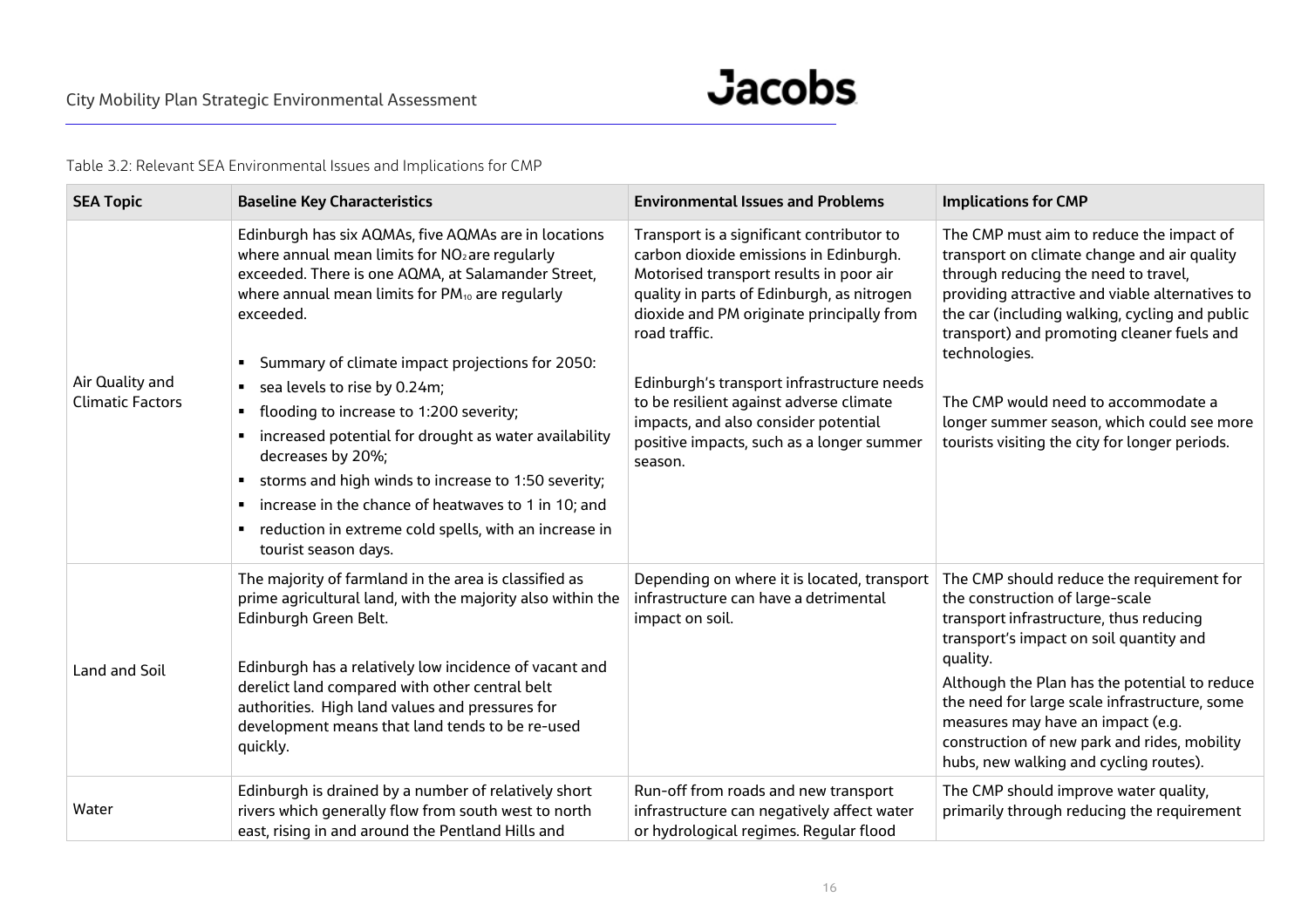## **Jacobs**

| <b>SEA Topic</b>                 | <b>Baseline Key Characteristics</b>                                                                                                                                                                                                                                                                                                 | <b>Environmental Issues and Problems</b>                                                                                                                                                                                                                      | <b>Implications for CMP</b>                                                                                                                              |
|----------------------------------|-------------------------------------------------------------------------------------------------------------------------------------------------------------------------------------------------------------------------------------------------------------------------------------------------------------------------------------|---------------------------------------------------------------------------------------------------------------------------------------------------------------------------------------------------------------------------------------------------------------|----------------------------------------------------------------------------------------------------------------------------------------------------------|
|                                  | discharging into the Firth of Forth. Principal among<br>these is the Water of Leith, which flows through the<br>heart of the city.                                                                                                                                                                                                  | events can increase the amount of run-off<br>from roads and exacerbate the problem.                                                                                                                                                                           | for the construction of large-scale transport<br>facilities.                                                                                             |
|                                  | The Water of Leith regularly floods following heavy rain,<br>most recently in June 2019. There are approximately<br>3,300 residential properties and 480 non-residential<br>properties at risk of flooding in the Water of Leith                                                                                                    |                                                                                                                                                                                                                                                               | Drainage improvements to the existing<br>transport network should also be considered,<br>for example, installation of filter drains.                     |
|                                  | catchment area. Edinburgh currently has 3 Integrated<br>Pollution Prevention and Control (IPPC) installations<br>across the city, all located within the Water of Leith<br>catchment.                                                                                                                                               |                                                                                                                                                                                                                                                               | The CMP should also consider the<br>susceptibility of the transport network to<br>flooding, particularly around vulnerable areas                         |
|                                  | Edinburgh's water requirements are now supplied via a<br>network of reservoirs in the Tweedsmuir, Moorfoot and<br>Pentland Hills, some acting as main supply reservoirs<br>and others as a holding or compensation reservoir. This<br>infrastructure was the subject of a recent major<br>investment programme.                     |                                                                                                                                                                                                                                                               | prone to regular flood events.                                                                                                                           |
| Landscape                        | Edinburgh has numerous outstanding features within<br>close proximity to the City Centre: Holyrood Park<br>including Arthur's seat and Salisbury Crags, the Braid<br>Hills and Blackford Hill, Corstorphine Hill and the<br>Pentland Hills. These fall within the Green Belt and are<br>also designated as Special Landscape Areas. | Potential reduction in visual amenity<br>through the construction and operation of<br>new transport infrastructure. Potential loss<br>of access to important sites.                                                                                           | The CMP should protect the landscape from<br>the development of unsightly transport<br>infrastructure and look to maintain access to<br>important sites. |
| Biodiversity, Flora and<br>Fauna | Edinburgh has three Special Protection Areas (SPA) and<br>one proposed Special Protection Area (Outer Firth of<br>Forth and St Andrews Bay Complex pSPA). The SPAs<br>comprise Imperial Dock Lock SPA, the Firth of Forth<br>SPA and Forth Islands SPA.                                                                             | Land take as a result of transport<br>infrastructure can lead to loss, disturbance<br>and fragmentation of habitats. The<br>presence of people and vehicles associated<br>with transport can create disturbances for<br>local wildlife, including disturbance | The CMP should protect biodiversity,<br>primarily through reducing the requirement<br>for the construction of large-scale transport<br>facilities.       |
|                                  | Edinburgh also has 7 Sites of Special Scientific Interest<br>(SSSI) covering a total area of 1,239 hectares, 8 local                                                                                                                                                                                                                | resulting from noise and artificial light.                                                                                                                                                                                                                    |                                                                                                                                                          |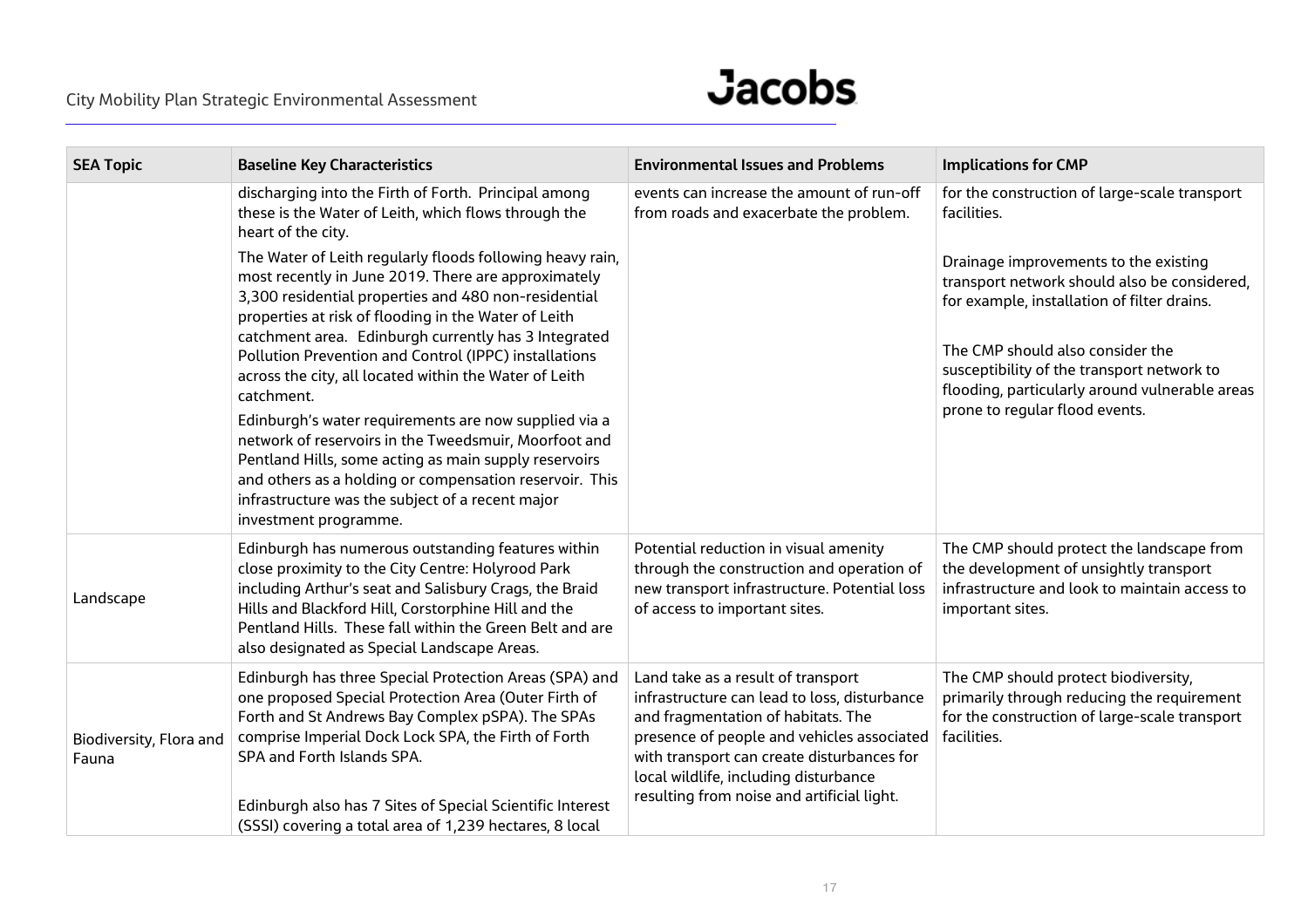

| <b>SEA Topic</b> | <b>Baseline Key Characteristics</b>                                                                                                                                                                                                                                                                                                                                                                                                                                                                                                                                                                                                                           | <b>Environmental Issues and Problems</b>                                                                                                                                                                                                                                                                                                                       | <b>Implications for CMP</b>                                                                                                                                                                                                              |
|------------------|---------------------------------------------------------------------------------------------------------------------------------------------------------------------------------------------------------------------------------------------------------------------------------------------------------------------------------------------------------------------------------------------------------------------------------------------------------------------------------------------------------------------------------------------------------------------------------------------------------------------------------------------------------------|----------------------------------------------------------------------------------------------------------------------------------------------------------------------------------------------------------------------------------------------------------------------------------------------------------------------------------------------------------------|------------------------------------------------------------------------------------------------------------------------------------------------------------------------------------------------------------------------------------------|
|                  | nature reserves and 109 non-statutory designated<br>sites.                                                                                                                                                                                                                                                                                                                                                                                                                                                                                                                                                                                                    |                                                                                                                                                                                                                                                                                                                                                                |                                                                                                                                                                                                                                          |
| Material assets  | Edinburgh is well served by public transport, with an<br>extensive bus and rail network and developing tram and<br>park and ride network. The Edinburgh Tram project is<br>the largest infrastructure proposal to improve the city's<br>overall transport networks and to date connects the<br>Airport to the city centre.<br>Many people travel to work by car causing traffic<br>congestion and significant pressure on parking spaces.                                                                                                                                                                                                                     | There are currently a number<br>of deficiencies in Edinburgh's transport<br>network, resulting in a transport system<br>operating below its capabilities. These<br>include congested roads, roads in need of<br>maintenance, a limited cycle network, a<br>limited bus lane network and poorly<br>maintained public transport facilities in<br>some locations. | The CMP must contribute to the development<br>of a 21st Century transport system, improving<br>opportunities for travel by sustainable modes<br>of transport and reducing reliance on the<br>private car.                                |
| Human Health     | Noise can be a serious problem to people living in<br>urban areas. The Council have identified 18<br>noise Management Areas and 10 Quiet areas.<br>An emerging public health priority in Edinburgh as well<br>as many cities in the UK and across the world, is dealing<br>with poor air quality. These can have significant impacts<br>on health, child development and environmental<br>quality. The council's Air Quality Action Plan and Active<br>Travel Action Plan both aim to bring health benefits to<br>Edinburgh, through implementing controlled parking<br>zones to improve air quality and by encouraging model<br>shift to more active travel. | Transport has a number of negative<br>impacts on human health, in terms of air<br>quality, emissions and noise. A transport<br>system that is not conducive to walking<br>and cycling reduces opportunities for<br>people to undertake physical activity and<br>can lead to an increase in obesity and<br>other conditions arising from inactivity.            | The CMP should seek to improve human<br>health by increasing opportunities for<br>physical activity, especially walking and<br>cycling, and through the development and<br>promotion of clean, healthy and quiet modes<br>of transport.  |
| Population       | The total resident population of Edinburgh is 507,170<br>and covers an area of 26,373 hectares (National<br>Records of Scotland, 2018). The population of<br>Edinburgh is projected to increase by 15% or 75,965<br>between 2016 and 2041.                                                                                                                                                                                                                                                                                                                                                                                                                    | Increasing numbers of people living and<br>working in, and visiting the City, puts<br>pressure on the existing transport<br>network.                                                                                                                                                                                                                           | The CMP should benefit the population by<br>reducing road congestion, improving<br>opportunities for travelling by non-car modes<br>of transport and contributing to the<br>development of a fit-for-purpose public<br>transport system. |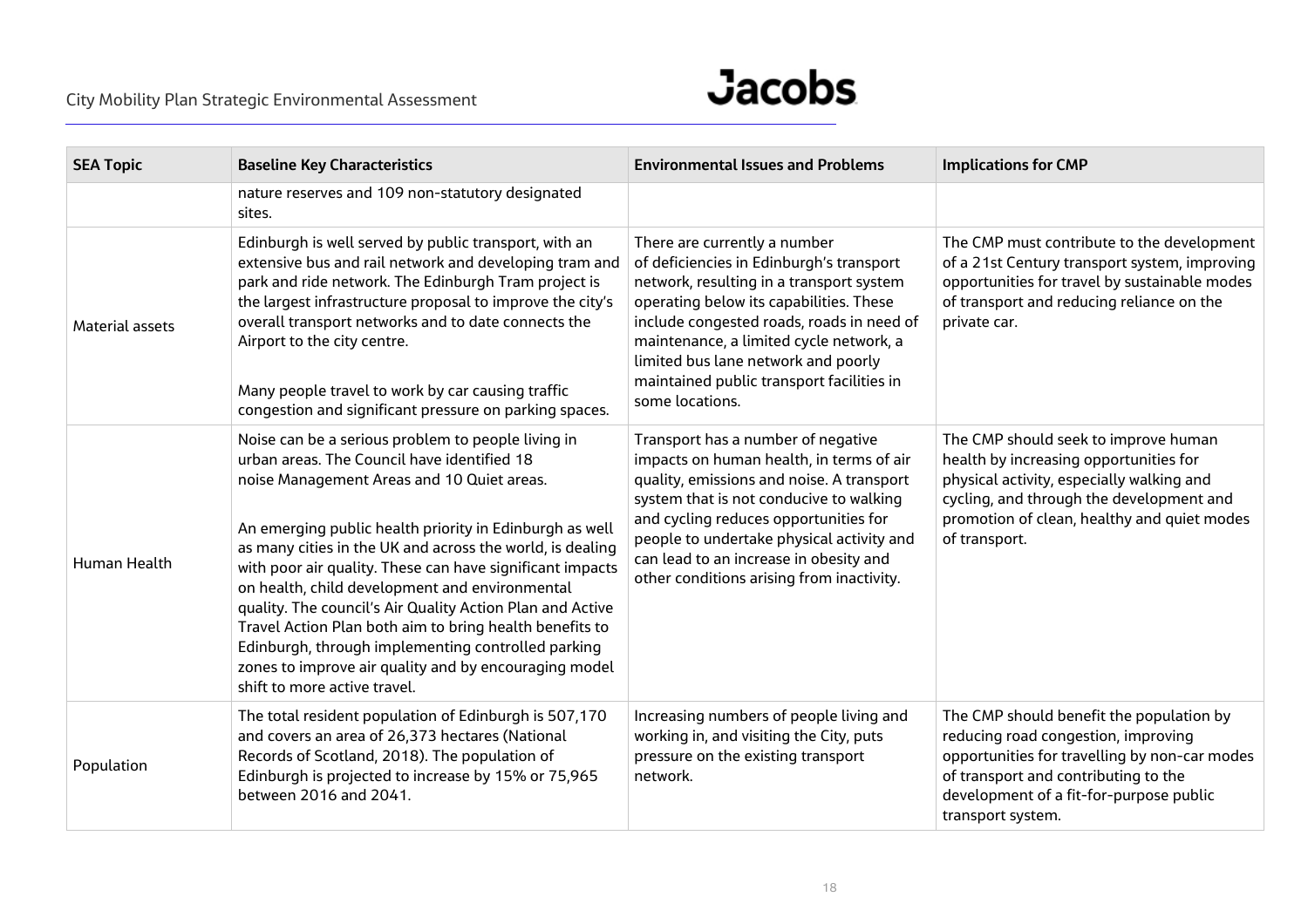## **Jacobs**

| <b>SEA Topic</b>  | <b>Baseline Key Characteristics</b>                                                                                                                                                                                                                                                                                                                                                                                                                       | <b>Environmental Issues and Problems</b>                                                                                                                                                                                                                                                                                                                                                                                                                                                             | <b>Implications for CMP</b>                                                                                                                                                                                              |
|-------------------|-----------------------------------------------------------------------------------------------------------------------------------------------------------------------------------------------------------------------------------------------------------------------------------------------------------------------------------------------------------------------------------------------------------------------------------------------------------|------------------------------------------------------------------------------------------------------------------------------------------------------------------------------------------------------------------------------------------------------------------------------------------------------------------------------------------------------------------------------------------------------------------------------------------------------------------------------------------------------|--------------------------------------------------------------------------------------------------------------------------------------------------------------------------------------------------------------------------|
| Cultural Heritage | The key historic designation in Edinburgh is the New<br>and Old Town World Heritage Site, which was inscribed<br>by UNESCO in 1995.<br>Edinburgh has the largest concentration of listed<br>buildings in the UK outside London, with 4,830 listed<br>items, comprising approximately 34,000 individual<br>properties. There are 50 conservation areas, 56<br>Scheduled Ancient Monuments and 17 historic gardens<br>and designed landscapes in Edinburgh. | New transport infrastructure could lead to<br>the loss of or damage to known and<br>previously undiscovered<br>historical/heritage sites or features.<br>Congestion in and around conservation<br>areas can undermine the distinctive<br>character of such areas. Street clutter,<br>including inappropriate signage and<br>materials can cause negative visual<br>impacts. Air pollution can cause<br>deterioration of buildings and monuments.<br>Vibration from road traffic can damage<br>sites. | The CMP should protect the historic<br>environment from the impacts of transport<br>(especially new transport facilities, congestion<br>and parking demand) and seek opportunities<br>for enhancement wherever possible. |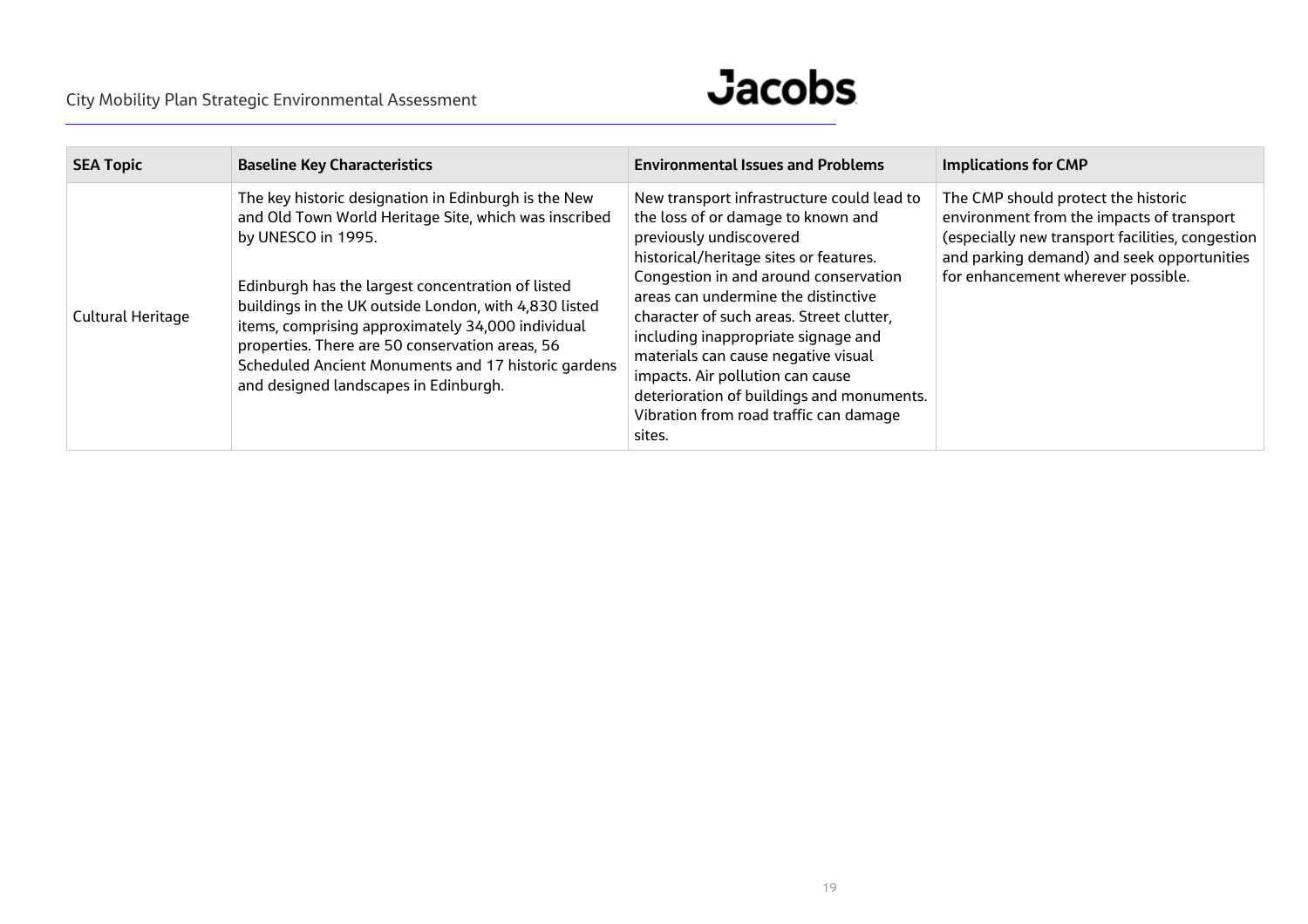## **3.4 Environmental Baseline Evolution**

In the absence of a new transport strategy, it is possible that some existing environmental problems would persist and even increase. In line with Schedule 3 of the 2005 Act, the environmental evolution without the PPS should be considered. Taking account of the environmental issues identified in Table 3.2, the evolution of the environmental baseline, particularly the environmental problems and trends identified, are presented in Table 3.3.

|  |  | Table 3.3: Evolution of Environmental Baseline |  |
|--|--|------------------------------------------------|--|
|  |  |                                                |  |

| <b>SEA Topic</b>                 | Baseline Evolution Without the CMP - 'Do Nothing' Scenario                                                                                                                                                                                                                                                                                                                                                                                                                         |
|----------------------------------|------------------------------------------------------------------------------------------------------------------------------------------------------------------------------------------------------------------------------------------------------------------------------------------------------------------------------------------------------------------------------------------------------------------------------------------------------------------------------------|
| Air quality and climatic factors | If the CMP is not implemented, it is likely that demand for, and use of,<br>motorised forms of transport will increase as the City develops, while<br>opportunities to encourage transport mode shift to walking, cycling and<br>public transport will be lost.                                                                                                                                                                                                                    |
|                                  | Increased traffic will increase carbon dioxide emissions and energy<br>consumption and air quality will continue to worsen, potentially leading to<br>the implementation of more AQMAs in the City. CEC could fail in meeting<br>its obligations under the Climate Change (Scotland) Act 2009, while<br>continued breaches of European air quality limits could see fines being<br>imposed on the UK government, which could eventually filter down to the<br>City Council itself. |
|                                  | If the CMP is not implemented, it is likely that the transport network would<br>be less resilient and less able to accommodate future climate impacts<br>(including increased severity and frequency of flooding, storms,<br>temperature extremes, heatwaves and changes to the length of the<br>summer and winter seasons).                                                                                                                                                       |
| Land and soil                    | If the CMP is not implemented and demand for motorised transport<br>increases, it may be necessary to construct further large-scale transport<br>facilities, such as new roads and bridges, to cope with demand.<br>Construction and use of such facilities could lead to land contamination,<br>soil erosion and soil sealing. Pressure for the development of new transport<br>facilities could also lead to the loss of any prime agricultural land<br>remaining in the City.   |
| Water                            | If the CMP is not implemented and demand for motorised transport<br>increases, it may be necessary to construct further large-scale transport<br>facilities, such as new roads and bridges, to cope with transport demand,<br>which could contribute to the pollution of nearby watercourses, primarily<br>through runoff.                                                                                                                                                         |
| Landscape                        | If the CMP is not implemented, it is likely that demand for motorised travel<br>will increase and this will necessitate the construction of new transport<br>infrastructure, such as roads and bridges, throughout the City. This could<br>have a significant adverse impact on the landscape character of Edinburgh.                                                                                                                                                              |
| Biodiversity, flora and fauna    | If the CMP is not implemented and demand for motorised travel increases,<br>there will likely be a requirement for new and significant transport<br>infrastructure to cope with this demand. Construction of such infrastructure<br>could put pressure on biodiversity, including the loss and fragmentation of<br>habitats, while increases in traffic, vehicle emissions and noise could<br>disturb sensitive species.                                                           |
| Material assets                  | If the CMP is not implemented, it is likely that a range of sustainable<br>transport facilities (including walking and cycling routes, cycle parking,                                                                                                                                                                                                                                                                                                                              |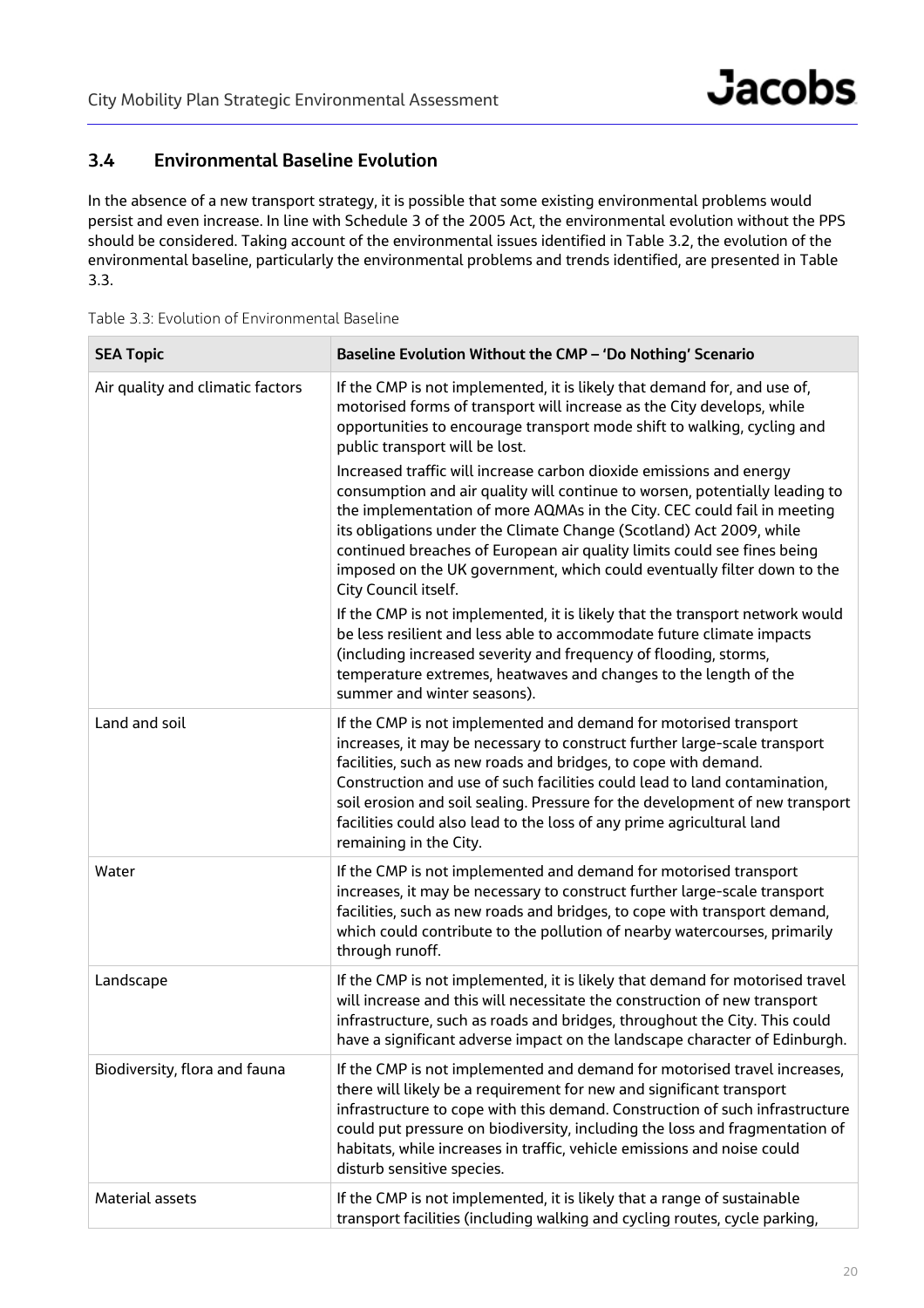| <b>SEA Topic</b>                              | Baseline Evolution Without the CMP - 'Do Nothing' Scenario                                                                                                                                                                                                                                                                                                                                                                                                                                                            |
|-----------------------------------------------|-----------------------------------------------------------------------------------------------------------------------------------------------------------------------------------------------------------------------------------------------------------------------------------------------------------------------------------------------------------------------------------------------------------------------------------------------------------------------------------------------------------------------|
|                                               | public transport hubs) would not be delivered. This in turn could continue<br>the high reliance on cars and demand for cars and could jeopardise<br>Edinburgh's vision of a 21st century transport system that meets the needs<br>of all those living in, working in and visiting the City.                                                                                                                                                                                                                           |
| Population and human health                   | If the CMP is not implemented and the population of the City continues to<br>increase, demand for transport will outstrip supply, leading to<br>overcrowding of transport facilities. If improvements are not made to the<br>walking, cycling and public transport environments, it is likely that most of<br>the demand for transport will be for road transport, leading to increased<br>congestion and pollution.                                                                                                  |
|                                               | If the CMP is not implemented and a significant switch to healthy and<br>active modes of transport, such as walking and cycling, is not achieved,<br>various health issues, such as obesity, inactivity and poor air quality, will<br>continue to affect the population, causing increases in ill-health and<br>potentially a reduction in life expectancy.                                                                                                                                                           |
|                                               | Developmental pressures for new transport infrastructure to cope with the<br>increased demand for road traffic could lead to the loss of open space<br>areas, reducing opportunities for physical activity. Busier roads could<br>increase the risk to pedestrians at certain times of the year if the CMP is not<br>implemented. Without the CMP, these health and safety risks could have<br>the potential to disproportionately impact vulnerable users such as<br>children, elderly, and those with a disability. |
| Cultural heritage and historic<br>environment | If the CMP is not implemented and demand for road transport and parking<br>continues to increase, this may put development pressure on areas of<br>historic and/or archaeological interest and undermine the character of<br>conservation areas. Air pollution impacts on Edinburgh's historic buildings<br>may also increase.                                                                                                                                                                                        |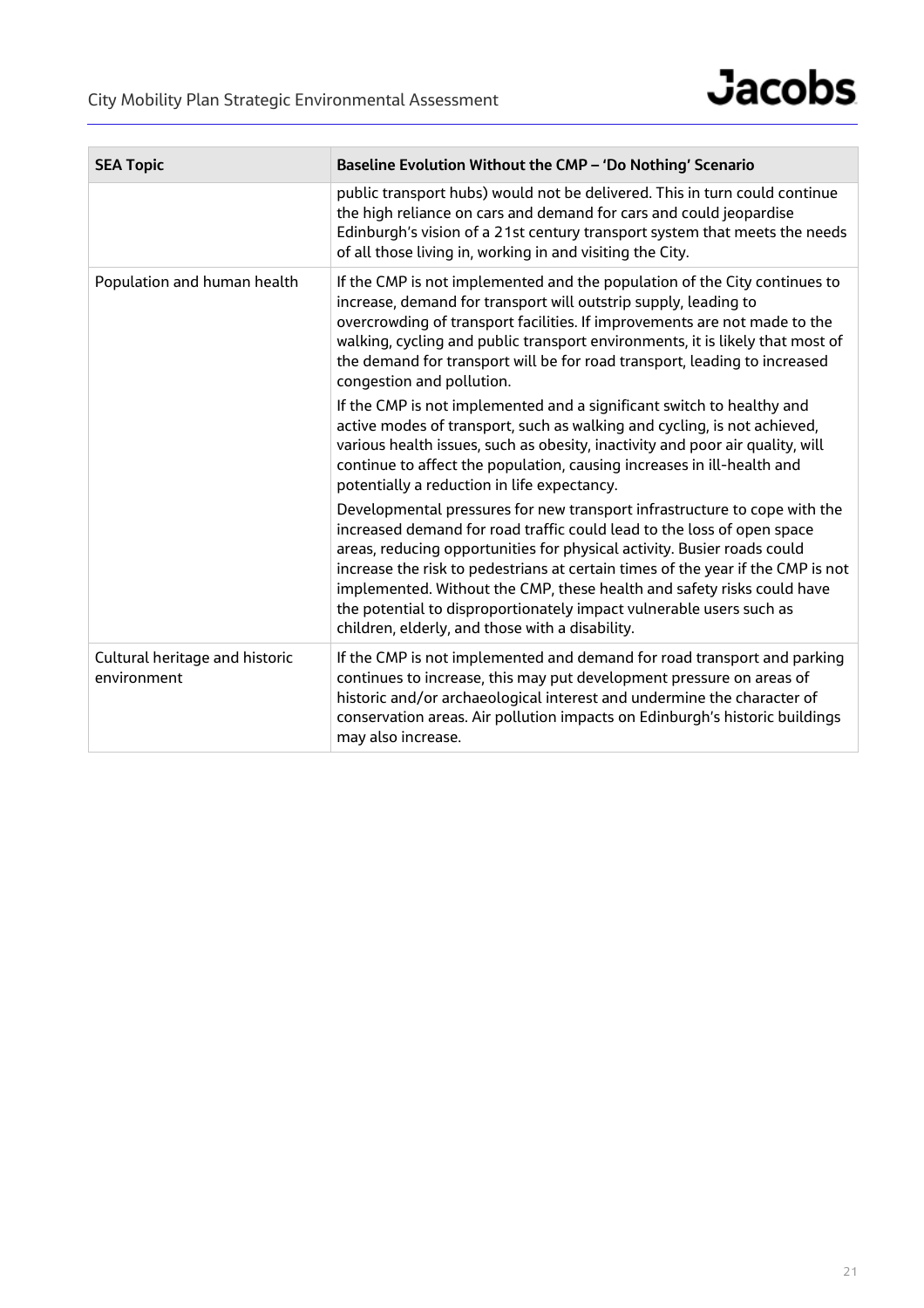## **4. Assessment Approach**

## **4.1 Introduction**

The 2005 Act requires the Environmental Report to present the assessment and evaluation of the likely significant effects that CMP has on the environment. It is important to recognise that the SEA focuses on strategic level issues and does not consider detailed measures for specific developments and construction projects within the study area. Such effects would be the focus of a project level Environmental Impact Assessment (EIA), where appropriate. Strategic mitigation has been identified throughout the assessment and this forms the basis of future, project level assessments that focus on interventions identified in the CMP.

## **4.2 SEA Objectives and Assessment Criteria**

The SEA assessments used a set of SEA objectives and assessment questions identified in Table 4.1, that cover each of the environmental topics scoped into the assessment. The SEA objectives and assessment criteria presented have been developed from a comprehensive review of the baseline issues and policy requirements to align with the SEA objectives used with the forthcoming City Plan 2030 (LDP) SEA and recently adopted ECCT SEA to ensure a consistent approach and have been updated to reflect Consultation Authorities' feedback.

| <b>CMP SEA Objectives</b>                                                                                                                                           | <b>SEA Assessment Questions</b>                                                                                                                                                                                                                                                                                                                                                                                                                                                                                                                                                                       |  |  |  |  |  |
|---------------------------------------------------------------------------------------------------------------------------------------------------------------------|-------------------------------------------------------------------------------------------------------------------------------------------------------------------------------------------------------------------------------------------------------------------------------------------------------------------------------------------------------------------------------------------------------------------------------------------------------------------------------------------------------------------------------------------------------------------------------------------------------|--|--|--|--|--|
|                                                                                                                                                                     | How will the policy                                                                                                                                                                                                                                                                                                                                                                                                                                                                                                                                                                                   |  |  |  |  |  |
| 1. Air quality and climatic factors: To<br>improve air quality and reduce<br>emissions of key pollutants and reduce<br>the causes and effects of climate<br>change. | contribute to reducing emissions and particulates of key<br>pollutants to air from road transport?<br>contribute towards a reduction NOx and PM levels, in particular<br>within AQMAs?<br>assist in meeting air quality objectives within AQMAs?<br>п<br>support measures outlined in the council's air quality action plan?<br>٠<br>support reductions in greenhouse gas emissions?<br>support access to active and sustainable transport options?<br>encourage the provision of low/zero carbon technologies?<br>promote and facilitate modal shift to active and sustainable<br>transport options? |  |  |  |  |  |
| 2. Land and soil: Protect valuable land<br>resources and minimise detrimental<br>effects of land use change.                                                        | impact upon important geodiversity features?<br>٠<br>encroach on Greenbelt/valuable greenfield areas?<br>$\blacksquare$<br>protect prime agricultural land and carbon-rich peat soils?<br>٠                                                                                                                                                                                                                                                                                                                                                                                                           |  |  |  |  |  |
| 3. Water: Prevent the deterioration and<br>where possible, enhance the status of<br>the water environment and<br>reduce/manage flood risk in a<br>sustainable way.  | maintain and enhance the resilience of existing and planned<br>٠<br>transport infrastructure?<br>protect water quality within the CMP region?<br>٠<br>contribute to reducing emissions and particulates of key<br>٠<br>pollutants to water from road transport?<br>support network resilience to anticipated extreme weather events<br>and climate change?<br>promote the avoidance of flood risk?                                                                                                                                                                                                    |  |  |  |  |  |
| 4. Landscape: Protect and, where<br>appropriate enhance the landscape and<br>visual amenity and distinctiveness of<br>the areas.                                    | avoid impact on landscape/townscape character and/or visual<br>amenity of sensitive receptors?<br>help to maintain or enhance landscape/townscape character?<br>$\blacksquare$                                                                                                                                                                                                                                                                                                                                                                                                                        |  |  |  |  |  |

|  |  |  |  |  | Table 4.1: Outlines the eight SEA objectives and the assessment criteria for each |  |  |
|--|--|--|--|--|-----------------------------------------------------------------------------------|--|--|
|  |  |  |  |  |                                                                                   |  |  |
|  |  |  |  |  |                                                                                   |  |  |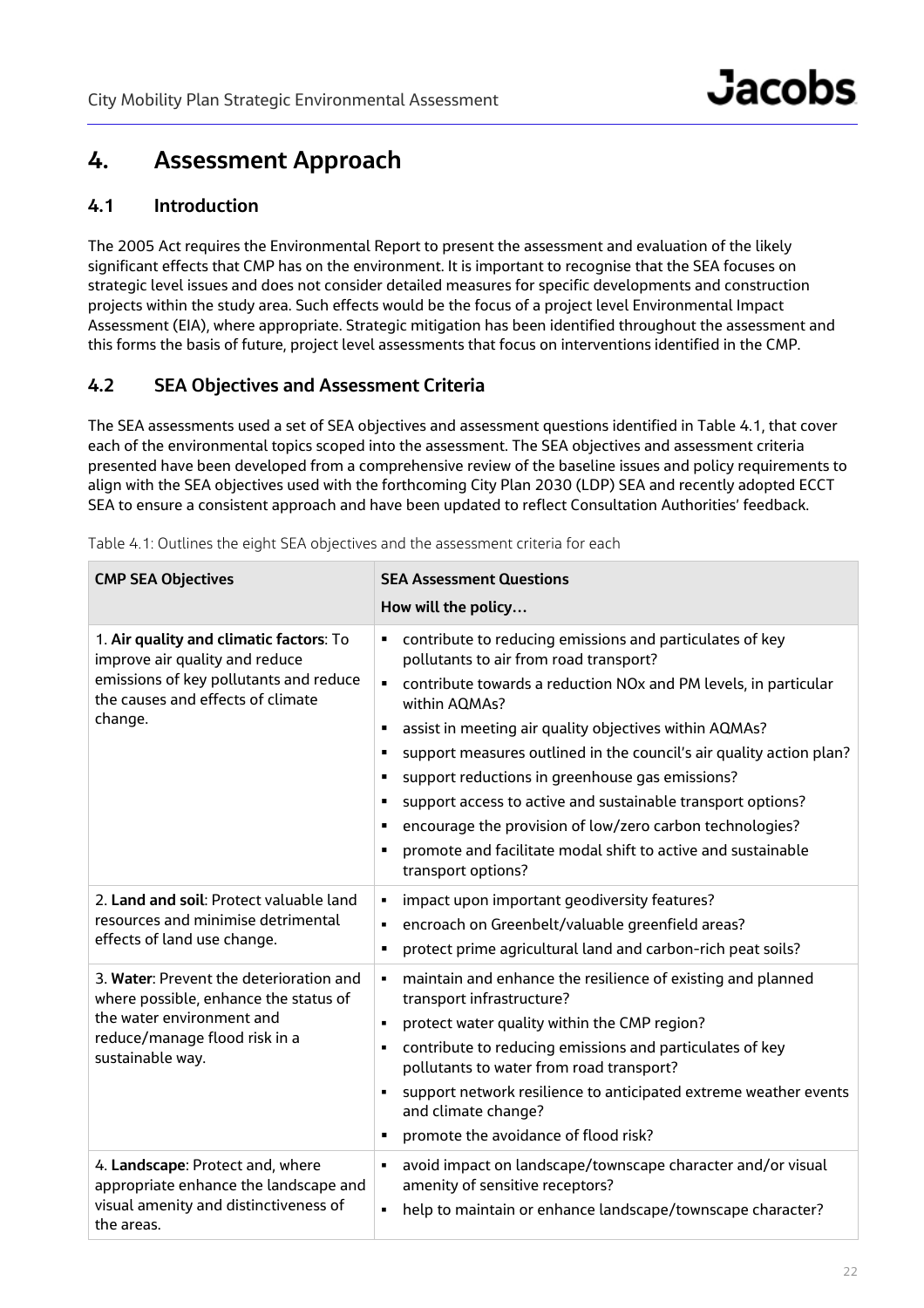

| <b>CMP SEA Objectives</b>                                                                                                                                                                                                                            | <b>SEA Assessment Questions</b><br>How will the policy                                                                                                                                                                                                                                                                                                                                                                                                                                                                                                                                                                                                                                                                                                                                                                                                              |  |  |  |  |  |
|------------------------------------------------------------------------------------------------------------------------------------------------------------------------------------------------------------------------------------------------------|---------------------------------------------------------------------------------------------------------------------------------------------------------------------------------------------------------------------------------------------------------------------------------------------------------------------------------------------------------------------------------------------------------------------------------------------------------------------------------------------------------------------------------------------------------------------------------------------------------------------------------------------------------------------------------------------------------------------------------------------------------------------------------------------------------------------------------------------------------------------|--|--|--|--|--|
|                                                                                                                                                                                                                                                      | improve sustainable access to open space and the countryside?                                                                                                                                                                                                                                                                                                                                                                                                                                                                                                                                                                                                                                                                                                                                                                                                       |  |  |  |  |  |
| 5. Biodiversity, flora and fauna: Protect<br>and enhance the natural environment<br>including the condition and<br>management objectives of designated<br>sites, protected species and green<br>infrastructure including green and blue<br>networks. | support delivery of wider CEC environmental<br>٠<br>objectives/obligations?<br>avoid adverse effects on integrity of European Protected Sites<br>and/or Species (for example Natura sites)?<br>avoid or minimise impact on any other designated or priority sites<br>٠<br>or species?                                                                                                                                                                                                                                                                                                                                                                                                                                                                                                                                                                               |  |  |  |  |  |
| 6. Material assets: Improve and<br>enhance the existing transport network.                                                                                                                                                                           | support or lead to reduced congestion?<br>٠<br>support or lead to enhanced maintenance activity?<br>٠                                                                                                                                                                                                                                                                                                                                                                                                                                                                                                                                                                                                                                                                                                                                                               |  |  |  |  |  |
| 7. Population and human health:<br>Improve accessibility, health and<br>quality of life for Edinburgh's<br>population and for all city users.                                                                                                        | increase provision of walking and cycling facilities and reduce<br>٠<br>severance or other detriment to existing walking and cycling<br>routes?<br>improve links between CEC Core Path Networks?<br>٠<br>improve social inclusion and accessibility to healthcare services?<br>٠<br>improve safe and sustainable access to new and/or existing<br>education facilities?<br>improve safe and sustainable access to new and/or existing<br>٠<br>employment sites and/or existing residential areas?<br>result in any adverse impacts to sensitive receptors and/or<br>residential areas?<br>result in significant noise increases above those currently<br>experienced, in particular within designated Noise Management<br>Areas?<br>result in significant air pollution above concentrations currently<br>٠<br>experienced, in particular within designated AQMA's? |  |  |  |  |  |
| 8. Cultural heritage & historic<br>environment: Protect and, where<br>appropriate, enhance the historic<br>environment. Protect and, where<br>appropriate, enhance use of, and access<br>to, the cultural and historic<br>environment for all.       | impact on designated and non-designated historic sites, places<br>٠<br>and spaces?<br>improve accessibility to all townscape including historic sites,<br>places and spaces?<br>improve access to and understanding of the historic<br>environment?<br>respect/respond to the historic urban spatial structure / plan of<br>٠<br>the city?                                                                                                                                                                                                                                                                                                                                                                                                                                                                                                                          |  |  |  |  |  |

## **4.3 SEA Scoring System**

All stages of the SEA process have followed a matrix-based approach, using a qualitative scoring system to identify likely significant effects on the SEA objectives. The scoring system used for the assessment of effects is described in Table 4.2. This approach has several advantages including the systematic recording of potential effects and their significance together with any assumptions, uncertainties and suggested mitigation or enhancement measures.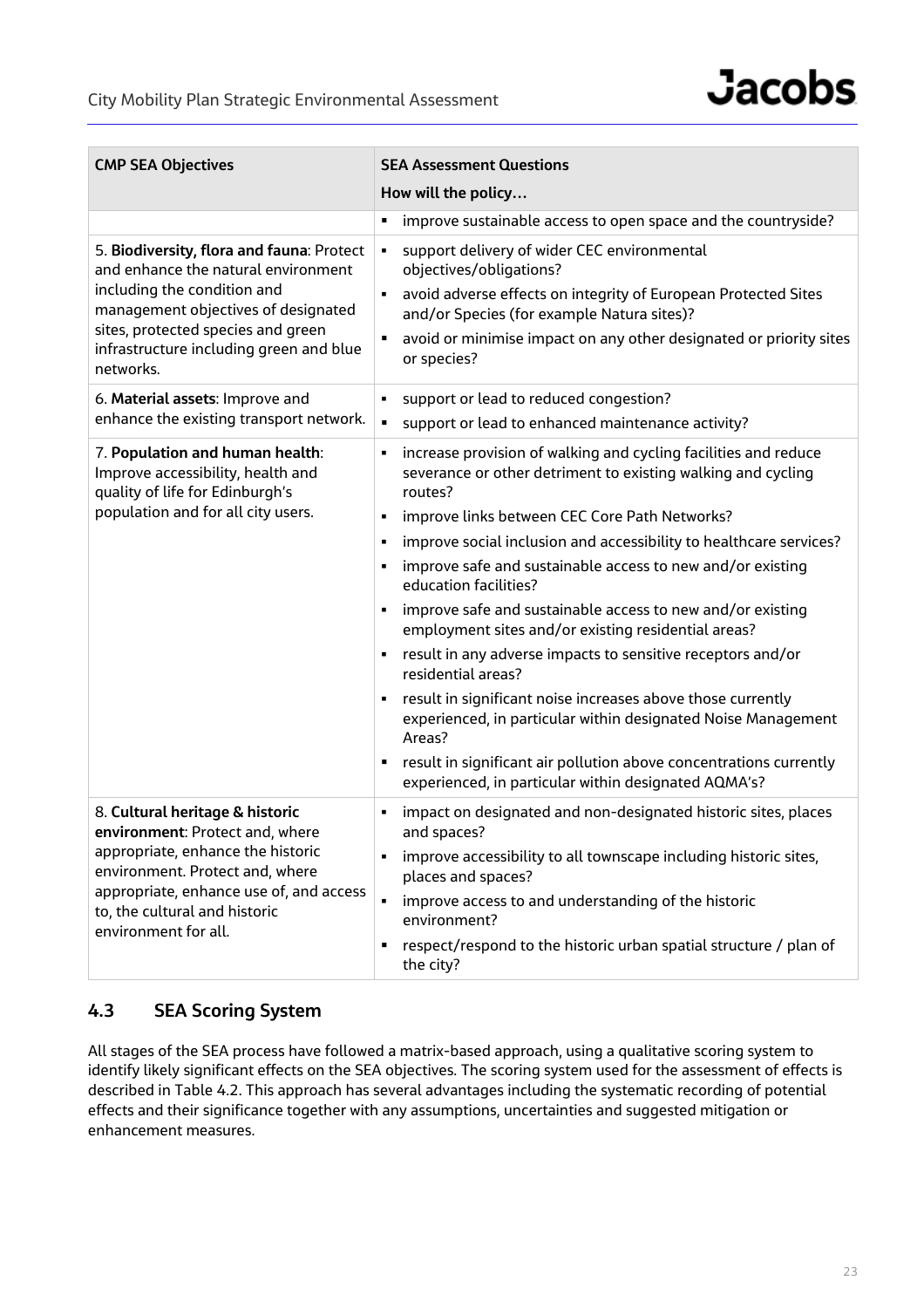| <b>Score</b>                       | <b>Descriptions</b>                                                                                                                                                                                                                                                 | Symbol    |
|------------------------------------|---------------------------------------------------------------------------------------------------------------------------------------------------------------------------------------------------------------------------------------------------------------------|-----------|
| <b>Significant Positive Effect</b> | The proposed option/policy contributes<br>significantly to the achievement of the SEA<br>objective.                                                                                                                                                                 | $+ +$     |
| <b>Minor Positive Effect</b>       | The proposed option/policy contributes to the<br>achievement of the SEA objective but not<br>significantly.                                                                                                                                                         | $\ddot{}$ |
| <b>Neutral Effect</b>              | The proposed option/policy is related to but does<br>not have any effect on the achievement of the SEA<br>objective                                                                                                                                                 | 0         |
| <b>Minor Negative Effect</b>       | The proposed option/policy detracts from the<br>achievement of the SEA objective but not<br>significantly.                                                                                                                                                          |           |
| Significant Negative Effect        | The proposed option/policy detracts significantly<br>from the achievement of the objective. Mitigation<br>is therefore required.                                                                                                                                    |           |
| <b>Uncertain Effect</b>            | The proposed option/policy has an uncertain<br>relationship to the SEA objective or the<br>relationship is dependent on the way in which the<br>aspect is managed. In addition, insufficient<br>information may be available to enable an<br>assessment to be made. | ?         |
| No or negligible<br>relationship   | There is no clear relationship between the<br>proposed option/policy and the achievement of<br>the SEA objective or the relationship is negligible.                                                                                                                 |           |

Table 4.2: SEA Scoring System for Likely Significant Effects

## **4.4 CMP elements subject to SEA**

In line with the Scottish Governments *Strategic Environmental Assessment Guidance 2013,* the assessment has been focused on the key elements within the CMP which are likely to have significant environmental effect to ensure a proportionate approach to assessment.

|  |  | Table 4.3: CMP elements subject to SEA Assessment |
|--|--|---------------------------------------------------|
|--|--|---------------------------------------------------|

| <b>CMP Elements</b> | <b>Subject to SEA</b><br>assessment | <b>Comment</b>                                                                                                                                                                                                 |  |  |  |  |
|---------------------|-------------------------------------|----------------------------------------------------------------------------------------------------------------------------------------------------------------------------------------------------------------|--|--|--|--|
| Vision              | <b>Yes</b>                          | The vision presented to the CECs' TEC was assessed<br>to ensure it supported a positive environmental<br>outcome.                                                                                              |  |  |  |  |
|                     |                                     | (The three stage vision presented in the draft CMP<br>was considered to be the desired outcome of<br>delivering against the CMP objectives and would not<br>have a significant effect on the environment.)     |  |  |  |  |
| Objectives          | <b>Yes</b>                          | It was determined that the objectives could be<br>refined to ensure a better environmental outcome<br>which would then filter down to the development of<br>the policy measures. This assessment also informed |  |  |  |  |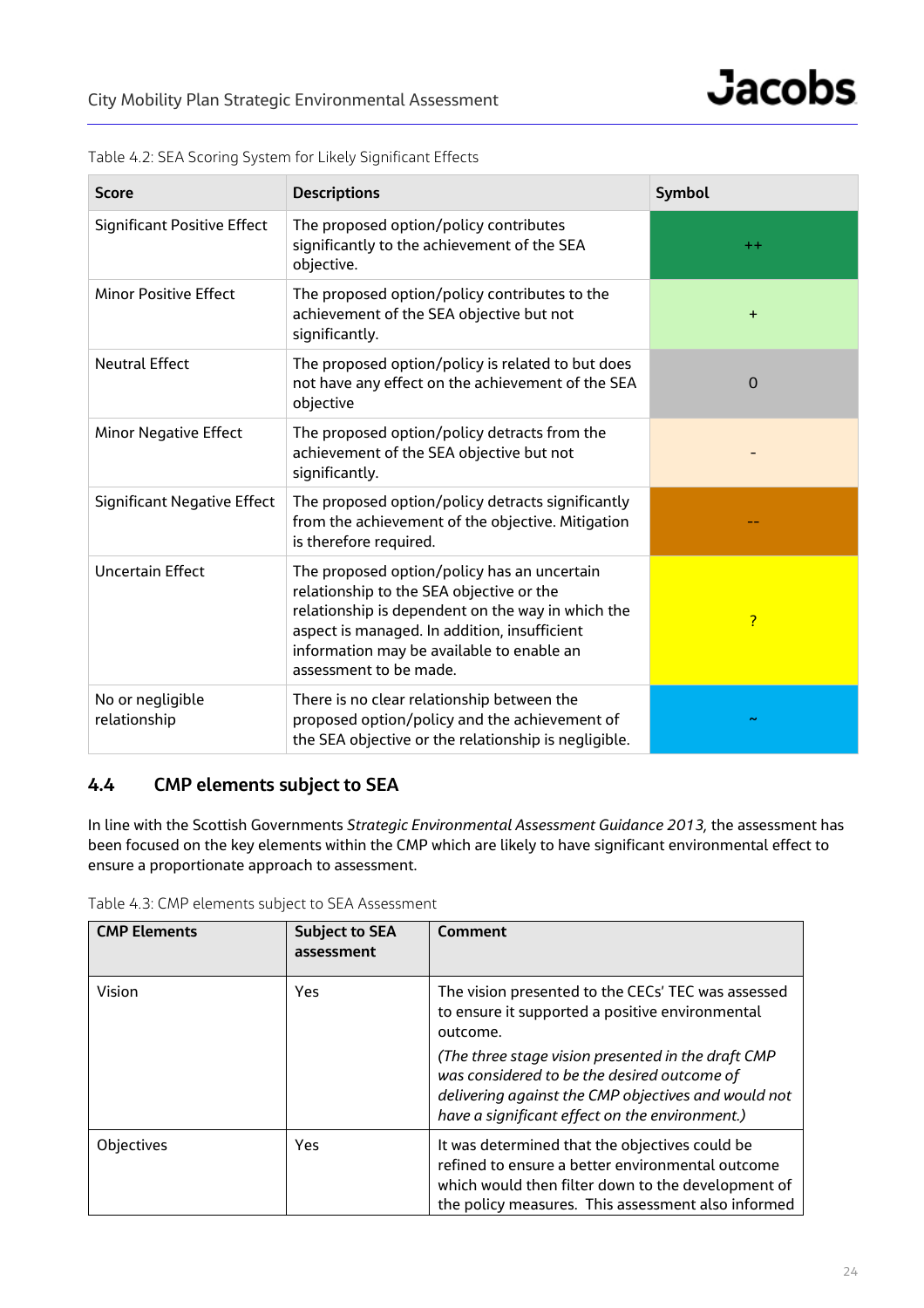|                                                  |            | the development of indicators and have been<br>presented in the monitoring framework.                                                                                                                                                                                                                                                                                                                                                                                      |
|--------------------------------------------------|------------|----------------------------------------------------------------------------------------------------------------------------------------------------------------------------------------------------------------------------------------------------------------------------------------------------------------------------------------------------------------------------------------------------------------------------------------------------------------------------|
| <b>Policy Measures</b>                           | <b>Yes</b> | It was determined that the policies could have the<br>potential for significant effects on the environment.                                                                                                                                                                                                                                                                                                                                                                |
| Spatial Strategy (as<br>presented in Appendix 3) | No         | It was considered that the spatial strategy was of<br>such a high level that it could not be determined at<br>this stage in the assessment process of the potential<br>for additional significant effects than those already<br>captured in the policy measures assessment. This<br>approach was reviewed as further detail emerged<br>following the consultation exercise and any changes<br>to the assessment were captured in the final<br><b>Environmental Report.</b> |

The overall approach to the SEA has been refined to take account of Scoping consultation responses, as detailed in Appendix C.

## **4.5 SEA Assessment Stages**

The SEA was undertaken in three stages to inform the development of the proposed CMP. The three stages of the SEA are outlined in Figure 4.1.



Figure 4.1: Stages of the SEA

## **4.6 Approach to Reasonable Alternatives**

The evolution of the baseline scenario was not considered to constitute a reasonable alternative and instead consideration was given at each stage of the CMP development to identify and assess any reasonable alternatives to the key components of the draft CMP. The SEA considered alternatives and made recommendations at each of the key CMP stages, - objective setting, developing packages of measures and individual policy measures. as shown in Figure 4.1. SEA recommendations and the findings of the assessment directly fed into the development of the final list of policy measures presented in the draft CMP.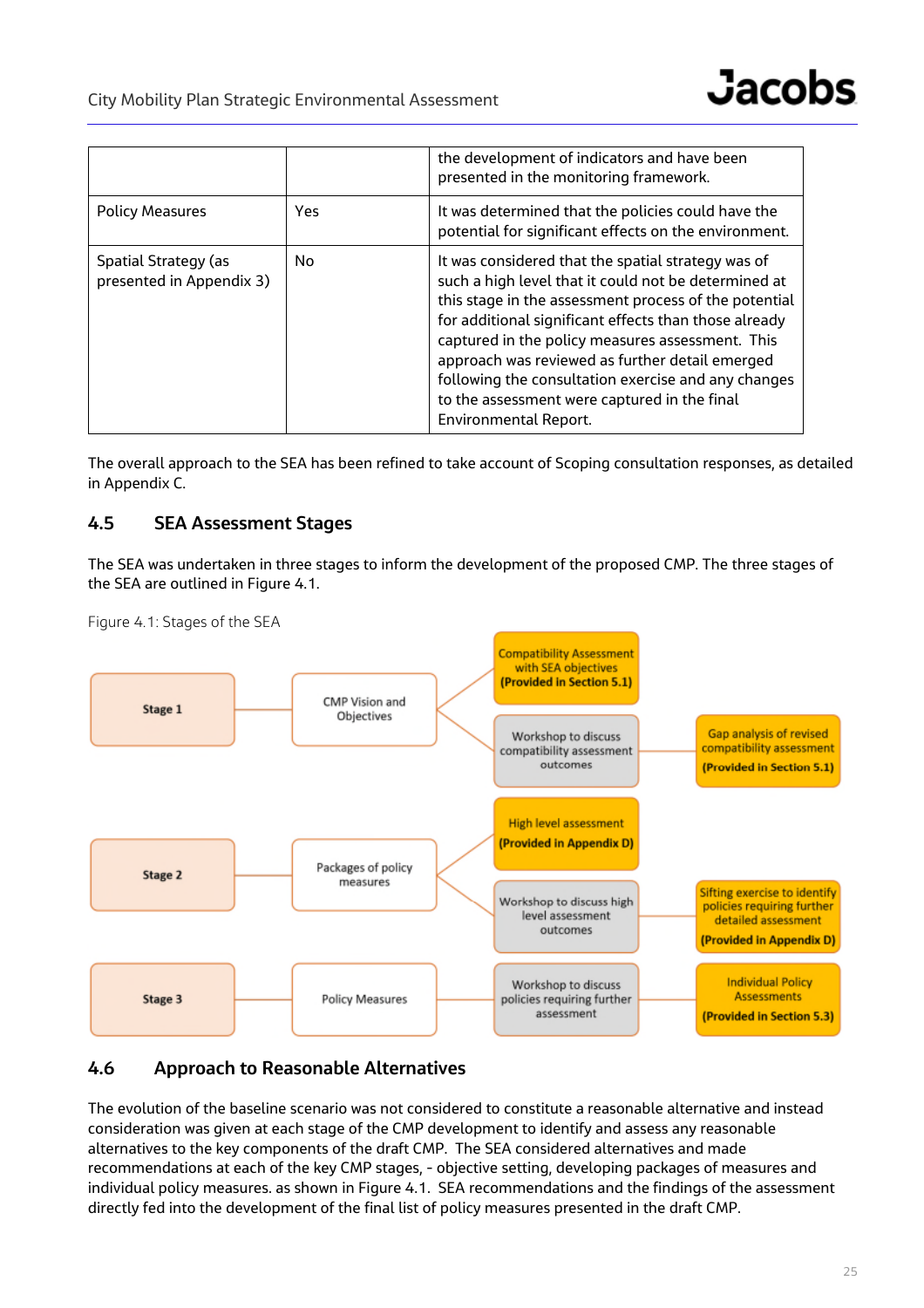## **5. Assessment Findings**

This section provides a summary of the results of the three stages of assessment as shown in Figure 4.1.

## **5.1 Stage 1: SEA of Proposed Vision and CMP Objectives**

This section outlines the findings of Stage 1 of the SEA process. A compatibility assessment was undertaken to consider the likely significant environmental effects arising from the proposed CMP vision and objectives**.**

### **5.1.1 Approach**

The assessment has considered the proposed vision and objectives received from the council, and, following the SEA process, a gap analysis was undertaken on the revised vision and objectives to identify if there were any significant changes.

#### **5.1.2 Initially the CMP objectives were based around the following vision:**

*'Edinburgh will have a cleaner, safer, inclusive and accessible transport system delivering a healthier, thriving and fairer capital city and a high quality of life for Edinburgh residents.'*

To support the implementation of this vision, the CMP identified four strategic objectives:

- **IMPROVED BUILT AND NATURE 1** Improved built and natural environment;
- Improved health, wellbeing and safety;
- **IMPROVED EQUALITY AND SOCIAL INCLUSION; AND IMM**
- Responsible and sustainable economic growth.

Each strategic objective had several operational objectives. A high-level compatibility assessment was used to determine whether the CMP objectives were compatible with the SEA objectives and assessment criteria, Table 4.1), the compatibility assessment is presented in Table 5.1. The key used for the compatibility assessment is provided below:

| Key                            |  |
|--------------------------------|--|
| Compatible                     |  |
| Not compatible                 |  |
| No or negligible relationship  |  |
| Uncertainty over compatibility |  |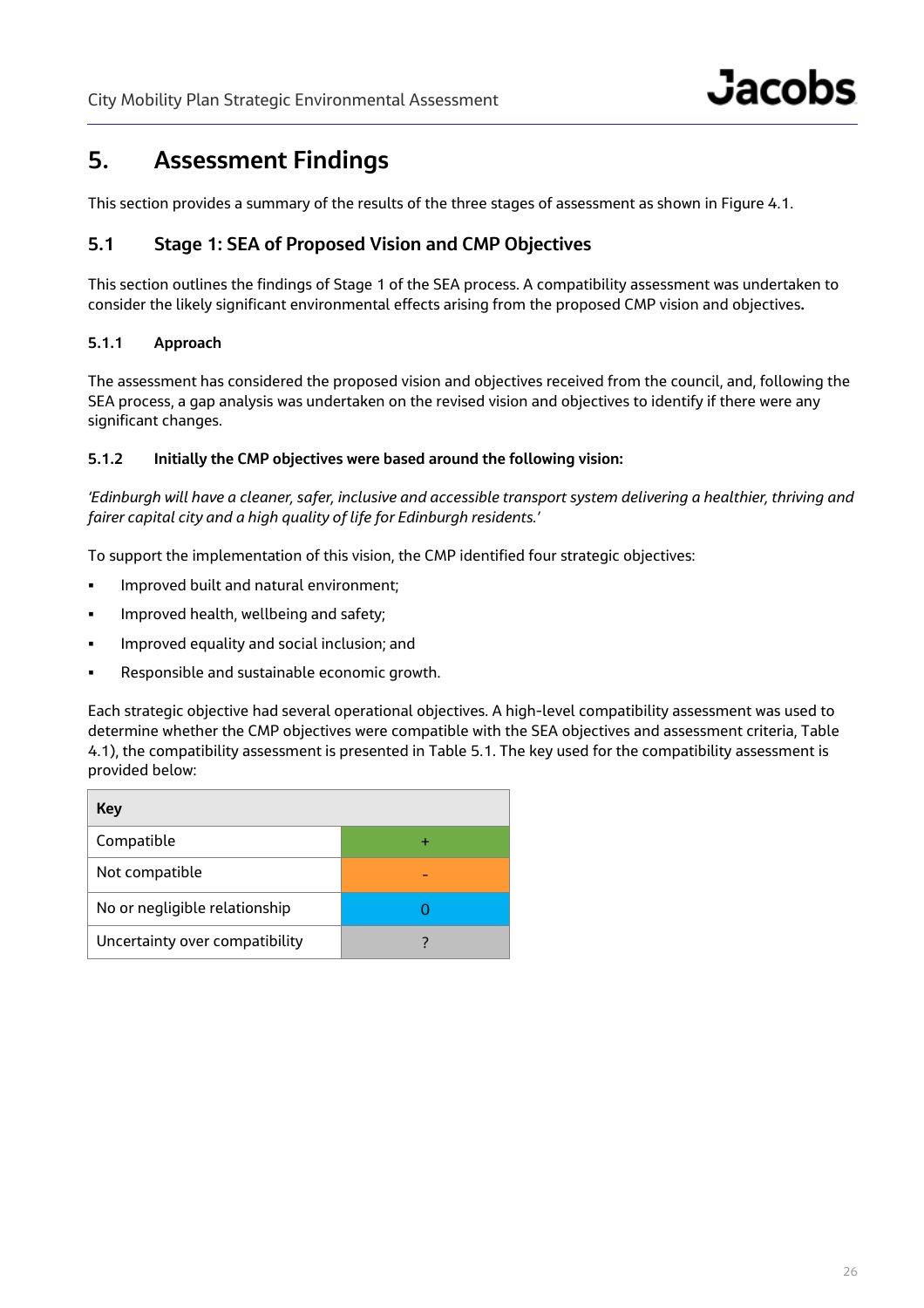

Table 5.1: Compatibility Assessment of the CMP Vision and Objectives against the SEA Objectives

| <b>CMP Objectives</b>                                                                          | <b>SEA Objectives</b>          |                  |          |                |                        |                    |                                   |                      | <b>Summary</b>                                                                                                                                                                                                                                                                                                                                             |
|------------------------------------------------------------------------------------------------|--------------------------------|------------------|----------|----------------|------------------------|--------------------|-----------------------------------|----------------------|------------------------------------------------------------------------------------------------------------------------------------------------------------------------------------------------------------------------------------------------------------------------------------------------------------------------------------------------------------|
|                                                                                                | Air and<br>climatic<br>factors | Land and<br>Soil | Water    |                | Landscape Biodiversity | Material<br>assets | Population<br>and human<br>health | Cultural<br>heritage |                                                                                                                                                                                                                                                                                                                                                            |
| Vision                                                                                         | $\ddot{}$                      | 0                | $\Omega$ | $\Omega$       | $\mathbf{0}$           | ÷                  | ÷                                 | $\Omega$             | The CMP vision is compatible with the air quality, material<br>assets and population and human health objectives. There<br>is no direct relationship identified with the other SEA<br>objectives. However, it is assumed that the vision could<br>indirectly benefit the other five SEA topics.                                                            |
| Protect and enhance our environment, and respond to climate change                             |                                |                  |          |                |                        |                    |                                   |                      |                                                                                                                                                                                                                                                                                                                                                            |
| 1. Reduce carbon emissions<br>associated with road transport                                   | $\ddot{}$                      | $\Omega$         | $\Omega$ | $\mathbf{O}$   | $\ddot{}$              | $\ddot{}$          | $\ddot{}$                         | $\Omega$             | The CMP objective is compatible with the air quality,<br>biodiversity, material assets and population and human<br>health objectives. No direct relationships with the other SEA<br>objectives have been identified.                                                                                                                                       |
| 2. Improve the resilience of our<br>transport system to better cope<br>with a changing climate |                                | $\mathbf 0$      | ?        | 0              | ?                      | ÷                  | ÷                                 | $\Omega$             | The CMP objective is compatible with the air quality,<br>material assets and population and human health<br>objectives. There is the potential for positive indirect effects<br>on the water and biodiversity objectives. No direct<br>relationships with the other SEA objectives have been<br>identified.                                                |
| 3. Reduce the impact of noise<br>associated with transport                                     | $\mathbf 0$                    | $\overline{O}$   | $\Omega$ | $\overline{0}$ | $\overline{\cdot}$     | 0                  | $\ddot{}$                         | $\overline{0}$       | The CMP objective is compatible with the population and<br>human health objective. There is the potential for positive<br>indirect effects on the biodiversity objective. No direct<br>relationships with the other SEA objectives have been<br>identified.<br>Recommendation - The objective could include the impact<br>from vibration as well as noise. |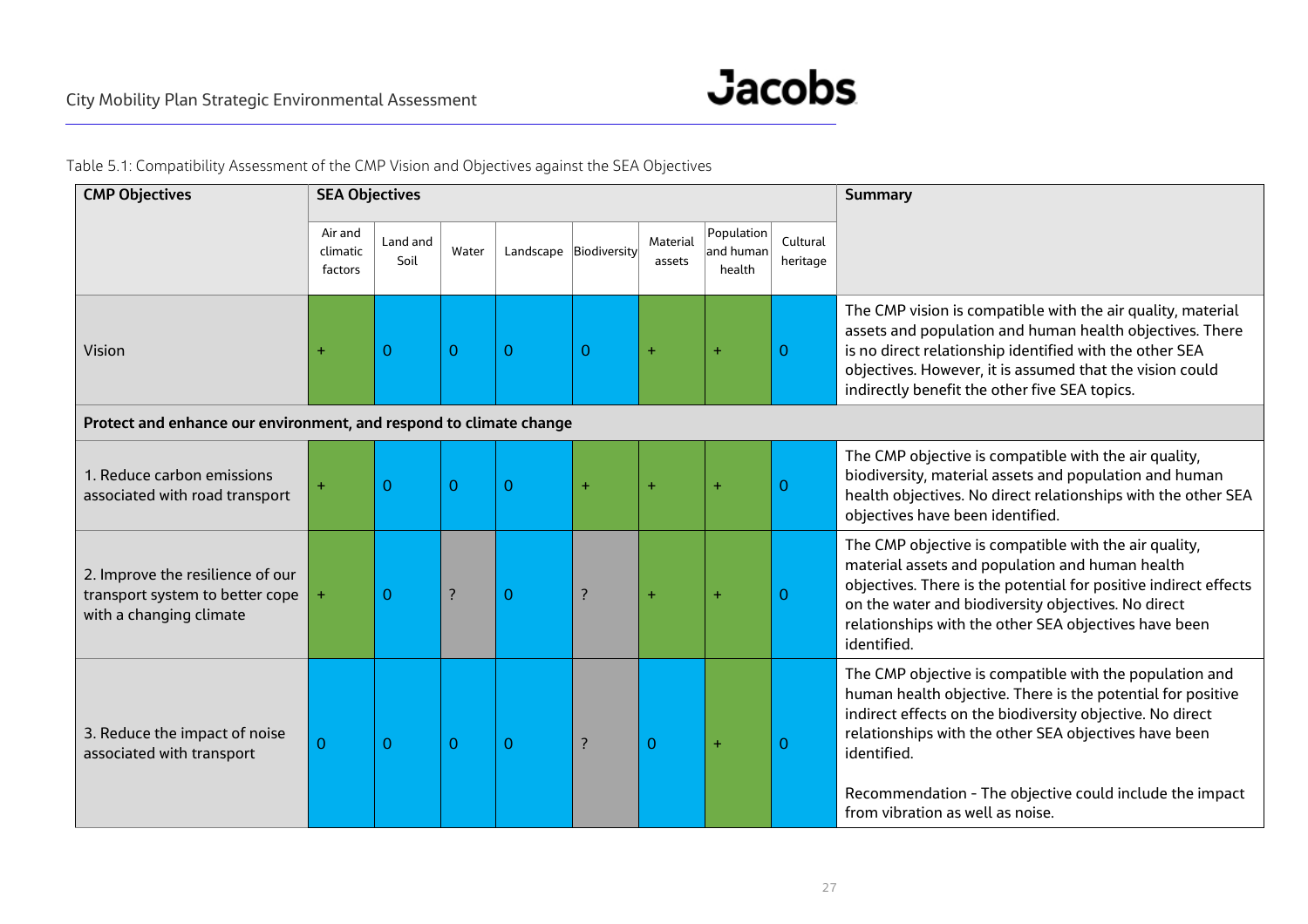## City Mobility Plan Strategic Environmental Assessment



| <b>CMP Objectives</b>                                                                      | <b>SEA Objectives</b>          |                  |                |                |                        |                    |                                   |                      | <b>Summary</b>                                                                                                                                                                                                                                                                                                                                                                                                                                       |
|--------------------------------------------------------------------------------------------|--------------------------------|------------------|----------------|----------------|------------------------|--------------------|-----------------------------------|----------------------|------------------------------------------------------------------------------------------------------------------------------------------------------------------------------------------------------------------------------------------------------------------------------------------------------------------------------------------------------------------------------------------------------------------------------------------------------|
|                                                                                            | Air and<br>climatic<br>factors | Land and<br>Soil | Water          |                | Landscape Biodiversity | Material<br>assets | Population<br>and human<br>health | Cultural<br>heritage |                                                                                                                                                                                                                                                                                                                                                                                                                                                      |
| Improve health and well-being                                                              |                                |                  |                |                |                        |                    |                                   |                      |                                                                                                                                                                                                                                                                                                                                                                                                                                                      |
| 4. Reduce local pollutant<br>emissions from road transport<br>which impact upon our health | Ŧ.                             | $\overline{0}$   | $\overline{O}$ | $\overline{0}$ | ÷                      | $\mathbf 0$        | $\ddot{}$                         | $\Omega$             | The CMP objective is compatible with the air quality,<br>biodiversity and population and human health objectives.<br>No direct relationships with the other SEA objectives have<br>been identified.                                                                                                                                                                                                                                                  |
| 5. Increase the proportion of<br>trips people make by foot, bike,<br>and public transport  | $\ddot{}$                      | $\overline{0}$   | $\overline{0}$ | ÷              | $\overline{0}$         | $\overline{1}$     |                                   | $\Omega$             | The CMP objective is compatible with the air quality,<br>landscape, material assets and population and human<br>health objectives. No direct relationships with the other SEA<br>objectives have been identified.<br>Recommendation - refer to 'sustainable modal shift' instead<br>of naming a few active travel options and public transport.<br>Suggest 'Encourage a modal shift to more sustainable travel<br>options, including active travel'. |
| 6. Make our communities great<br>places for people                                         | 0                              | $\overline{0}$   | $\overline{0}$ | ÷              | $\mathbf{0}$           | ?                  |                                   | ?                    | The CMP objective is compatible with the landscape and<br>population and human health objectives. There is the<br>potential for positive indirect effects on material assets and<br>access to cultural heritage sites. No direct relationships with<br>the other SEA objectives have been identified.                                                                                                                                                |
| 7. Create safer streets for all                                                            | $\Omega$                       | $\overline{0}$   | $\overline{0}$ | $\overline{0}$ | $\overline{0}$         | ٠                  | ÷                                 | $\Omega$             | This CMP objective is compatible with the material assets<br>and population and human health objectives. No direct<br>relationships with the other SEA objectives have been<br>identified.                                                                                                                                                                                                                                                           |
| 8. Reduce vehicular dominance                                                              |                                | $\overline{0}$   | $\mathbf 0$    | $\mathbf{0}$   | $\mathbf 0$            | ÷                  |                                   | $\Omega$             | This CMP objective is compatible with the air quality,<br>material assets and population and human health                                                                                                                                                                                                                                                                                                                                            |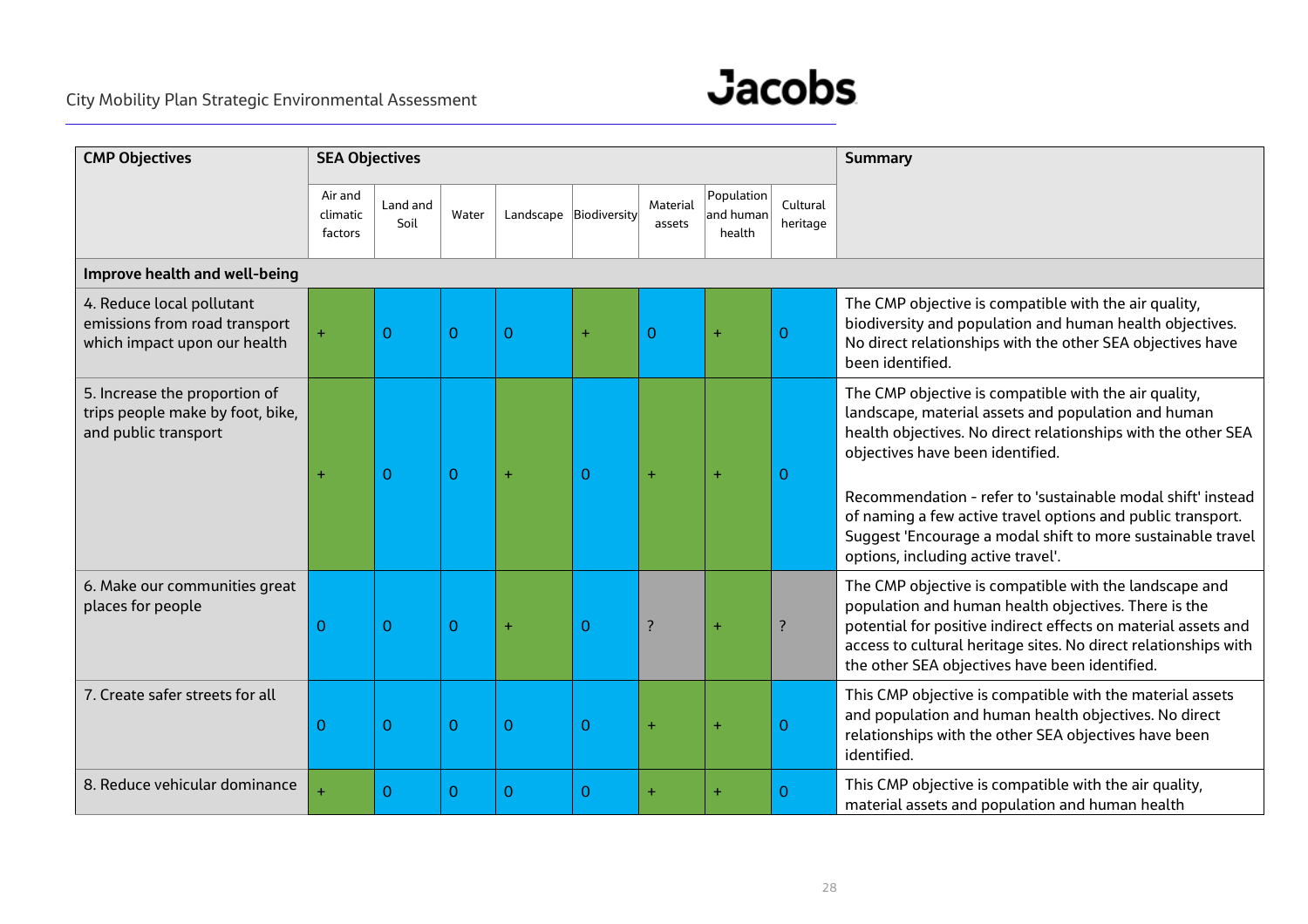## City Mobility Plan Strategic Environmental Assessment



| <b>CMP Objectives</b>                                                                                                   | <b>SEA Objectives</b>          |                  |                |                        |   |                    |                                   |                      | <b>Summary</b>                                                                                                                                                                                                                                                                                                                                                                                                                                                  |
|-------------------------------------------------------------------------------------------------------------------------|--------------------------------|------------------|----------------|------------------------|---|--------------------|-----------------------------------|----------------------|-----------------------------------------------------------------------------------------------------------------------------------------------------------------------------------------------------------------------------------------------------------------------------------------------------------------------------------------------------------------------------------------------------------------------------------------------------------------|
|                                                                                                                         | Air and<br>climatic<br>factors | Land and<br>Soil | Water          | Landscape Biodiversity |   | Material<br>assets | Population<br>and human<br>health | Cultural<br>heritage |                                                                                                                                                                                                                                                                                                                                                                                                                                                                 |
|                                                                                                                         |                                |                  |                |                        |   |                    |                                   |                      | objectives. No direct relationships with the other SEA<br>objectives have been identified.                                                                                                                                                                                                                                                                                                                                                                      |
|                                                                                                                         |                                |                  |                |                        |   |                    |                                   |                      | Recommendation - refer to 'private vehicles' in particular,<br>as vehicle dominance could also imply public transport.                                                                                                                                                                                                                                                                                                                                          |
| Improve equality and social inclusion                                                                                   |                                |                  |                |                        |   |                    |                                   |                      |                                                                                                                                                                                                                                                                                                                                                                                                                                                                 |
| 9. Increase the proportion of<br>people who are well served by<br>public transport                                      | ÷.                             | $\Omega$         | $\overline{0}$ | $\overline{0}$         | 0 | $\ddot{}$          | $\ddot{}$                         | $\mathbf{O}$         | The CMP objective is compatible with the air quality,<br>material assets and the population and human health<br>objectives. No direct relationships with the other SEA<br>objectives have been identified.                                                                                                                                                                                                                                                      |
| 10. Improve travel choices for<br>all regardless of age, disability,<br>ethnicity, gender or income                     | $\mathbf{O}$                   | $\mathbf{O}$     | $\Omega$       | $\mathbf{O}$           | 0 | $\overline{0}$     | ÷                                 | $\mathbf 0$          | The CMP objective is compatible with the population and<br>human health objective. No direct relationships with the<br>other SEA objectives have been identified.                                                                                                                                                                                                                                                                                               |
| 11. Improve the quality of our<br>streets, footways and cycle<br>routes to enable access for<br>people of all abilities |                                | $\Omega$         | $\Omega$       | $\overline{0}$         | 0 | $\ddot{}$          | $\ddot{}$                         | $\Omega$             | The CMP objective is compatible with the material assets<br>and population and human health objective. It is assumed<br>that, by improving street quality and thereby encouraging<br>more active travel, there could potentially be a positive<br>effect on air quality. No direct relationships with the other<br>SEA objectives have been identified.<br>Recommendation - this objective is similar to Objectives 7<br>and 15 - potentially combine into one. |
| Support inclusive and sustainable economic growth                                                                       |                                |                  |                |                        |   |                    |                                   |                      |                                                                                                                                                                                                                                                                                                                                                                                                                                                                 |
| 12. Improve public transport<br>and active travel connectivity                                                          | Ŧ.                             | $\mathbf{O}$     | $\Omega$       | $\mathbf{O}$           | 0 | $\ddot{}$          | $\ddot{}$                         | $\Omega$             | The CMP objective is compatible with the air quality,<br>material assets and population and human health                                                                                                                                                                                                                                                                                                                                                        |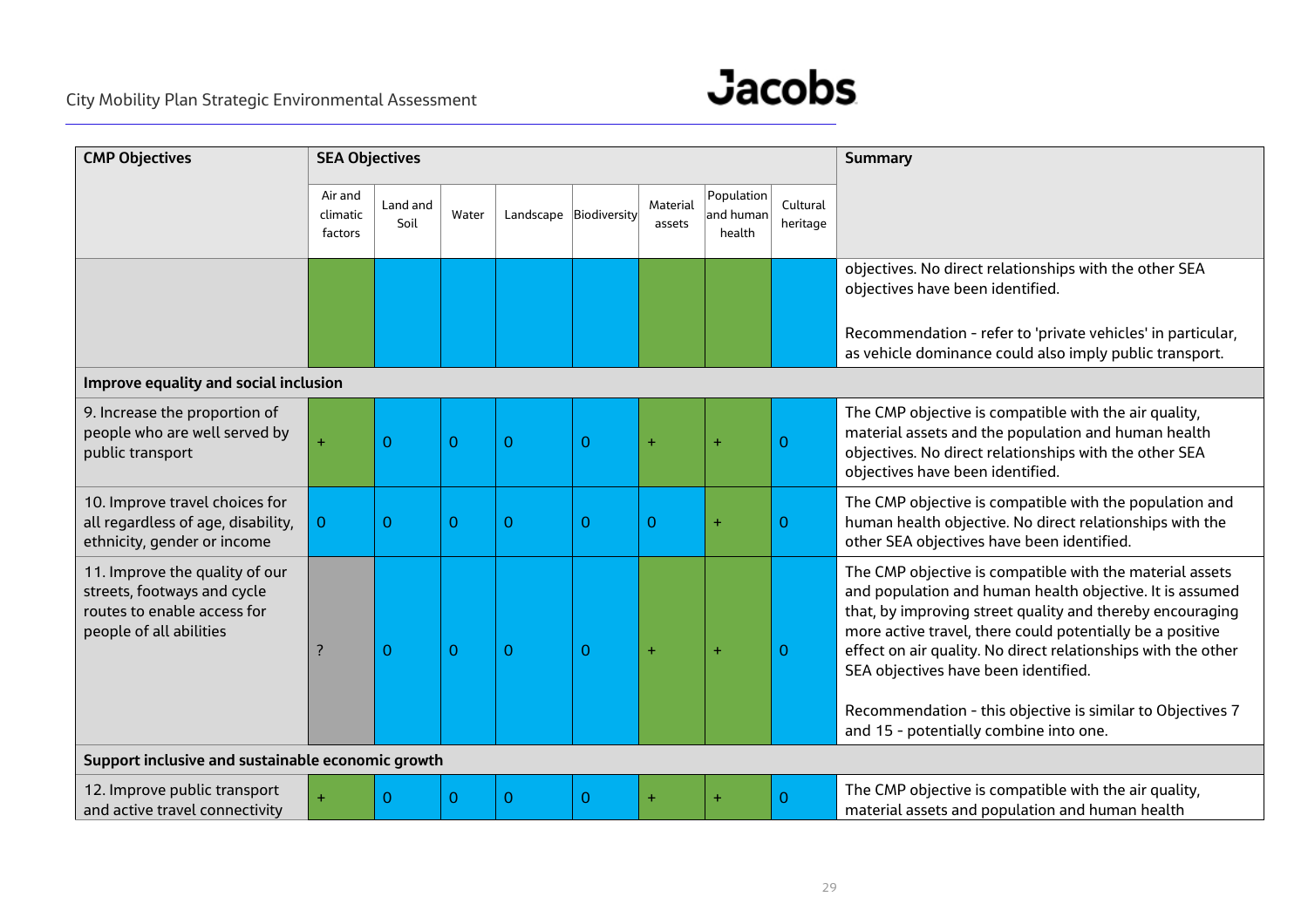

| <b>CMP Objectives</b>                                                                                                  | <b>SEA Objectives</b>          |                    |                    |                |                        |                    |                                   | Summary              |                                                                                                                                                                                                        |
|------------------------------------------------------------------------------------------------------------------------|--------------------------------|--------------------|--------------------|----------------|------------------------|--------------------|-----------------------------------|----------------------|--------------------------------------------------------------------------------------------------------------------------------------------------------------------------------------------------------|
|                                                                                                                        | Air and<br>climatic<br>factors | Land and<br>Soil   | Water              |                | Landscape Biodiversity | Material<br>assets | Population<br>and human<br>health | Cultural<br>heritage |                                                                                                                                                                                                        |
| across our growing city, and<br>city region.                                                                           |                                |                    |                    |                |                        |                    |                                   |                      | objectives. No direct relationships with the other SEA<br>objectives have been identified.                                                                                                             |
| 13. Improve rail and bus/coach<br>connectivity across the UK, and<br>air connectivity to international<br>destinations |                                | $\overline{0}$     | $\overline{0}$     | $\mathbf{0}$   | $\Omega$               |                    |                                   | $\Omega$             | The CMP objective is compatible with the air quality,<br>material assets and population and human health<br>objectives. No direct relationships with the other SEA<br>objectives have been identified. |
| 14. Maintain and improve the<br>economic vitality and viability<br>of the city centre                                  |                                | ?                  | ?                  | 7              |                        | ?                  |                                   |                      | It is unclear how this influences the SEA objectives at this<br>stage. However, there is the potential for positive and<br>negative indirect effects on the other SEA objectives.                      |
| 15. Prioritise the use of space<br>to maximise people movement                                                         | $\Omega$                       | $\overline{O}$     | $\overline{0}$     | $\overline{0}$ | 0                      | $\Omega$           | $\ddot{}$                         | $\Omega$             | While the CMP objective is compatible with the population<br>and human health objective. No direct relationships with<br>the other SEA objectives have been identified.                                |
| 16. Better manage the<br>movement and delivery of<br>goods to reduce impacts                                           |                                | $\overline{\cdot}$ | $\overline{\cdot}$ | ?              |                        | 3                  |                                   |                      | It is unclear how this influences the SEA objectives at this<br>stage. However, there is the potential for positive and<br>negative indirect effects on the other SEA objectives.                      |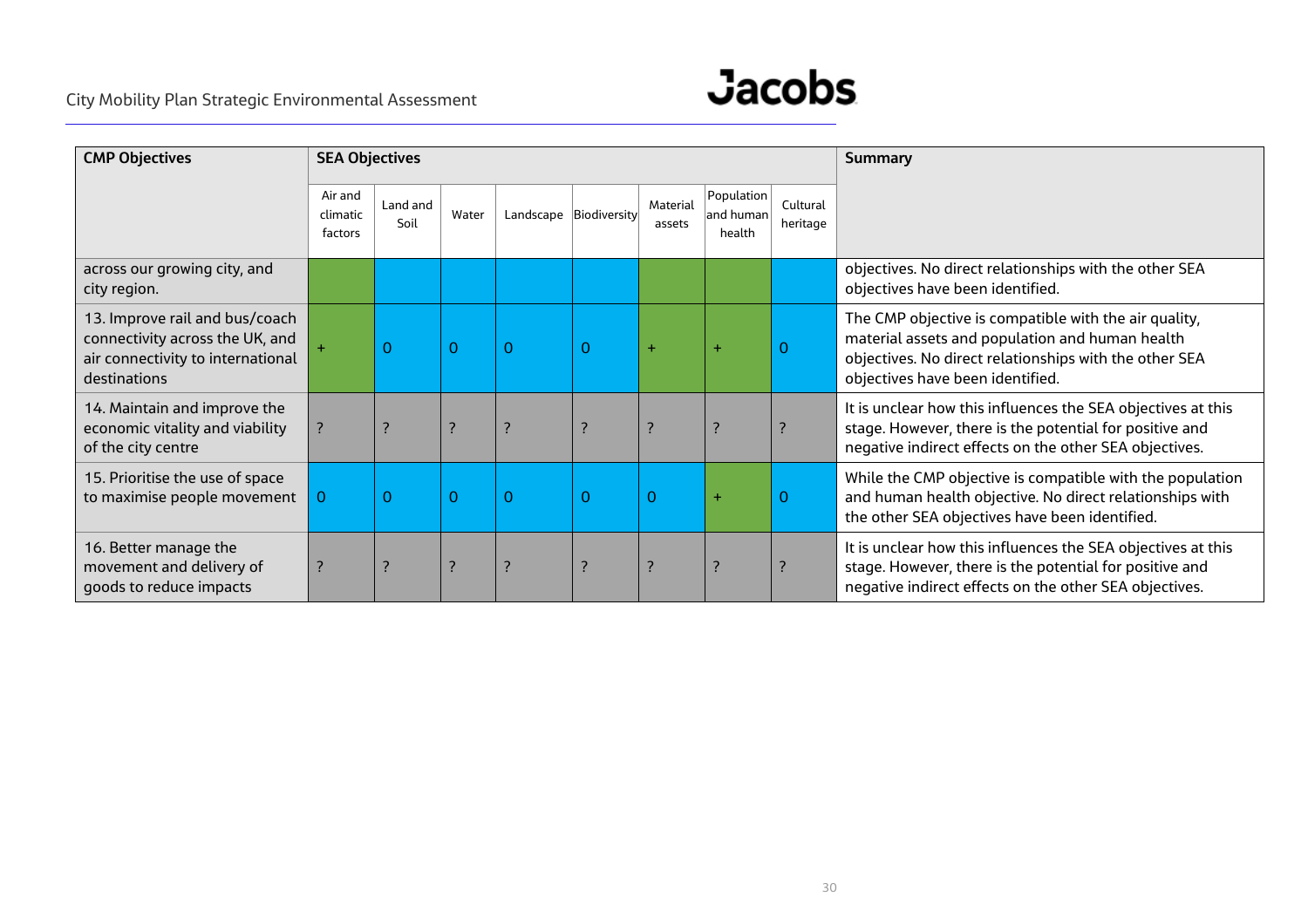The vision and objectives were hereafter updated based on previous LTS objectives, consultation comments, internal team discussions and recommendations following the SEA process (these recommendations are outlined in Table 5.1). A gap analysis between the proposed and revised vision and objectives were undertaken to identify any significant changes.

#### **5.1.3 Findings**

The revised objectives reduced the four strategic objectives to three, following the themes: Places, People and Movement. These are similar to the key principles identified in the ECCT (CEC Transport and Environment Committee, 2019). The SEA recommendation of combining some objectives that appeared similar has been met, with the total number of objectives reduced from 16 to 7. This has led to the objectives becoming more focused. The vision now places a greater focus on reducing carbon emissions by encouraging the movement towards more sustainable travel modes. The objectives draw more focus on improving travel choices for those with impaired mobility to progress equality and inclusion within Edinburgh.

The changes to the vision and objectives were not considered to be significantly different and therefore did not require a re-assessment. Overall, the CMP objectives are compatible with the majority of the SEA objectives, with the exception of SEA objectives 2 (land and soil), 3 (water) and 8 (cultural heritage and historic environment).

The revised vision and objectives were included in Appendix 3 of the draft City Mobility Plan Committee Paper presented to CEC Transport and Environment Committee, January 2020. They are:

#### *'Edinburgh will be connected by a safer and more inclusive carbon neutral transport system delivering a healthier, thriving, fairer and compact capital city and a higher quality of life for all residents'*

People objectives to improve health, wellbeing, equality, and inclusion:

- **IMPROVE TRAVEL CHOICES FOR ALL TRAVELLING INTO LOTAL DATA ACTOR AND THE CITY.**
- **IMPROVE the safety for all travelling within the city.**
- Increase the proportion of trips people make by healthy and sustainable travel modes.

Place objectives to protect and enhance our environment and respond to climate change:

- Reduce emissions from road transport.
- **Reduce the need to travel and distances travelled.**
- Reduce vehicular dominance and improve the quality of our streets.

Movement objectives to support inclusive and sustainable economic growth:

Maximise the efficiency of our streets to better move people and goods.

## **5.2 Stage 2: SEA of Packages**

This section presents key findings of Stage 2 of the SEA Process. A high-level assessment was undertaken to consider the likely environmental effects arising from the five packages of policy measures within the CMP.

#### **5.2.1 Approach and Findings**

Five packages of policy measures were initially included in the high-level assessment. These are:

- **•** Demand management
- **Land use planning**
- **•** Public transport
- Walking and cycling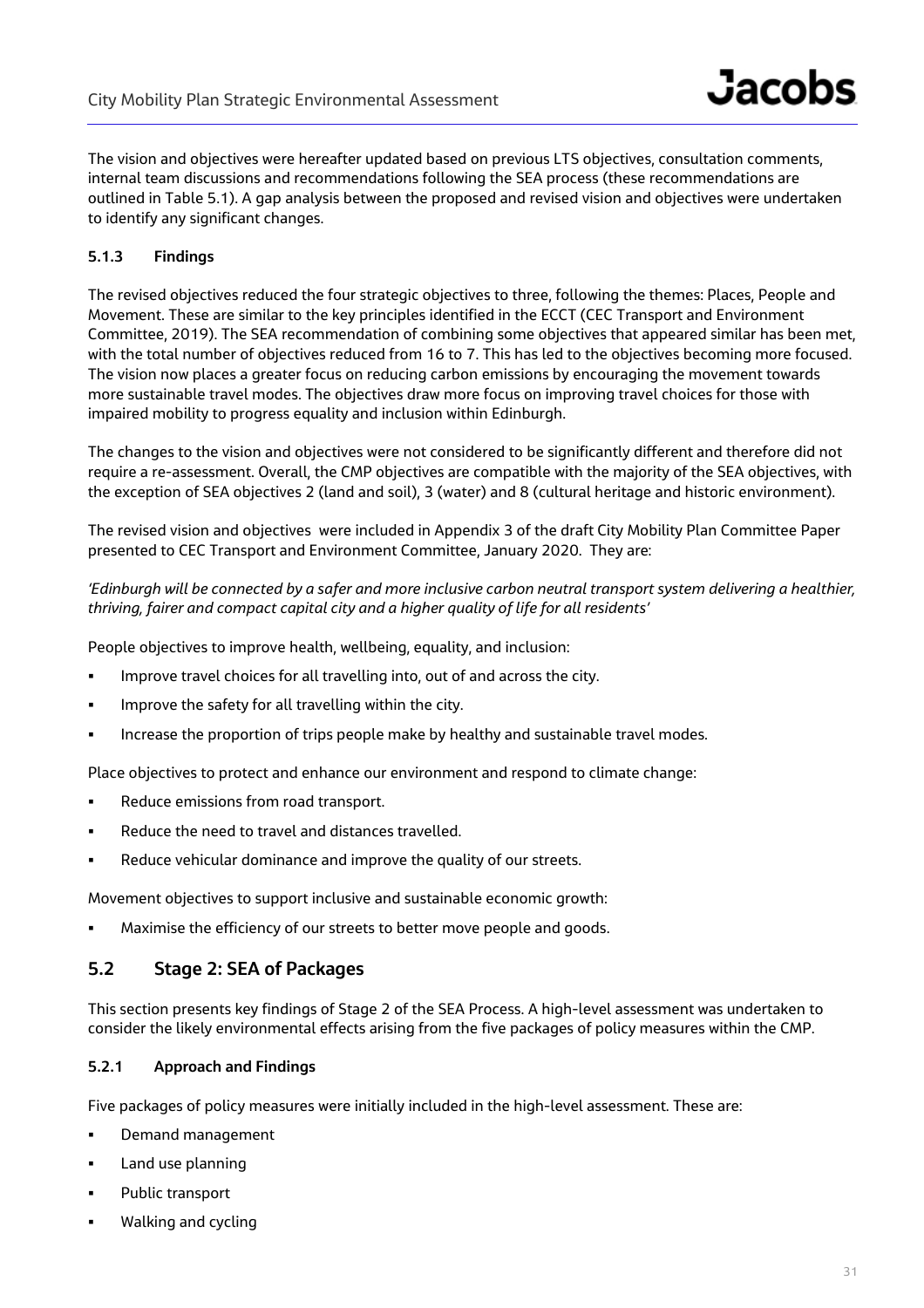#### **•** Optimising our streets

These were presented to the CEC Transport and Environment Committee, May 2019. As with the CMP objectives, the packages of policy measures were revised following recommendations from the SEA process, consultation and a review of the previous LTS measures. Subsequently, a second review was carried out to identify if there were any significant changes to the packages that would have implications for the SEA objectives. The main change was that the packages of Optimising Our Streets and Walking and Cycling were combined into the People Friendly Streets package. The high-level assessment and outcome of the sifting exercise are detailed in Appendix D. If more detailed spatial information was presented within the plan the related policy measures were taken forward for a more detailed assessment (see Section 5.3).

The high-level assessment summary tables below present a summary of the findings focusing on those topics that were expected to experience a positive or negative effect from the package of measures. Effects that were considered neutral or uncertain are not included in these tables and are detailed in Appendix D.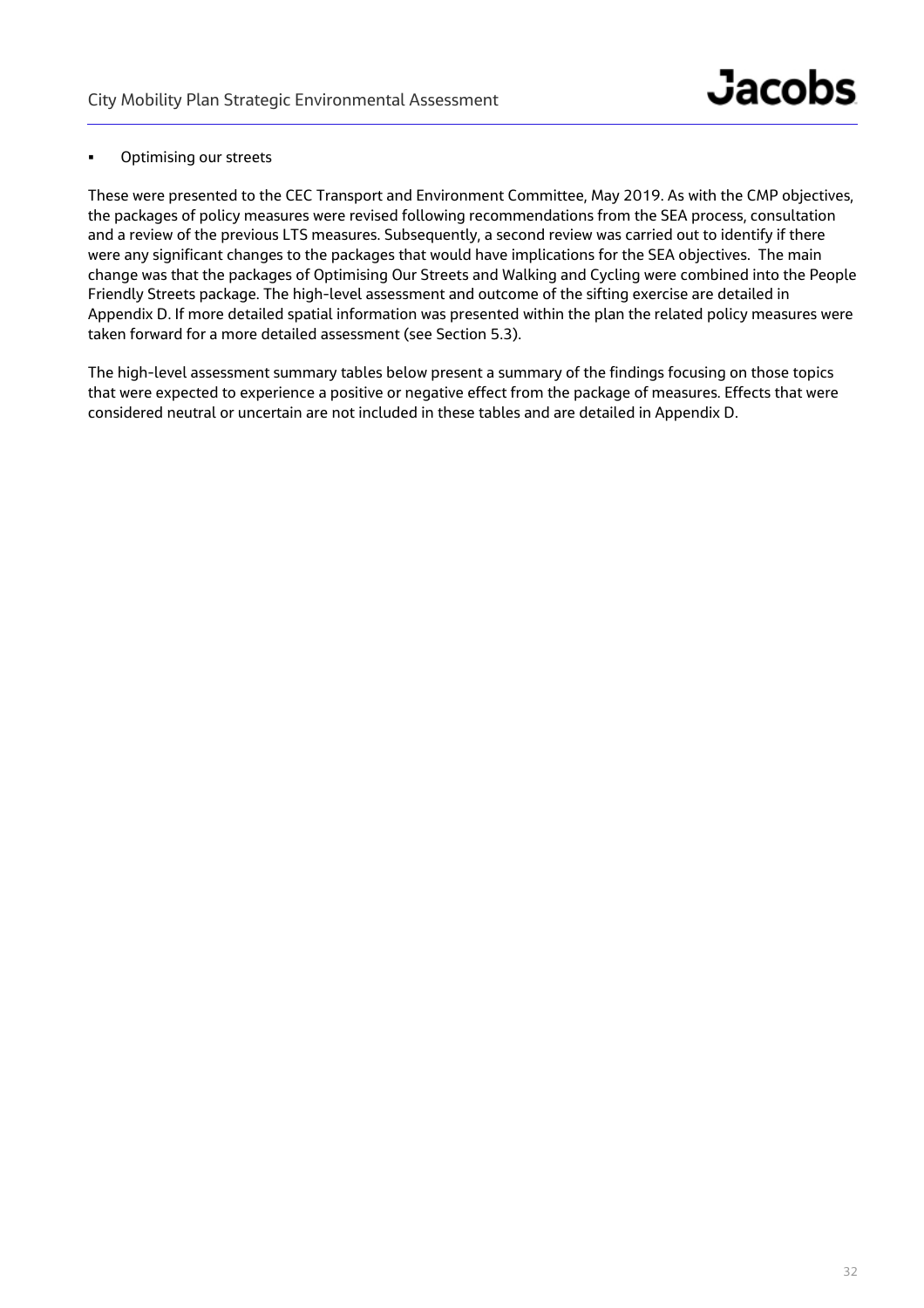$\mathbf{r}$ 



Table 5.2: Summary of the high-level SEA matrix for the Enhancing Public Transport package

| <b>Enhancing Public Transport</b>                                                                                                                                                                                                                                                                                                             |                                                                                                                                                                                                                                                                                                                                    |  |  |  |  |
|-----------------------------------------------------------------------------------------------------------------------------------------------------------------------------------------------------------------------------------------------------------------------------------------------------------------------------------------------|------------------------------------------------------------------------------------------------------------------------------------------------------------------------------------------------------------------------------------------------------------------------------------------------------------------------------------|--|--|--|--|
| <b>Summary against SEA Objectives</b>                                                                                                                                                                                                                                                                                                         | <b>Recommendations and Mitigation</b>                                                                                                                                                                                                                                                                                              |  |  |  |  |
| The introduction of enhanced public<br>transport measures is expected to have a<br>minor positive effect on air quality and<br>landscape. Significant positive effects are<br>expected on material assets and<br>population and human health. The<br>package is not expected to affect the land<br>and soil, water, biodiversity and cultural | There may be an opportunity to improve social inclusion through orbital bus routes. This should be included as a<br>consideration in planning these routes - for example, planning to improve public transport uptake by people with<br>impaired mobility or disadvantaged communities (refer to Indices of Multiple Deprivation). |  |  |  |  |
|                                                                                                                                                                                                                                                                                                                                               | Any new infrastructure associated with this package may be subject to Environmental Impact Assessment, depending<br>on its size and location.                                                                                                                                                                                      |  |  |  |  |
|                                                                                                                                                                                                                                                                                                                                               | Explore opportunities to incorporate renewable energy into any new public transport infrastructure or use renewable<br>fuels in public transport.                                                                                                                                                                                  |  |  |  |  |
| heritage objectives.                                                                                                                                                                                                                                                                                                                          | Package could refer to improving storage for bicycles on trams, trains and buses.                                                                                                                                                                                                                                                  |  |  |  |  |
|                                                                                                                                                                                                                                                                                                                                               | Package could refer to emerging technologies relevant to the vehicles (alternative fuels), ticketing and live departure<br>times.                                                                                                                                                                                                  |  |  |  |  |
|                                                                                                                                                                                                                                                                                                                                               | Consider referring to the quality of public transport, to make it a more attractive option.                                                                                                                                                                                                                                        |  |  |  |  |
|                                                                                                                                                                                                                                                                                                                                               | Consider referring to any aspirations for private/public ownership proportions, and also potential references to<br>relevant subsidies or grants for public transport, for example, for alternative fuels.                                                                                                                         |  |  |  |  |
|                                                                                                                                                                                                                                                                                                                                               | Remove reference to environmentally-friendly and consider 'low carbon' or 'low emission'.                                                                                                                                                                                                                                          |  |  |  |  |
|                                                                                                                                                                                                                                                                                                                                               | Expand on 'accessibility' to specifically refer to disabled access and vulnerable users.<br>٠                                                                                                                                                                                                                                      |  |  |  |  |
|                                                                                                                                                                                                                                                                                                                                               | Consider referring to improving connections to the areas of deprivation shown on the recently circulated 'Development<br>and Public Transport Access' map.                                                                                                                                                                         |  |  |  |  |
|                                                                                                                                                                                                                                                                                                                                               | Any new infrastructure should aim to improve sustainable drainage and pollutant filtration.                                                                                                                                                                                                                                        |  |  |  |  |
| Overall this package is expected to have a minor positive but not significant effect on the SEA objectives.                                                                                                                                                                                                                                   |                                                                                                                                                                                                                                                                                                                                    |  |  |  |  |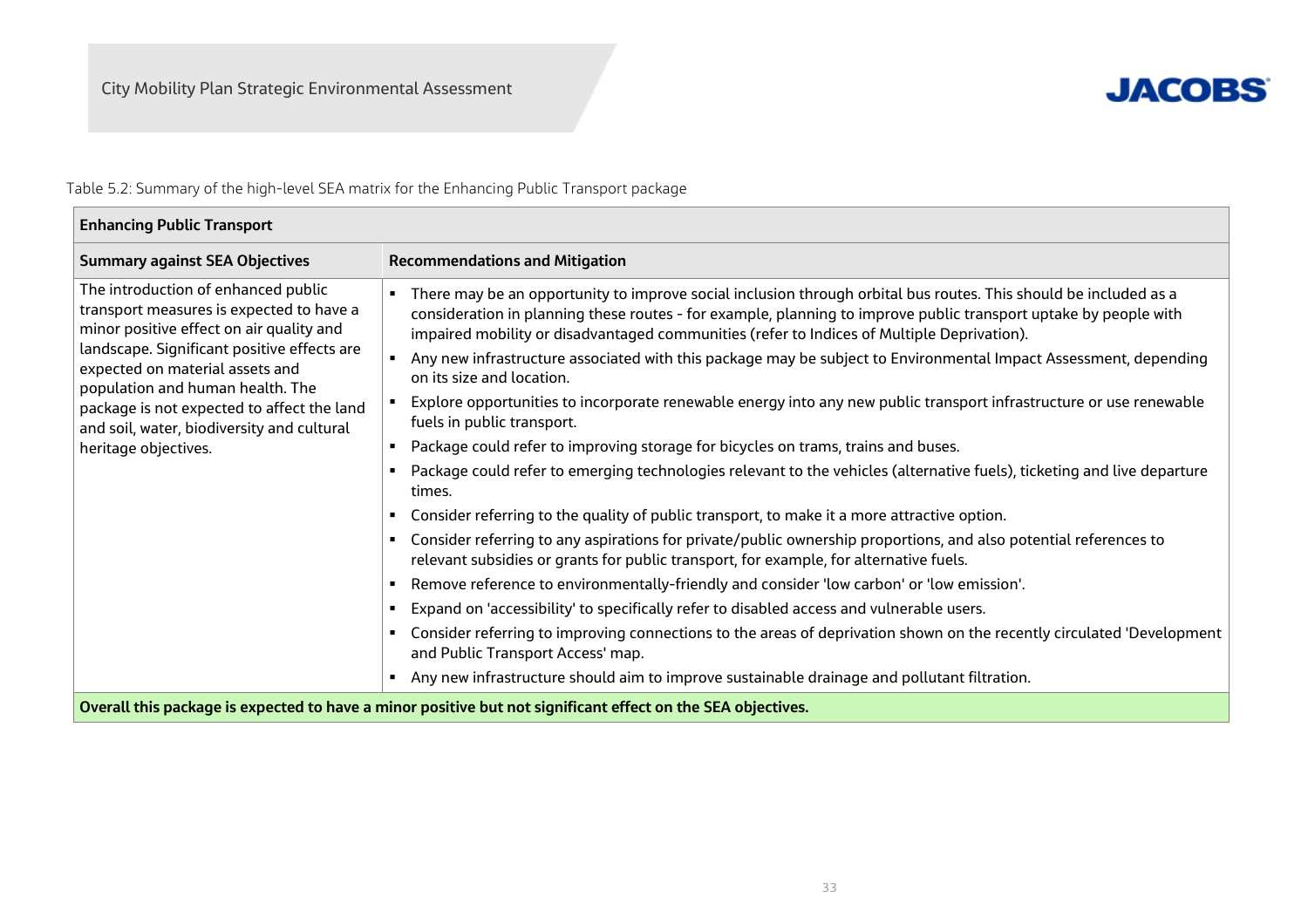

Table 5.3: Summary of the high-level SEA matrix for the People Friendly Streets package

| <b>People Friendly Streets</b>                                                                                                                                                                                                                                                                                                                                                  |                                                                                                                                                                                                                                                                                                                                                                                                                                                                                                                                                                                                                                                                                                                                                                                                                                                                                                                                                                                                                                                                                                                                                                                                                                                                                                                                                                                                                                                                                                                                                                                           |
|---------------------------------------------------------------------------------------------------------------------------------------------------------------------------------------------------------------------------------------------------------------------------------------------------------------------------------------------------------------------------------|-------------------------------------------------------------------------------------------------------------------------------------------------------------------------------------------------------------------------------------------------------------------------------------------------------------------------------------------------------------------------------------------------------------------------------------------------------------------------------------------------------------------------------------------------------------------------------------------------------------------------------------------------------------------------------------------------------------------------------------------------------------------------------------------------------------------------------------------------------------------------------------------------------------------------------------------------------------------------------------------------------------------------------------------------------------------------------------------------------------------------------------------------------------------------------------------------------------------------------------------------------------------------------------------------------------------------------------------------------------------------------------------------------------------------------------------------------------------------------------------------------------------------------------------------------------------------------------------|
| <b>Summary against SEA Objectives</b>                                                                                                                                                                                                                                                                                                                                           | <b>Recommendations and Mitigation</b>                                                                                                                                                                                                                                                                                                                                                                                                                                                                                                                                                                                                                                                                                                                                                                                                                                                                                                                                                                                                                                                                                                                                                                                                                                                                                                                                                                                                                                                                                                                                                     |
| The introduction of various people friendly<br>streets measures is expected to have a<br>minor positive effect on water and material<br>assets. Significant positive effects are<br>expected on air quality, landscape and<br>population and human health. The<br>package is not expected to affect the land<br>and soil, biodiversity and cultural heritage<br>SEA objectives. | Any new walking and cycling infrastructure should aim to improve sustainable drainage and pollutant filtration.<br>Link package to any city-wide green infrastructure plans.<br>" Specifically refer to how walking and cycling network could link with public transport hubs/ routes.<br>Consider making reference to multiple benefits of green infrastructure which can be used for walking and cycling but<br>with other benefits, such as amenity, climate change adaptation etc.<br>Consider referring to the bike hire scheme, as discussed in the Enhanced Public Transport package.<br>Any new infrastructure associated with this package (for example, construction of city operation centres) may be<br>subject to Environmental Impact Assessment, depending on their size and location.<br>Recommendation to remove policy 29 from People Friendly Streets, as it is a duplication of policy 44 in Planning New<br>Developments, where it is more relevant.<br>Any new infrastructure should aim to improve sustainable drainage and pollutant filtration.<br>The package should refer to how climate change adaptation could be improved with any new infrastructure – for<br>example, resilience to flooding, extreme temperature, storminess.<br>Explore opportunities to incorporate renewable energy and/or recycled and locally sourced materials into any new<br>infrastructure.<br>Link package to any city-wide green infrastructure plans – for example, Edinburgh Shoreline project, as well as public<br>realm spaces/ projects, recreation and play areas etc. |
|                                                                                                                                                                                                                                                                                                                                                                                 | Overall this package is expected to have a minor positive but not significant effect on the SEA objectives.                                                                                                                                                                                                                                                                                                                                                                                                                                                                                                                                                                                                                                                                                                                                                                                                                                                                                                                                                                                                                                                                                                                                                                                                                                                                                                                                                                                                                                                                               |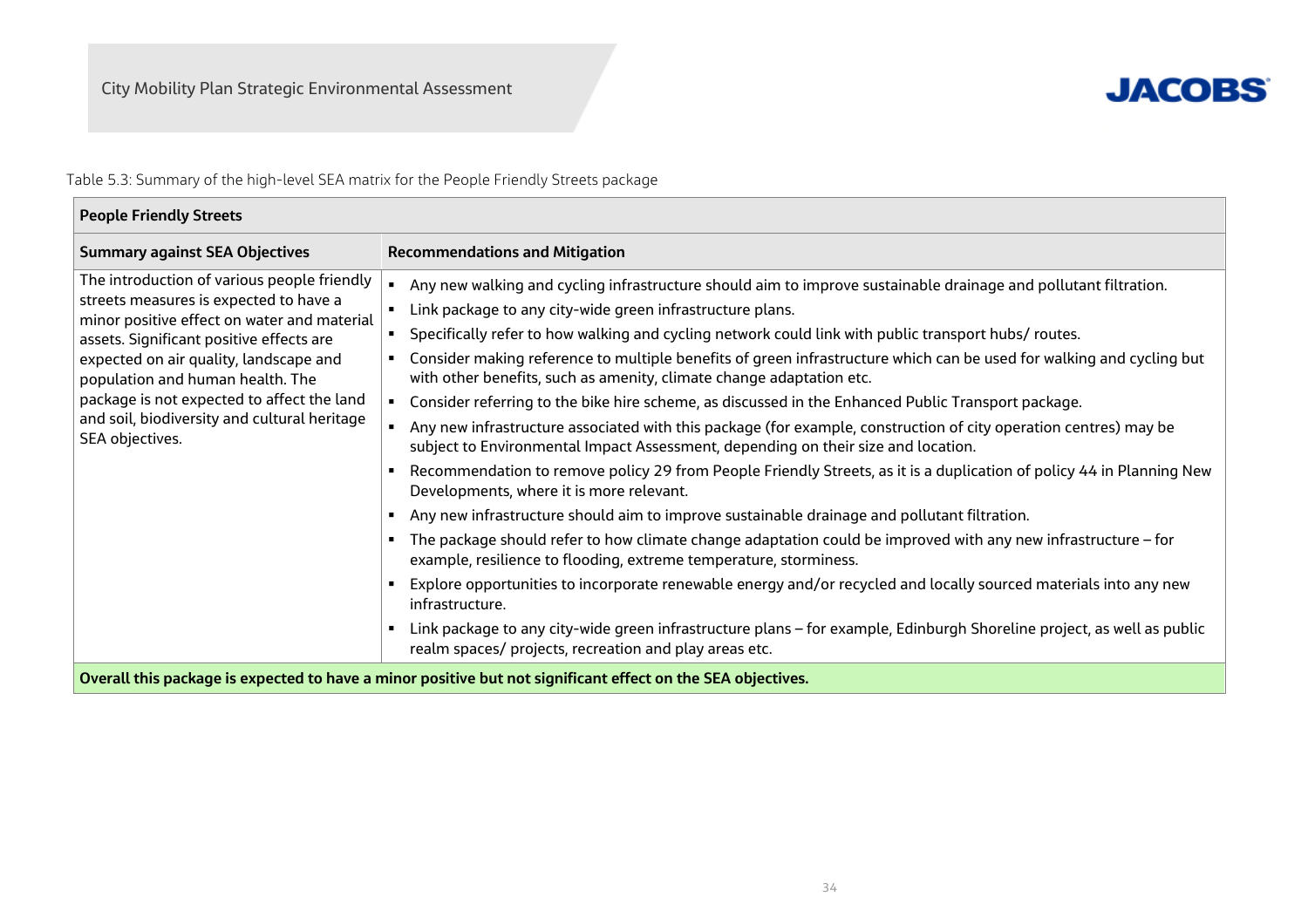$\overline{\phantom{a}}$ 



## Table 5.4: Summary of the high-level SEA matrix for Planning New Developments package

| <b>Planning New Developments</b>                                                                                                                                                                                                                                                                                                                             |                                                                                                                                                                                                                                                                                                                                                                                                                                                                                                                                                                                                                                                                                                                                                                                                                                                                                                                                                                                                                                                                                                                                                                                                                                                                                                                                                                                                                                                                                                                                                                                                                                                                                  |  |  |  |  |  |  |
|--------------------------------------------------------------------------------------------------------------------------------------------------------------------------------------------------------------------------------------------------------------------------------------------------------------------------------------------------------------|----------------------------------------------------------------------------------------------------------------------------------------------------------------------------------------------------------------------------------------------------------------------------------------------------------------------------------------------------------------------------------------------------------------------------------------------------------------------------------------------------------------------------------------------------------------------------------------------------------------------------------------------------------------------------------------------------------------------------------------------------------------------------------------------------------------------------------------------------------------------------------------------------------------------------------------------------------------------------------------------------------------------------------------------------------------------------------------------------------------------------------------------------------------------------------------------------------------------------------------------------------------------------------------------------------------------------------------------------------------------------------------------------------------------------------------------------------------------------------------------------------------------------------------------------------------------------------------------------------------------------------------------------------------------------------|--|--|--|--|--|--|
| <b>Summary against SEA Objectives</b>                                                                                                                                                                                                                                                                                                                        | <b>Recommendations and Mitigation</b>                                                                                                                                                                                                                                                                                                                                                                                                                                                                                                                                                                                                                                                                                                                                                                                                                                                                                                                                                                                                                                                                                                                                                                                                                                                                                                                                                                                                                                                                                                                                                                                                                                            |  |  |  |  |  |  |
| The introduction of 'planning new<br>development' measures is expected to<br>have a minor positive effect on air quality,<br>water, landscape and biodiversity.<br>Significant positive effects are expected<br>on land and soil, material assets and<br>population and human health. There are<br>uncertain effects of the package on<br>cultural heritage. | There is a need to ensure sustainable transport infrastructure, including public transport hubs which should be in<br>place when new developments are ready to be used (co-ordinated timing).<br>Any new infrastructure should aim to improve sustainable drainage and pollutant filtration.<br>Link package to any city-wide green infrastructure plans, as well as public realm spaces/projects, recreation and play<br>areas.<br>Cross-reference the most relevant spatial development plans, to ensure a co-ordinated approach to planning.<br>The prioritisation of dense developments near to shops, services and transport connections should also consider the<br>proximity of the Core Path Network and public and recreational spaces for leisure activities.<br>The package should refer to how climate change adaptation could be planned for, particularly for any new<br>infrastructure - for example, resilience to flooding, extreme temperature, storminess.<br>This package could cross-reference land use planning in relation to helping implement the other packages - for<br>example, land use planning for enhanced public transport and people friendly streets.<br>This package could potentially refer to land use planning for new or emerging technologies, for example, electric<br>vehicle charging infrastructure, mass transit, autonomous vehicles or prioritised parking/lanes for electric/hybrid<br>vehicles.<br>This package could refer to encouraging employers/businesses to introduce or extend flexible working patterns.<br>This package could specifically refer to how transport planners and spatial planners could work together. |  |  |  |  |  |  |
| Overall this package is expected to have a minor positive but not significant effect on the SEA objectives.                                                                                                                                                                                                                                                  |                                                                                                                                                                                                                                                                                                                                                                                                                                                                                                                                                                                                                                                                                                                                                                                                                                                                                                                                                                                                                                                                                                                                                                                                                                                                                                                                                                                                                                                                                                                                                                                                                                                                                  |  |  |  |  |  |  |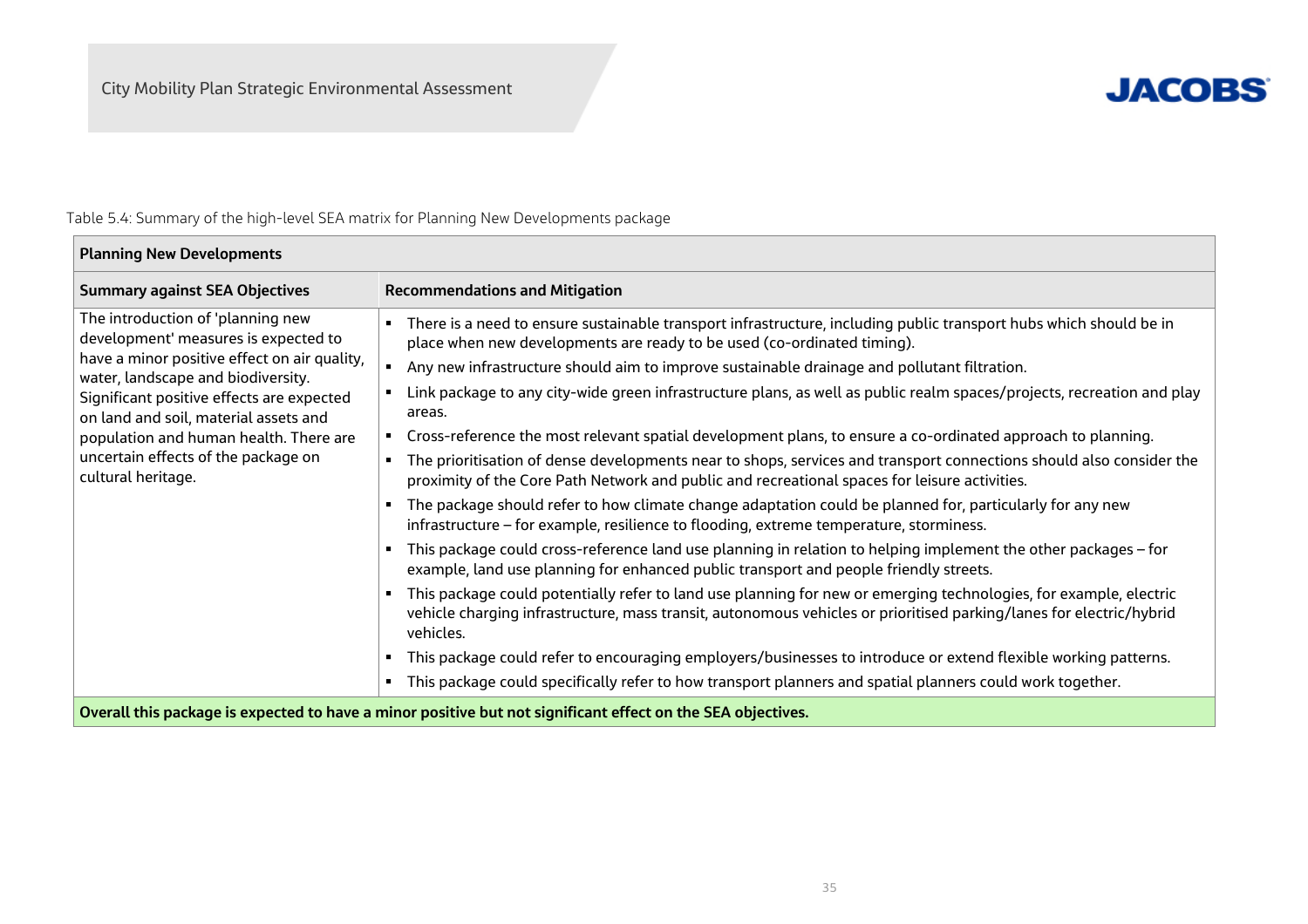

## Table 5.5: Summary of the high-level SEA matrix for the Managing Demand package

| <b>Managing Demand</b>                                                                                                                                                                                                                                                                                                                                            |                                                                                                                                                                                                                                                                                                                                                                                                                                                                                                                                                                                                                      |  |  |  |  |
|-------------------------------------------------------------------------------------------------------------------------------------------------------------------------------------------------------------------------------------------------------------------------------------------------------------------------------------------------------------------|----------------------------------------------------------------------------------------------------------------------------------------------------------------------------------------------------------------------------------------------------------------------------------------------------------------------------------------------------------------------------------------------------------------------------------------------------------------------------------------------------------------------------------------------------------------------------------------------------------------------|--|--|--|--|
| <b>Summary against SEA Objectives</b>                                                                                                                                                                                                                                                                                                                             | <b>Recommendations and Mitigation</b>                                                                                                                                                                                                                                                                                                                                                                                                                                                                                                                                                                                |  |  |  |  |
| The introduction of various 'managing<br>demand' measures is expected to have<br>minor positive effects on air quality and<br>material assets. Significant positive effects<br>are expected on landscape and population<br>and human health. The package is not<br>expected to affect the land and soil, water,<br>biodiversity and cultural heritage objectives. | Potential adverse effects could arise where parking controls and/or street closures result in the displacement of<br>private vehicles to other parts of the city. A transport appraisal may be required to determine the impact of<br>displacement effects - for example, the resulting effects on air quality.<br>To avoid displacement of impacts that relate to various receptors across the SEA topics, a co-ordinated approach to<br>modal shift is required, for example, similar timing of 'managing demand' package implementation to 'enhanced<br>public transport' and 'people friendly streets' packages. |  |  |  |  |
|                                                                                                                                                                                                                                                                                                                                                                   | Consider and plan for impacts of package on businesses that are dependent on private vehicle usage (for example,<br>emergency services and shift workers) and vulnerable groups, for example, people with impaired mobility.                                                                                                                                                                                                                                                                                                                                                                                         |  |  |  |  |
|                                                                                                                                                                                                                                                                                                                                                                   | There could be a policy that covers matching bus or train size to demand (for example, during low-demand times of<br>day and peak hours).                                                                                                                                                                                                                                                                                                                                                                                                                                                                            |  |  |  |  |
| Overall this package is expected to have a minor positive but not significant effect on the SEA objectives.                                                                                                                                                                                                                                                       |                                                                                                                                                                                                                                                                                                                                                                                                                                                                                                                                                                                                                      |  |  |  |  |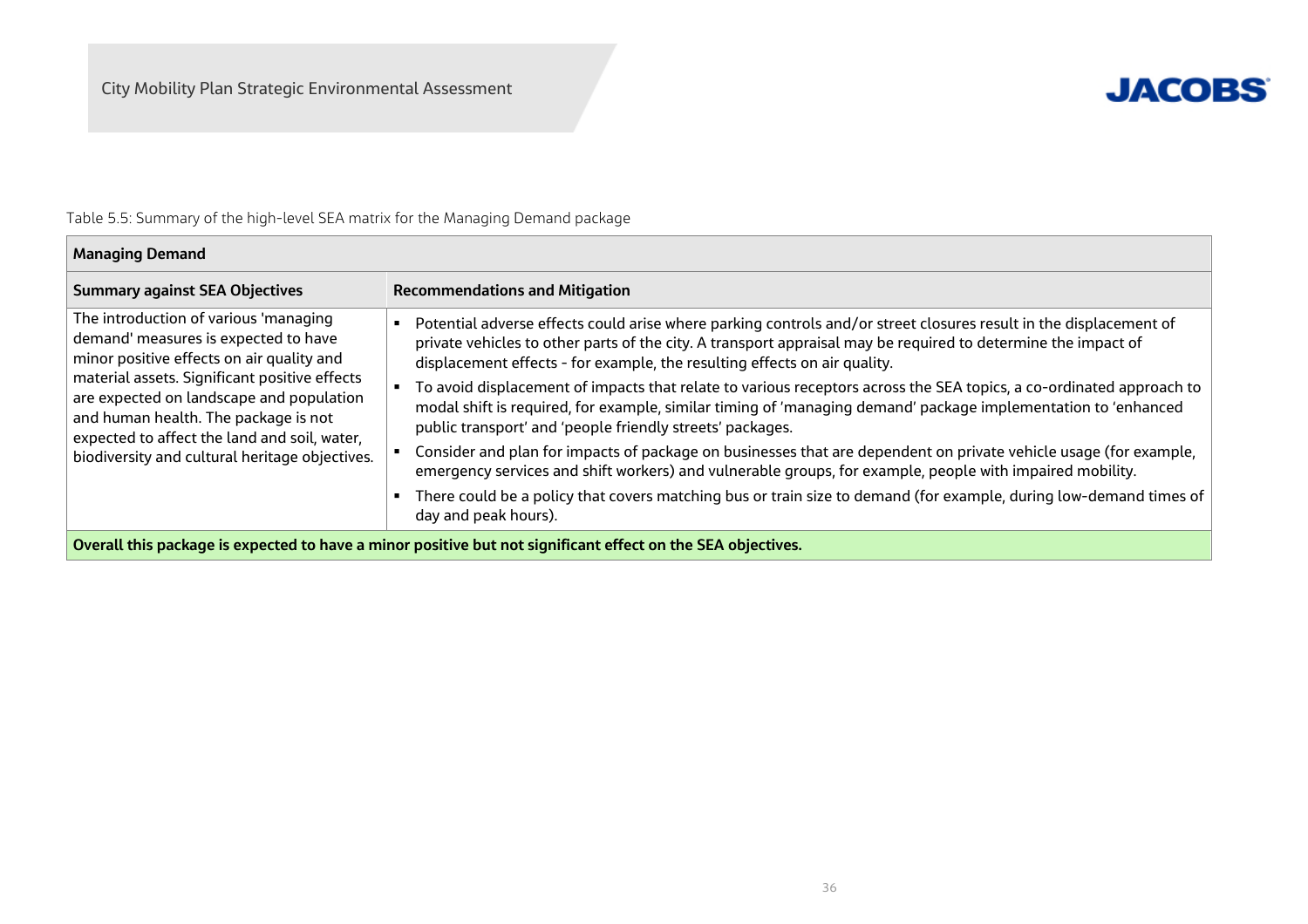## **5.3 Stage 3: SEA of Policy Measures**

This section outlines the findings of Stage 3 of the SEA process. This section presents the policies within the draft CMP that were taken forward for an individual assessment following the high-level package assessment (Section 5.2).

### **5.3.1 Approach and Findings**

#### **Policy 3 – Tram extension**

Policy 3 was determined to have sufficient spatial information presented in the draft CMP to enable a policy specific assessment to be undertaken. In addition to the spatial detail provided in the CMP policy measure, the Edinburgh Strategic Sustainable Transport Study – Phase 1 report, presented to CEC Transport and Environment Committee October 2020, identified four corridors which could accommodate trams (Jacobs/Steer, 2019). The route options, which were considered to be suitable for tram, included expansion to Granton (north of the city centre), the south-east (past the University and the Bioquarter), towards Newbridge and west of Hermiston.

Expansion of the tram/mass rapid transport network to the north and south of the city, in addition to the Newhaven expansion, is expected to reduce vehicle dominance and emissions. It would also improve the overall public transport infrastructure across the city, benefiting tourists, residents and commuters. Exploring the expansion for tram/mass rapid transport network west of the city and into Fife, West, Mid and East Lothian, is also expected to reduce vehicle dominance in and out of the city and improve access to areas that are not currently well serviced by public transport.

Table 5.6 shows this policy is expected to have a positive effect on air quality, material assets and population and human health. Minor negative effects are expected on land and soil and landscape as the expansion of the network would require land take. It is acknowledged that any expansion to the tram/mass raid transport network within the city centre, and in particular the World Heritage Site, could have a negative impact on amenity at historic sites.

| <b>SEA</b><br>Objective | Air Quality<br>and<br>climatic<br>factors | Land and<br>soil         | Water | Landscape      | Biodiversity | Material<br>assets | Population<br>and human<br>health | Cultural<br>heritage |
|-------------------------|-------------------------------------------|--------------------------|-------|----------------|--------------|--------------------|-----------------------------------|----------------------|
| Effect                  | $+$                                       | $\overline{\phantom{0}}$ | 0     | $\blacksquare$ | 0            |                    | $\div$                            |                      |

Table 5.6: Scoring of SEA objectives for Policy 3

#### **Policy 15 – Low Emission Zone**

Within this stage of assessment additional consideration has been given to Edinburgh's proposed Low Emissions Zone (LEZ) policy. This is due to the following:

- Additional detail on the approach to LEZ is available at the time of assessment and was presented at the Transport and Environment Committee Report 11 October 2019
- A formal SEA Pre-Screening was undertaken on the proposed LEZ and, while it was determined that the LEZ would be exempt from a full SEA, it was stated that the LEZ would be included within the series of interventions assessed under the CMP, which is subject to full SEA. This would ensure a detailed assessment is undertaken on the LEZ proposal and assess the cumulative environmental effects of a LEZ alongside wider transportation interventions. The LEZ is also considered within the cumulative impacts of the ECCT SEA.

The Pre-Screening can be viewed on the Scottish Government SEA database.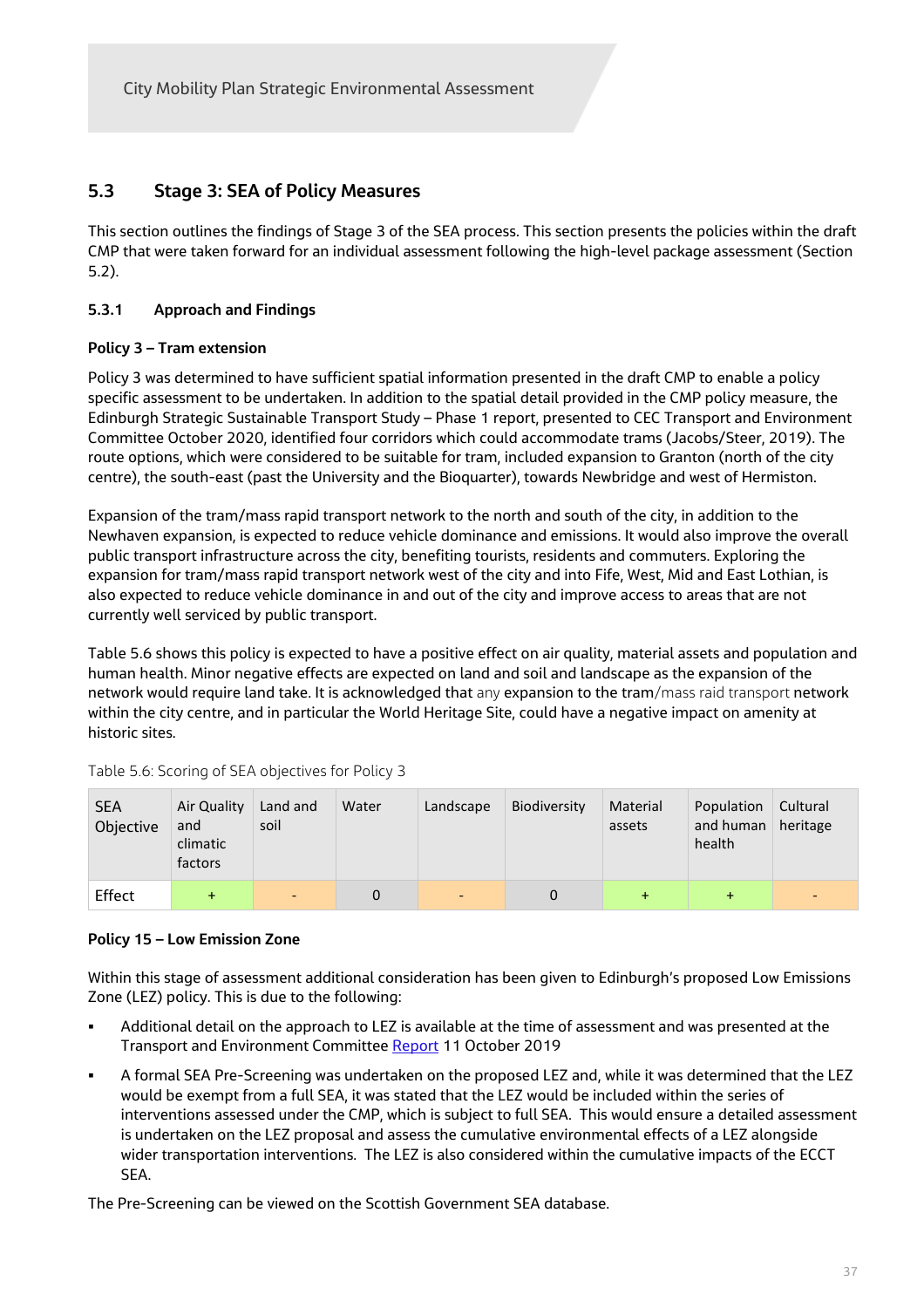The LEZ has been considered within both the Stage 2 SEA of Packages and Stage 3 SEA of policy measures as part of the suite of policies presented in the CMP. Further assessment has been undertaken using the information presented in the TEC committee report referenced above to consider in more detail the anticipated effects of implementing both the City Centre and City-Wide LEZ. Table 5.7 shows the effects the LEZ is expected to have on the SEA objectives. A minor positive effect is expected on the air quality, landscape, population and human health and cultural heritage SEA objectives. Negligible effects are expected on the land and soil, water, biodiversity and material assets SEA objectives.

| <b>SEA</b><br>Objective | Air Quality<br>and<br>climatic<br>factors | Land and<br>soil | Water | Landscape | Biodiversity | Material<br>assets | Population<br>and human<br>health | Cultural<br>heritage |
|-------------------------|-------------------------------------------|------------------|-------|-----------|--------------|--------------------|-----------------------------------|----------------------|
| Effect                  |                                           |                  |       |           |              |                    |                                   |                      |

Table 5.7: Scoring of SEA objectives for Policy 15

A summary table of the effects and recommendations/mitigation for the LEZ are presented in Table 5.8 below.

|  |  |  | Table 5.8: Summary of LEZ Assessment |
|--|--|--|--------------------------------------|
|--|--|--|--------------------------------------|

| <b>SEA Topic</b>                    | <b>Summary of Significant Effects</b>                                                                                                                                                                                                                                                                                                                                                                                                                                                                                                                                                                                                                                                                                                                                                                                                                    | <b>Recommendations/Mitigation</b>                                                                                                                                                                                                                                                                                                                                                                        |
|-------------------------------------|----------------------------------------------------------------------------------------------------------------------------------------------------------------------------------------------------------------------------------------------------------------------------------------------------------------------------------------------------------------------------------------------------------------------------------------------------------------------------------------------------------------------------------------------------------------------------------------------------------------------------------------------------------------------------------------------------------------------------------------------------------------------------------------------------------------------------------------------------------|----------------------------------------------------------------------------------------------------------------------------------------------------------------------------------------------------------------------------------------------------------------------------------------------------------------------------------------------------------------------------------------------------------|
| Air quality and climatic<br>factors | Implementing the proposed LEZ<br>boundaries would improve vehicle<br>standards which in turn would bring air<br>quality improvements and health &<br>wellbeing improvements. Interventions<br>that reduce local air pollution (NO <sub>2</sub> and<br>PM <sub>2.5</sub> /PM <sub>10</sub> ) are also likely generate a<br>positive effect on reducing factors<br>contributing to climate change through<br>reduced greenhouse gas emissions<br>(measured in CO <sub>2</sub> equivalent tonnes).<br>Depending on potential displacement of<br>traffic, there may be locations outside of<br>the LEZ boundaries where air quality is<br>made poorer by a change in the quantity<br>and types of vehicles passing through.<br>Initial transport modelling shows that<br>roads outside the LEZ boundary are likely<br>to see an increase in traffic volumes. | Displacement effects need to be<br>considered to ensure no significant<br>negative effects occur elsewhere in the<br>city region, particularly around the<br>edge of the LEZ.<br>Analysis is required to determine the<br>scale of these impacts on areas that see<br>increases in traffic and the affected<br>populations; appropriately designed<br>mitigation would require similar<br>investigation. |
| Land and soil                       | The introduction of a LEZ is not likely to<br>significantly affect land and soil resources.                                                                                                                                                                                                                                                                                                                                                                                                                                                                                                                                                                                                                                                                                                                                                              | No mitigation required                                                                                                                                                                                                                                                                                                                                                                                   |
| Water                               | The introduction of a LEZ is not likely to<br>significantly affect water.                                                                                                                                                                                                                                                                                                                                                                                                                                                                                                                                                                                                                                                                                                                                                                                | No mitigation required                                                                                                                                                                                                                                                                                                                                                                                   |
| Landscape                           | The introduction of the LEZ is not likely to<br>significantly affect landscape. However,<br>there may be a minor (i.e. not significant<br>enough to score) positive impact on<br>townscape from a reduction in vehicles on<br>the streets.                                                                                                                                                                                                                                                                                                                                                                                                                                                                                                                                                                                                               | Where signage is required this needs to<br>be sensitively located to avoid negative<br>impacts on key views and listed<br>buildings setting                                                                                                                                                                                                                                                              |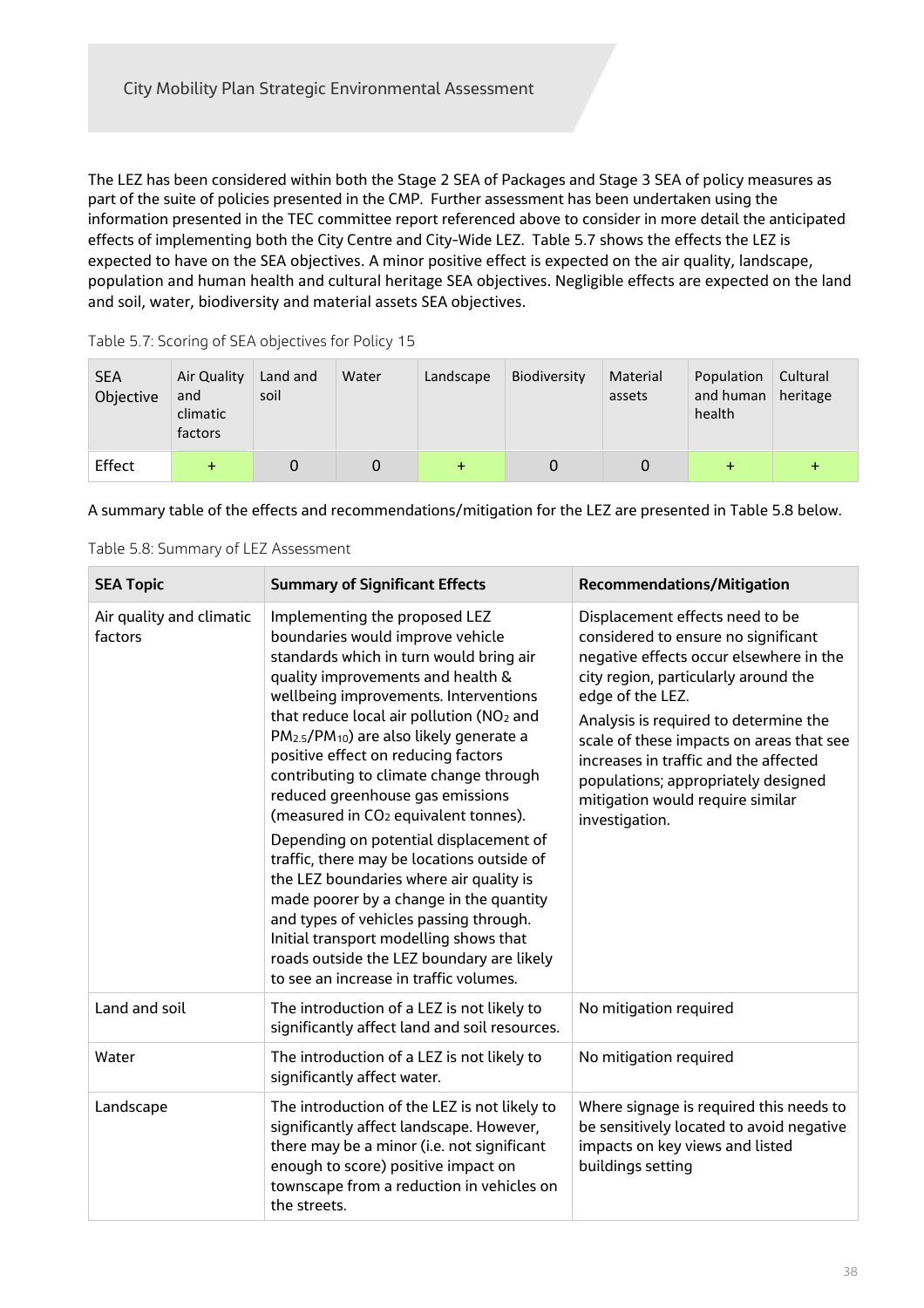| <b>SEA Topic</b>                              | <b>Summary of Significant Effects</b>                                                                                                                                                                                                                                                                                                                                                                                                                                                                                      | <b>Recommendations/Mitigation</b>                                                                                                                                                                                                                                                                                                                                                                                                                                                |
|-----------------------------------------------|----------------------------------------------------------------------------------------------------------------------------------------------------------------------------------------------------------------------------------------------------------------------------------------------------------------------------------------------------------------------------------------------------------------------------------------------------------------------------------------------------------------------------|----------------------------------------------------------------------------------------------------------------------------------------------------------------------------------------------------------------------------------------------------------------------------------------------------------------------------------------------------------------------------------------------------------------------------------------------------------------------------------|
| Biodiversity, flora and<br>fauna              | The introduction of the LEZ is not likely to<br>significantly affect biodiversity. However,<br>there may be a minor positive impact from<br>a reduction in vehicles on the streets<br>(hence reduced air pollutant deposition on<br>habitats).                                                                                                                                                                                                                                                                             | No mitigation required                                                                                                                                                                                                                                                                                                                                                                                                                                                           |
| <b>Material assets</b>                        | LEZ would lead to reduced congestion<br>from road vehicles, in particular heavy<br>goods vehicles.                                                                                                                                                                                                                                                                                                                                                                                                                         | No mitigation required                                                                                                                                                                                                                                                                                                                                                                                                                                                           |
| Population and human<br>health                | LEZ is likely to promote sustainable forms<br>of transport via modal shift from cars to<br>buses, shared cars, bicycles or walking,<br>which in turn would have positive impact<br>on air quality. Dependent on what modes<br>people shift to there may be positive<br>effects on the health and well-being of<br>people due to physical activity (cycling/<br>walking) and exposure to outdoor<br>spaces. Improvements to air quality can be<br>directly linked to improvements to physical<br>environment and to places. | LEZ needs to ensure access to<br>healthcare facilities.<br>Displacement effects need to be<br>considered and monitored to ensure no<br>significant negative effects occur<br>elsewhere in the city region, particularly<br>around the edge of the LEZ.<br>Analysis is required to determine the<br>scale of these impacts on areas that see<br>increases in traffic and the affected<br>populations; appropriately designed<br>mitigation would require similar<br>investigation |
| Cultural heritage and<br>historic environment | Vehicle emissions contain various<br>pollutants that can damage buildings,<br>including carbon dioxide (CO <sub>2</sub> ) and sulphur<br>and nitrogen oxides.<br>Unless placed sensitively, new signage<br>could potentially affect important<br>viewpoints in Edinburgh, including the<br>visual setting of historic sites and<br>buildings.                                                                                                                                                                              | Where signage is required this needs to<br>be sensitively located to avoid negative<br>impact on key views and setting of<br>historic sites and buildings.                                                                                                                                                                                                                                                                                                                       |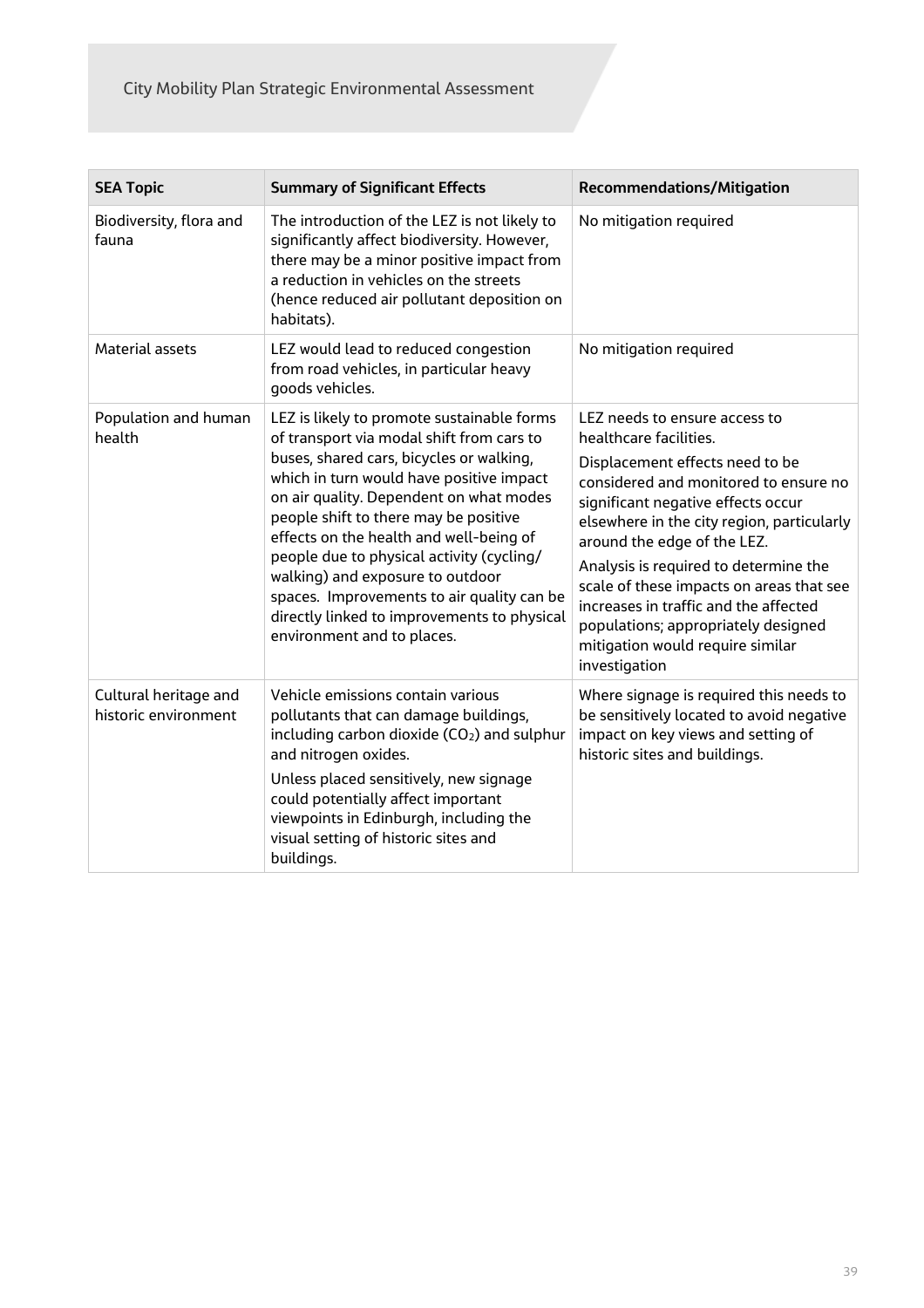## **6. Cumulative Effects**

Cumulative effects have been considered throughout the proposed policy development (intra – plan) and the inter-plan (the impact of the plan alongside other plans and polices) focusing on possible proposals in the ECCT and City Plan 2030.

This inter-plan cumulative assessment has been undertaken in discussion with the teams responsible for preparing these other emerging plans and based on the information available at the time of the assessment. A combined CMP, ECCT and LEZ workshop with the consultation authorities was held following the public consultation discuss the final cumulative assessment approach. It was agreed that this assessment would build on the adopted ECCT and City Plan Main Issues Report SEA.

**Error! Reference source not found.** below presents a high-level narrative of the potential cumulative effects of i mplementing the CMP alongside the recently adopted ECCT 2019 and City Plan 2030

| <b>SEA Topic</b>                           | <b>Cumulative impact of CMP</b>                                                                                                                                                                                                                                                                                                                                                                                                                                                                                                                                                                                                                                                                                                                                                                                                                                                                                                                                                                                                                                                                    | <b>Cumulative impact with other PPS</b>                                                                                                                                                                                                                                                                                                                                                                                                                                                                                                                                                                                                                                                                                                                                                                                                                                                                                                                              |  |
|--------------------------------------------|----------------------------------------------------------------------------------------------------------------------------------------------------------------------------------------------------------------------------------------------------------------------------------------------------------------------------------------------------------------------------------------------------------------------------------------------------------------------------------------------------------------------------------------------------------------------------------------------------------------------------------------------------------------------------------------------------------------------------------------------------------------------------------------------------------------------------------------------------------------------------------------------------------------------------------------------------------------------------------------------------------------------------------------------------------------------------------------------------|----------------------------------------------------------------------------------------------------------------------------------------------------------------------------------------------------------------------------------------------------------------------------------------------------------------------------------------------------------------------------------------------------------------------------------------------------------------------------------------------------------------------------------------------------------------------------------------------------------------------------------------------------------------------------------------------------------------------------------------------------------------------------------------------------------------------------------------------------------------------------------------------------------------------------------------------------------------------|--|
| Air Quality and<br><b>Climatic factors</b> | Significant positive effects were<br>identified associated with an overall<br>reduction in traffic due to stricter parking<br>measures, traffic free zones, street<br>closures and road user charges, freight<br>consolidation zones, public transport<br>accessibility improvements,<br>integrated/flexible services and ticketing,<br>low emissions zone and improved<br>walking and cycling measures.<br>To achieve significant benefits to air<br>quality and climatic factors, a co-<br>ordinated approach to modal shift is<br>required, for example, similar timing of<br>demand management package<br>implementation to public transport and<br>walking and cycling packages. Effects<br>would be greater over time as more<br>measures are implemented.<br>Potential adverse effects could arise<br>where parking controls and/or street<br>closures result in the displacement of<br>private vehicles to other parts of the city.<br>A transport appraisal may be required to<br>determine the impact of displacement<br>effects - for example, the resulting<br>effects on air quality. | The cumulative effect of the CMP and<br>other PPS on air quality is likely to remain<br>positive, with the proposed City Plan MIR<br>proposing higher density development<br>closely linked to public transport and<br>active travel service supporting modal shift<br>and a reduction in traffic in the city. Any<br>new development on greenfield sites may<br>generate higher vehicle trips rates which<br>may lead to negative effects on air quality<br>particularly along key transport corridors.<br>The air quality issues are mostly<br>attributable to traffic congestion and<br>AQMAs are in place with action plans to<br>help reduce emissions in these areas.<br>Effective implementation of the CMP in<br>conjunction with other plans such as the<br>Active Travel Plan and Core Path Plan may<br>encourage further use of sustainable<br>transport modes.<br>There may be cumulative and synergistic<br>negative effects on soil quality due to the |  |
| Land & soil                                | The draft CMP approach to effective<br>integrated land use and mobility<br>planning can prevent cities from<br>becoming dispersed and polarised.<br>Concentrating infrastructure and<br>environmental costs could prevent large<br>areas of land becoming affected by                                                                                                                                                                                                                                                                                                                                                                                                                                                                                                                                                                                                                                                                                                                                                                                                                              | scale of development considered for City<br>Plan 2030, with the potential for some<br>greenfield development. This would<br>require careful mitigation and further                                                                                                                                                                                                                                                                                                                                                                                                                                                                                                                                                                                                                                                                                                                                                                                                   |  |

Table 6.1: Potential Cumulative effects with other PPS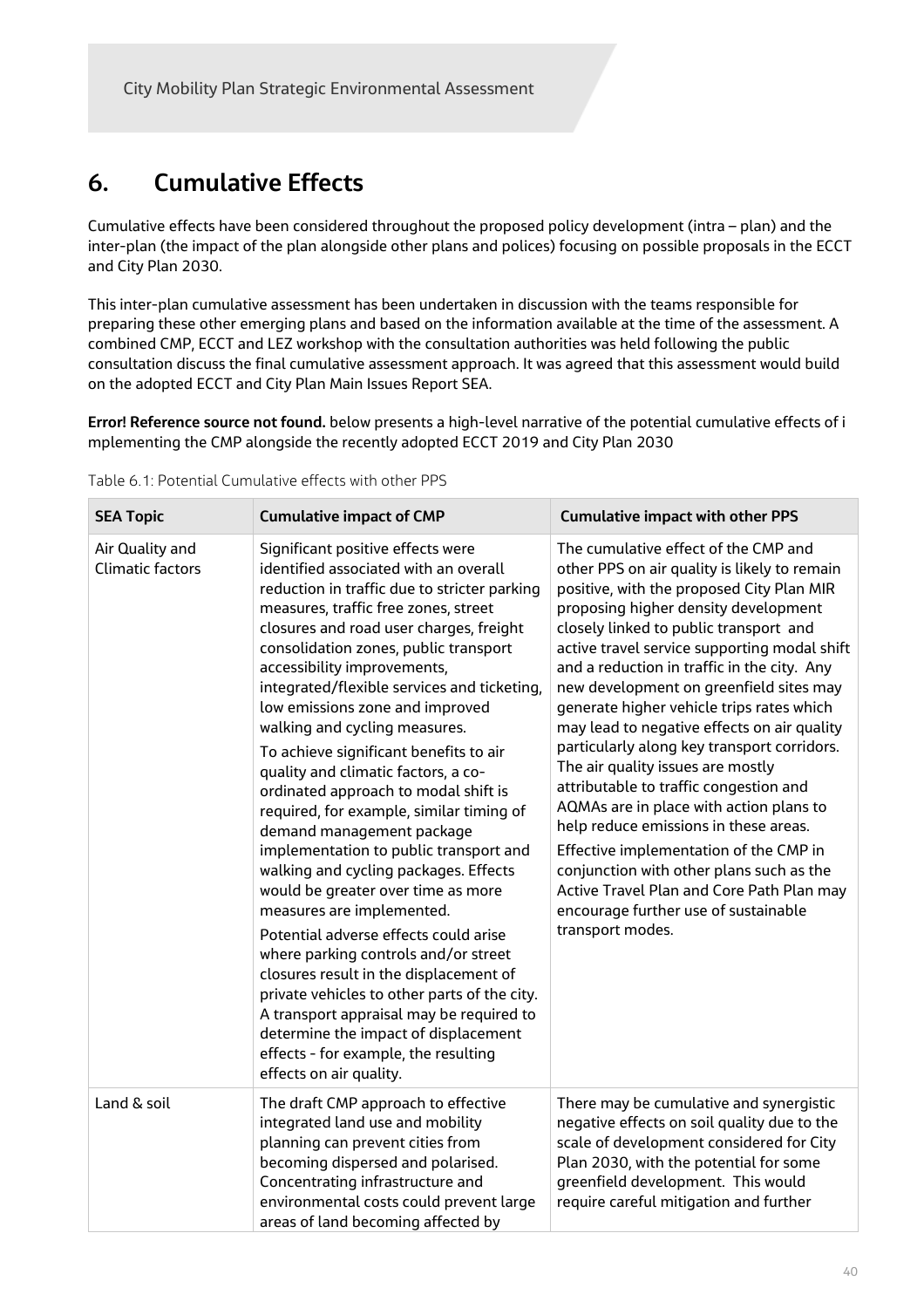| <b>SEA Topic</b>                 | <b>Cumulative impact of CMP</b>                                                                                                                                                                                                                                                                                                                                                                                                                                                                                           | <b>Cumulative impact with other PPS</b>                                                                                                                                                                                                                                                                                                                                                                                                                                                                                                                                                                                                                        |  |
|----------------------------------|---------------------------------------------------------------------------------------------------------------------------------------------------------------------------------------------------------------------------------------------------------------------------------------------------------------------------------------------------------------------------------------------------------------------------------------------------------------------------------------------------------------------------|----------------------------------------------------------------------------------------------------------------------------------------------------------------------------------------------------------------------------------------------------------------------------------------------------------------------------------------------------------------------------------------------------------------------------------------------------------------------------------------------------------------------------------------------------------------------------------------------------------------------------------------------------------------|--|
|                                  | construction of transport infrastructure<br>and car dominated developments. This<br>should lead to reduced detrimental<br>effects on land use change.<br>Potential for some localised negative<br>effects where new or expanded regional<br>park and ride may require additional land                                                                                                                                                                                                                                     | environmental appraisal would be required<br>as proposals are developed.                                                                                                                                                                                                                                                                                                                                                                                                                                                                                                                                                                                       |  |
|                                  | take or the extension to the tram<br>network.                                                                                                                                                                                                                                                                                                                                                                                                                                                                             |                                                                                                                                                                                                                                                                                                                                                                                                                                                                                                                                                                                                                                                                |  |
| Water                            | The draft CMP approach to integrated<br>land use planning is likely to reduce<br>widespread construction across the city.<br>This is likely to reduce flood risk, as<br>natural drainage patterns are less likely<br>to be affected by dispersed development<br>and impermeable surfaces. It was also<br>identified that the implementation of the<br>CMP could improve water quality<br>through reduced pollutants, following a<br>reduction in private vehicles and<br>encouraging modal shift                          | The cumulative effect of the ECCT and<br>other PPS on water is likely to remain<br>mixed, with the potential for significant<br>impacts/opportunities depending on the<br>location of higher density development<br>tram extension and park and ride<br>interchanges.<br>Any new development/ infrastructure<br>should aim to improve sustainable<br>drainage and pollutant filtration.<br>If sites are developable, appropriate design<br>of development would be required in order<br>to ensure that there is no associated<br>increase in flood risk out with the site and<br>to ensure there is no unacceptable flood<br>risk for future uses of the site. |  |
| Landscape                        | A generally positive effect on landscape<br>and townscape was identified with key<br>benefits anticipated through the overall<br>reduction of traffic and parking within the<br>city facilitating public realm<br>improvements. However, the location of<br>any new freight consolidation centres,<br>regional park and rides, logistics zones or<br>hubs needs to be sympathetic to<br>landscape considerations. The extension<br>of the tram route and bus routes would<br>also need to be designed<br>sympathetically. | Uncertain (positive and negative impacts),<br>potential for adverse impacts from<br>combinations of transport and land use<br>developments. However, there is potential<br>for combined enhancements to<br>landscape/streetscape through sensitive<br>design and planning.                                                                                                                                                                                                                                                                                                                                                                                     |  |
| Biodiversity, flora and<br>fauna | The draft CMP policies to concentrate<br>infrastructure could prevent large areas<br>of natural environment, including<br>designated sites and protected species,<br>from becoming affected by construction<br>of transport infrastructure and car<br>dominated developments. This should<br>lead to reduced detrimental effects on<br>biodiversity, flora and fauna. Reductions<br>in usage of private vehicles through<br>improved public transport and active<br>travel networks would also improve air                | The cumulative effect of the CMP and<br>other PPS on biodiversity is likely to<br>remain mixed with the potential for<br>significant impacts/opportunities<br>depending on the location of higher<br>density development and park and ride<br>interchanges.<br>Through appropriate layout and design of<br>development, higher levels of biodiversity<br>could be established within development                                                                                                                                                                                                                                                               |  |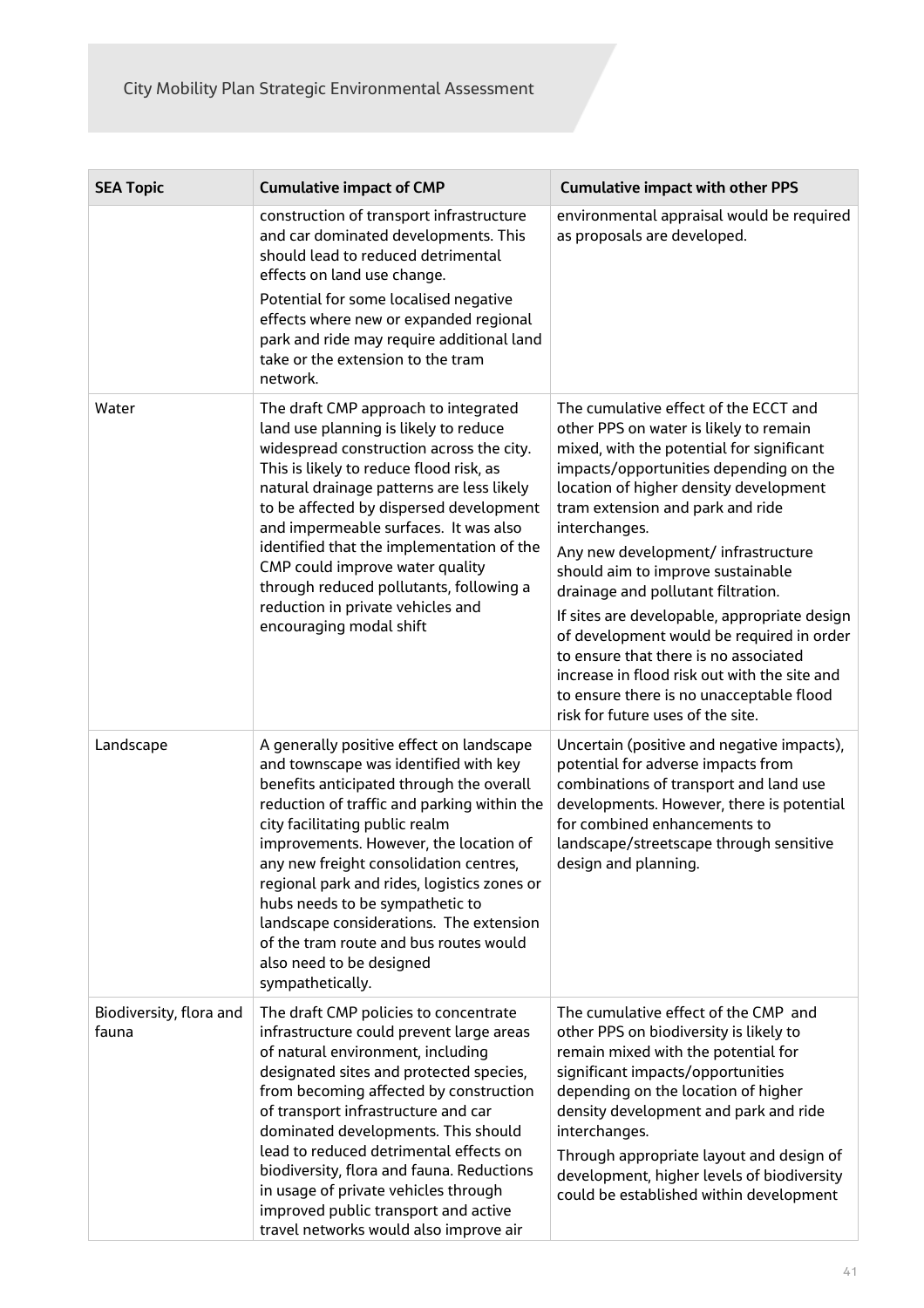| <b>SEA Topic</b>                              | <b>Cumulative impact of CMP</b>                                                                                                                                                                                                                                                                                                                                                                                                                                                                                                                                                                                                                                                                                                                 | <b>Cumulative impact with other PPS</b>                                                                                                                                                                                                                                                                                                                             |  |
|-----------------------------------------------|-------------------------------------------------------------------------------------------------------------------------------------------------------------------------------------------------------------------------------------------------------------------------------------------------------------------------------------------------------------------------------------------------------------------------------------------------------------------------------------------------------------------------------------------------------------------------------------------------------------------------------------------------------------------------------------------------------------------------------------------------|---------------------------------------------------------------------------------------------------------------------------------------------------------------------------------------------------------------------------------------------------------------------------------------------------------------------------------------------------------------------|--|
|                                               | quality with a possible positive impact on<br>biodiversity.<br>Where site specific measures are<br>proposed, there is the potential for<br>adverse impacts to occur where proposed<br>interventions result in habitat loss.<br>However as more interventions are<br>implemented the potential for habitat<br>creation also increases in the long-term.                                                                                                                                                                                                                                                                                                                                                                                          | sites compared to existing uses, such as<br>agricultural land or industrial sites.<br>Strategic HRA screening would be required<br>if there is potential for the CMP, combined<br>with other PPS, to have a cumulative<br>significant effect on a Natura 2000 site.                                                                                                 |  |
| Material assets                               | Positive effects on material assets were<br>identified through the overall<br>improvement to the public transport<br>network. Encouraging greater use of the<br>network through more flexible services,<br>improved accessibility and integrated<br>fares and ticketing is likely to lead to less<br>congestion on the roads due to a fewer<br>number of cars. New bus routes servicing<br>areas with current low public transport<br>access would lead to reduced car use in<br>more remote parts of the city.<br>The introduction of walking and cycling<br>measures would require improvements<br>to cycle facilities and access to streets. It<br>is likely that this would lead to an<br>improvement to the existing transport<br>network. | The cumulative effect of the CMP and<br>other PPS on material assets could see<br>more significant positive effects through<br>modal shift to sustainable transport<br>modes, and the integration of sustainable<br>transport options into new developments.                                                                                                        |  |
| Population and<br>human health                | The improvements to public transport<br>would also promote sustainable mass-<br>transit opportunities for people to access<br>work, education, social activities,<br>healthcare and other services. Active<br>travel network improvements promote a<br>healthy lifestyle and quality of life which<br>would be improved through a more<br>integrated network, better facilities and<br>safety improvements such as secure bike<br>storage. Human health would also be<br>positively impacted by reductions in air<br>pollutants and noise resulting from an<br>overall reduction in traffic.                                                                                                                                                    | The cumulative effect of the CMP and<br>other PPS on population and human<br>health is likely to remain positive, with the<br>PPS supporting a significant reduction in<br>traffic within the city and supporting the<br>provision of additional facilities for<br>sustainable travel such as mobility hubs,<br>core paths, cycleways etc.                          |  |
| Cultural heritage and<br>historic environment | Mixed effects were identified on Cultural<br>Heritage. Dense developments could<br>potentially affect townscape if taller<br>buildings are part of the development.<br>Heritage assets could also be affected by<br>the construction of new freight<br>consolidation centres, logistics zones or<br>hubs and expansion of both bus and tram<br>routes.                                                                                                                                                                                                                                                                                                                                                                                          | The cumulative effect of the CMP and<br>other PPS on cultural heritage is likely to<br>remain mixed with similar benefits<br>identified within the CMP. The benefits are<br>associated with the significant reduction in<br>traffic anticipated within the city. However,<br>there could be adverse visual impacts on<br>the setting of heritage assets from higher |  |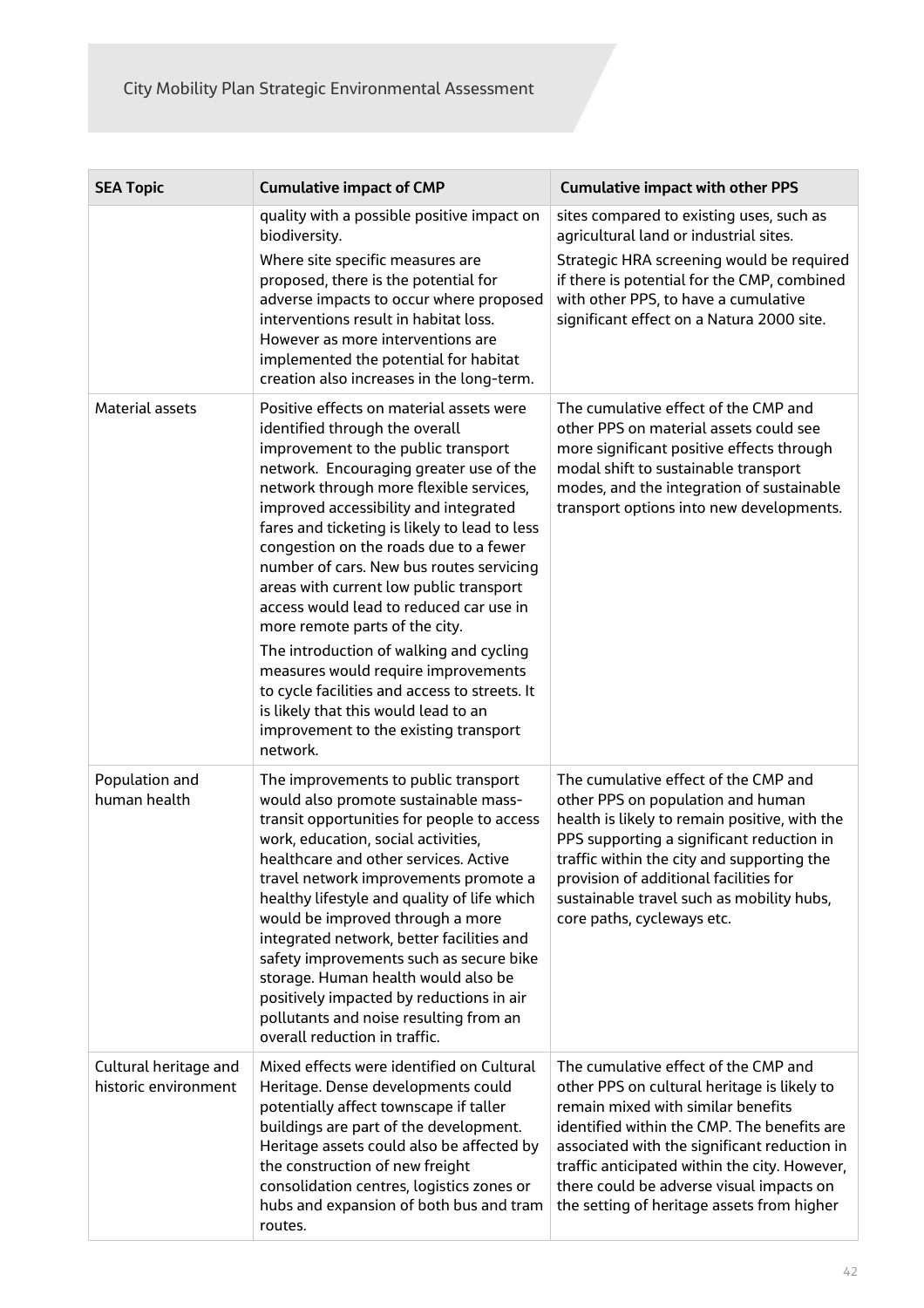City Mobility Plan Strategic Environmental Assessment

| <b>SEA Topic</b> | <b>Cumulative impact of CMP</b>                                                                                                                                                                                                                                                                  | <b>Cumulative impact with other PPS</b>                        |
|------------------|--------------------------------------------------------------------------------------------------------------------------------------------------------------------------------------------------------------------------------------------------------------------------------------------------|----------------------------------------------------------------|
|                  | There may be opportunities for improved<br>accessibility to heritage assets through<br>improvements to the public transport<br>network and active travel routes and the<br>visual setting of some heritage assets<br>may be improved as there would be<br>fewer private vehicles on the streets. | density developments, depending on the<br>location and design. |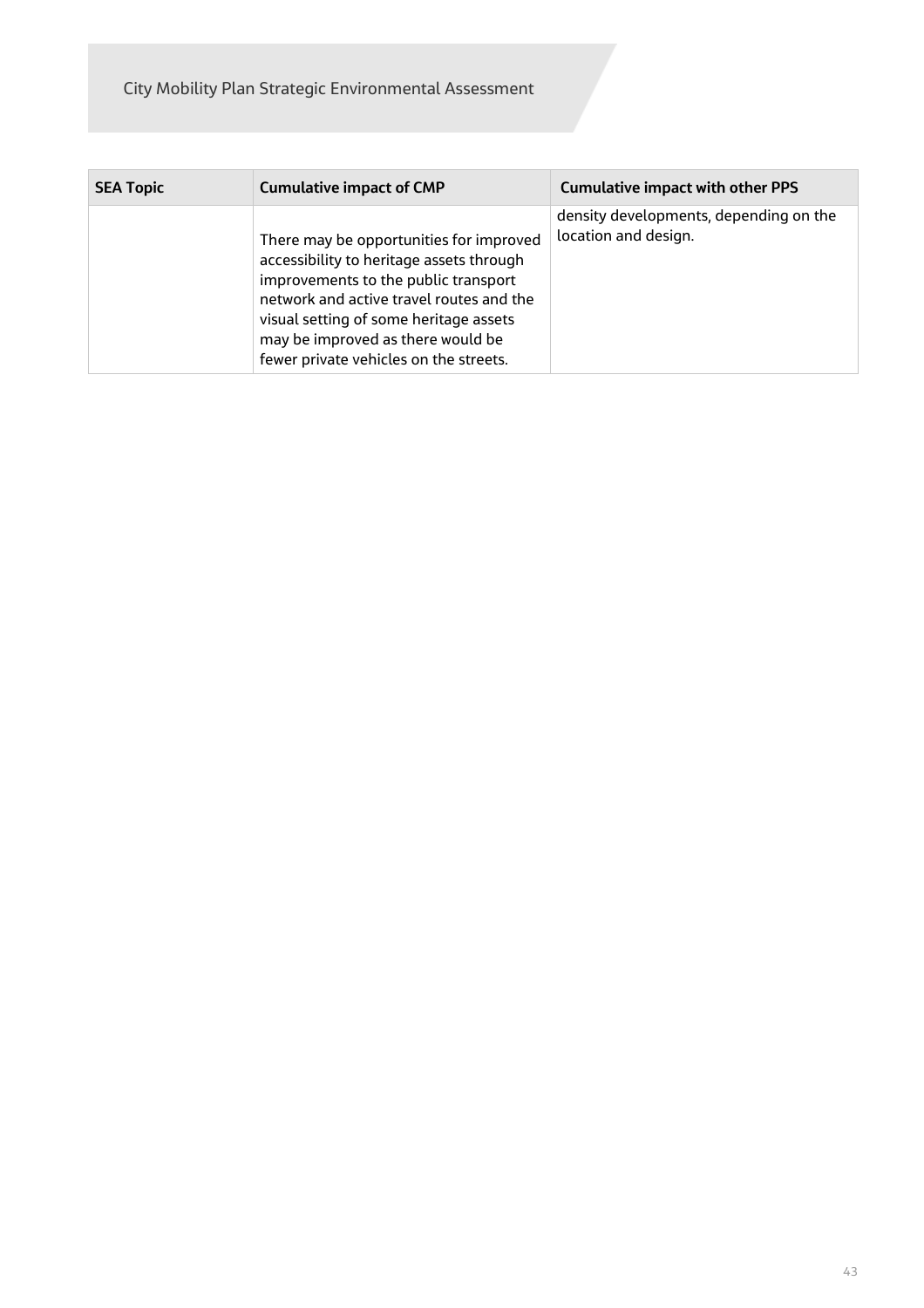## **7. Mitigation and Enhancement**

Schedule 3 of the 2005 Act requires consideration to be given to "the measures envisaged to prevent, reduce and as fully as possible offset any significant adverse effects on the environment of implementing the plan or programme".

## **7.1 Embedded Mitigation**

Following each stage of assessment, any negative impacts or positive opportunities that were identified were discussed with the project team to determine effective mitigation and enhancement recommendations and to embed these in the development of the plan. The key recommendations have included refinements to the objectives, alternative policies and policy wording, based on the environmental criteria that consider and respond to both direct impacts and indirect, secondary and cumulative impacts.

Following the adoption of the recommendations, where appropriate, a second SEA review was undertaken to determine the residual impact of the objective/policy and to determine whether there was a need for any further mitigation.

## **7.2 Future Mitigation**

Where mitigation could not be embedded at this stage due to the strategic nature of the policy, but the policy may still have a significant environmental effect, future mitigation measures were described. This predominantly comprised recommendations for further studies and/or future project-specific environmental appraisals.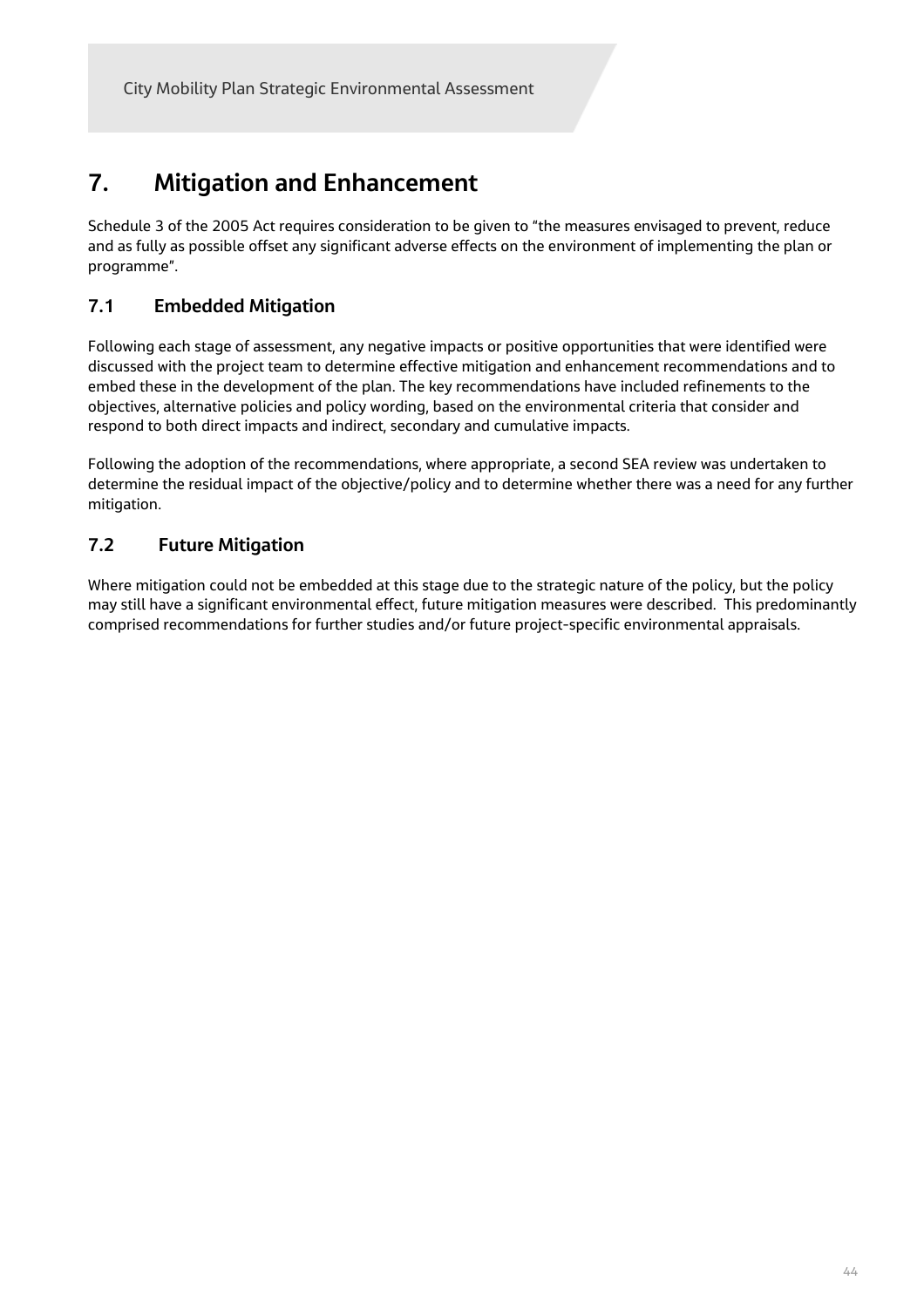## **8. Post Consultation Amendments to the CMP**

## **8.1 Introduction**

The draft CMP and Environmental Report were issued to the SEA Consultation authorities (SEPA, Nature Scot (formally SNH and HES)) for public consultation in January 2020 for a period of 8 weeks. This was extended in response to Covid-19, with the consultation period ending on 7 May 2020. Responses from this period of consultation were considered and resulted in slight amendments to the objectives, policies and themes of the draft CMP.

This section summarises the key changes following consultation and the impact, if any, on the final scores outlined in Section 5.2.

## **8.2 Summary of key changes and SEA review**

#### **Vision & Objectives**

The Vision has been slightly amended following consultation. The most notable changes are the introduction of a carbon neutral transport system and achieving a compact capital city. The revised vision now reads:

*'Edinburgh will be connected by a safer and more inclusive carbon neutral transport system delivering a healthier, thriving, fairer and compact capital city and a higher quality of life for all residents'*

The number of objectives has increased from seven to nine in total following consultation and these are still presented under the high-level themes of People, Movement and Place. The key change to the objectives is the themes with which they fall under e.g. previously there was one objective within the Movement theme and now there are five. The two new objectives are both within the People theme and are:

- Objective 1: Encourage behaviour change to support the use of sustainable travel modes
- Objective 2: Ensure that transport options in the city are inclusive and affordable

As the changes to the objectives are not considered substantial, only a compatibility assessment of the revised vision and the two new objectives against the SEA objectives has been presented here. Table 8.1 presents the compatibility scores for the revised vision and new objectives. The compatibility assessment for all objectives is presented in Appendix E: Post Consultation Amendments.

| <b>CMP Vision &amp;</b>                                      | <b>SEA Objectives</b>              |             |       |           |              |                    |                                |                      |
|--------------------------------------------------------------|------------------------------------|-------------|-------|-----------|--------------|--------------------|--------------------------------|----------------------|
| Objectives                                                   | Air and climatic   Land<br>factors | and<br>Soil | Water | Landscape | Biodiversity | Material<br>assets | Population and<br>human health | Cultural<br>heritage |
| Vision                                                       |                                    | ÷           |       |           |              |                    |                                |                      |
| People: To improve health, wellbeing, equality and inclusion |                                    |             |       |           |              |                    |                                |                      |
| Objective 1                                                  |                                    | U           |       |           |              |                    |                                |                      |
| Objective 2                                                  |                                    |             |       |           |              |                    |                                |                      |

Table 8.1: Compatibility Assessment for the Post Consultation Vision and Objectives

Overall, the vision is now considered compatible with objective 2 (land and soil) in addition to objective 1 (air and climatic factors), objective 6 (material assets) and objective 7 (population and human health). The new objectives are both compatible with objective 7 (population and human health). No changes to the draft CMP vision and objectives are considered to be incompatible with the SEA objectives.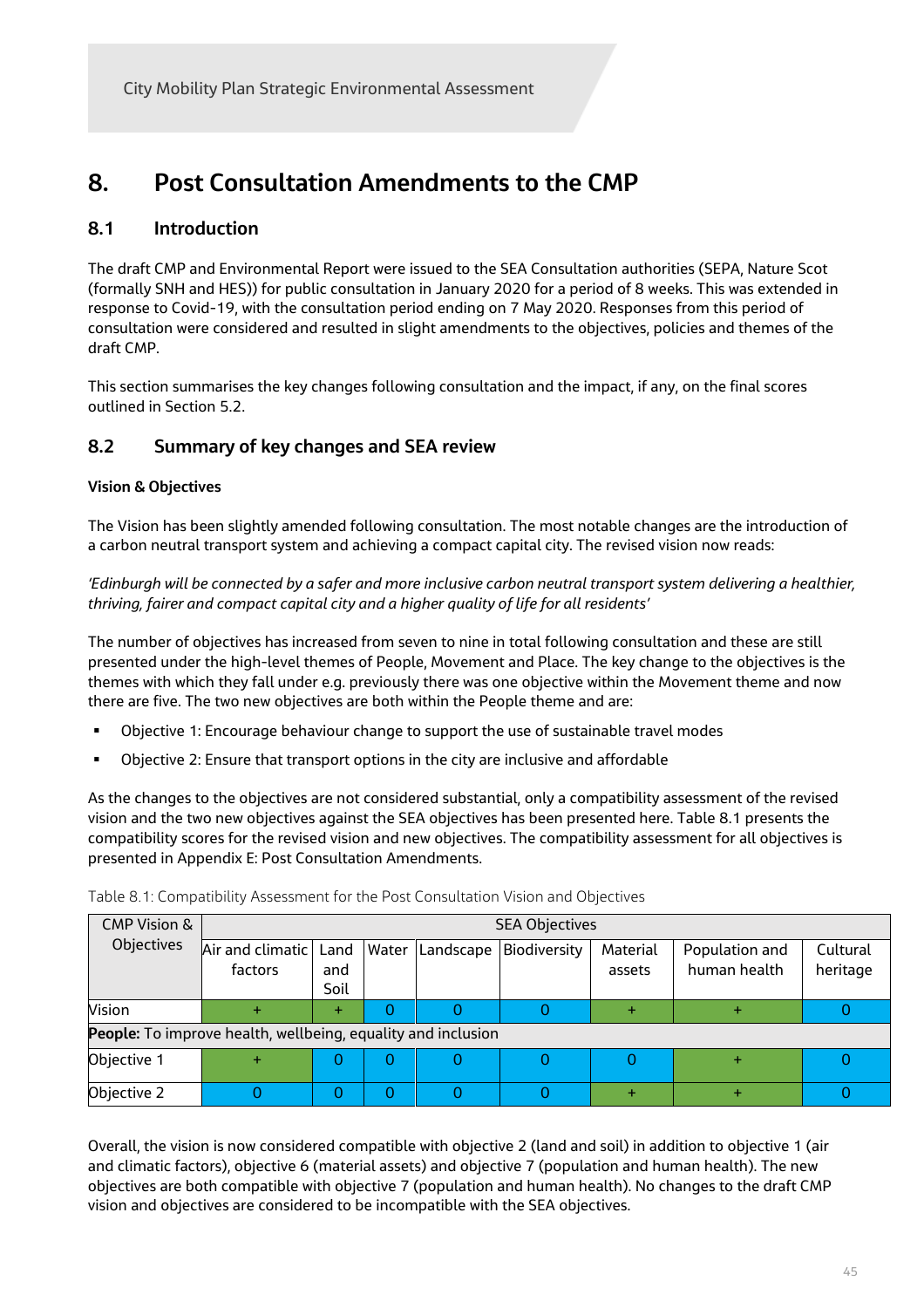#### **Policies**

A total of 49 policy measures (previously 51) across the three themes are now considered within the draft CMP following consultation.

The main amendments to the policies have been minor changes to wording, splitting of policies and some additional policies. A health check of all individual policies was carried out to ensure that any negative significant effects on the SEA objectives were identified. A total of eight policies were considered to require re-scoring using the SEA scoring system in Table 4.2. Appendix E: Post Consultation Amendments presents the re-scoring for these eight policy measures

Of the eight policies that required re-scoring none are expected to lead to potential negative effects on any of the SEA objectives. In most instances the outcomes of the policies brought positive impacts on objective 1 (air and climatic factors) and objective 7 (population and human health).

#### **Themes**

Post consultation, the number of themes (previously referred to as packages) has remained the same, continuing under the broad headings of People, Movement and Place. However, each theme is now split into a number of sub-sections which the policies sit within, these are:

- People:
	- o Supporting behaviour change (2 policies)
	- o Equal access to the city (1 policy)
- Movement:
	- o Sustainable and integrated travel (18 policies)
	- o Safe and efficient movement (12 policies)
	- o Clean air and energy (3 policies)
	- o Managing demand (6 policies)
- Place:
- o A transformed city centre (1 policy)
- o 20-minute neighbourhoods (2 policies)
- o Streets for people (4 policies)

These sub-sections were scored against the SEA objectives to identify if the cumulative effect of the policies within each sub-section would result in any significant negative effects (see Appendix E: Post Consultation Amendments). Table 8.2 outlines the overall cumulative score for each sub-section.

Table 8.2 Summary of High-level Cumulative Effects by Section

| <b>Themes</b>               | <b>Cumulative Score</b>                          |  |  |
|-----------------------------|--------------------------------------------------|--|--|
|                             |                                                  |  |  |
|                             | People                                           |  |  |
| Supporting behaviour        | This theme is not expected to have a significant |  |  |
| change                      | effect on the SEA Objectives                     |  |  |
|                             |                                                  |  |  |
| Equal access to the city    | This theme is not expected to have a significant |  |  |
|                             | effect on the SEA Objectives                     |  |  |
|                             |                                                  |  |  |
| <b>Movement</b>             |                                                  |  |  |
| Sustainable and integrated  | Significant positive effect                      |  |  |
| travel                      |                                                  |  |  |
|                             |                                                  |  |  |
| Safe and efficient movement | Minor positive effect                            |  |  |
|                             |                                                  |  |  |
|                             |                                                  |  |  |
| Clean air and energy        | Significant positive effect                      |  |  |
| Managing demand             | Significant positive effect                      |  |  |
|                             |                                                  |  |  |
| Place                       |                                                  |  |  |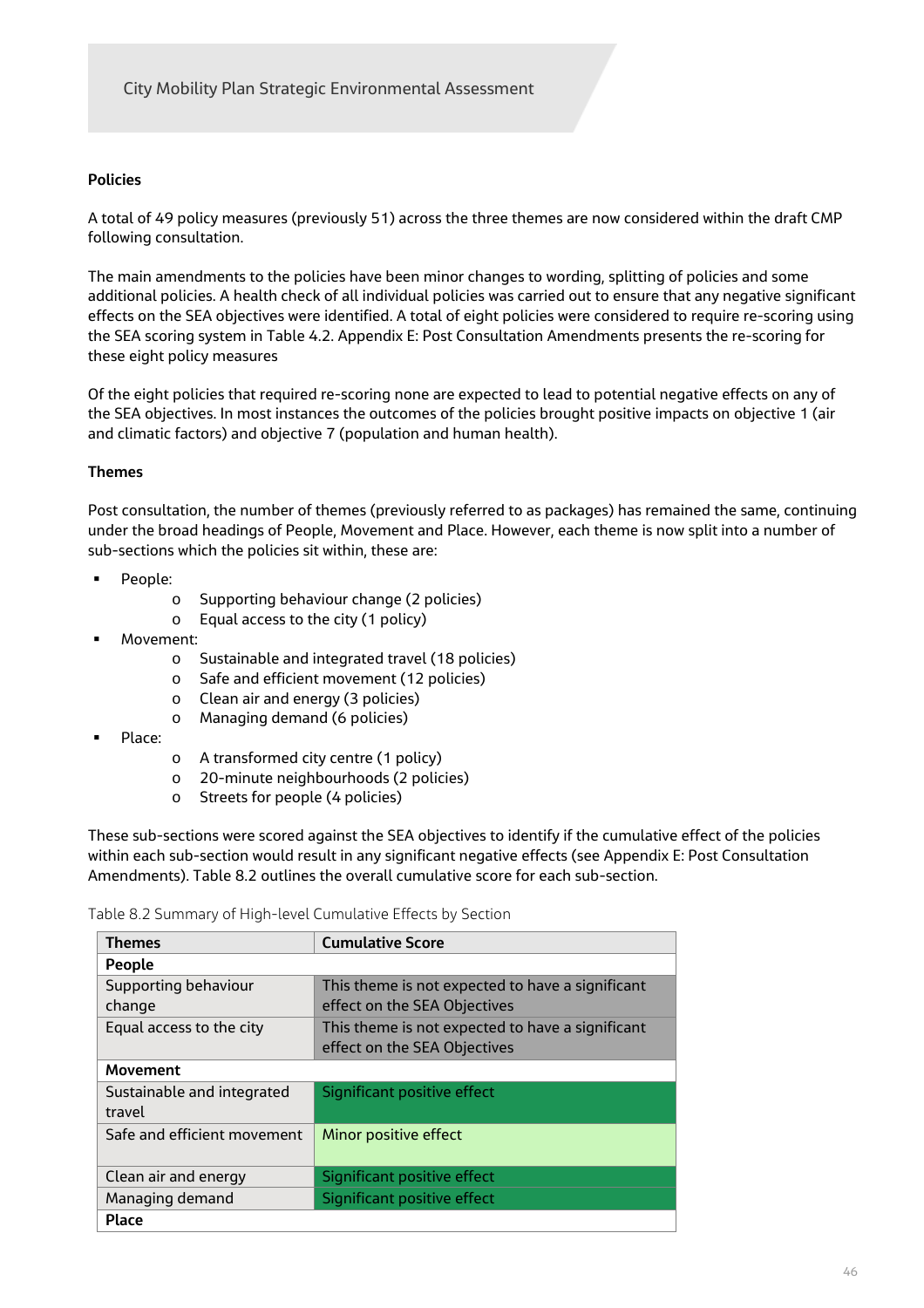| A transformed city centre | Minor positive effect |
|---------------------------|-----------------------|
| 20-minute neighbourhoods  | Minor positive effect |
| Streets for people        | Minor positive effect |

The review has concluded that no changes to the draft CMP have resulted in new negative effects on the SEA objectives that would require to be mitigated. In addition, no further recommendation measures are proposed to those outlined in Section 5 of the ER.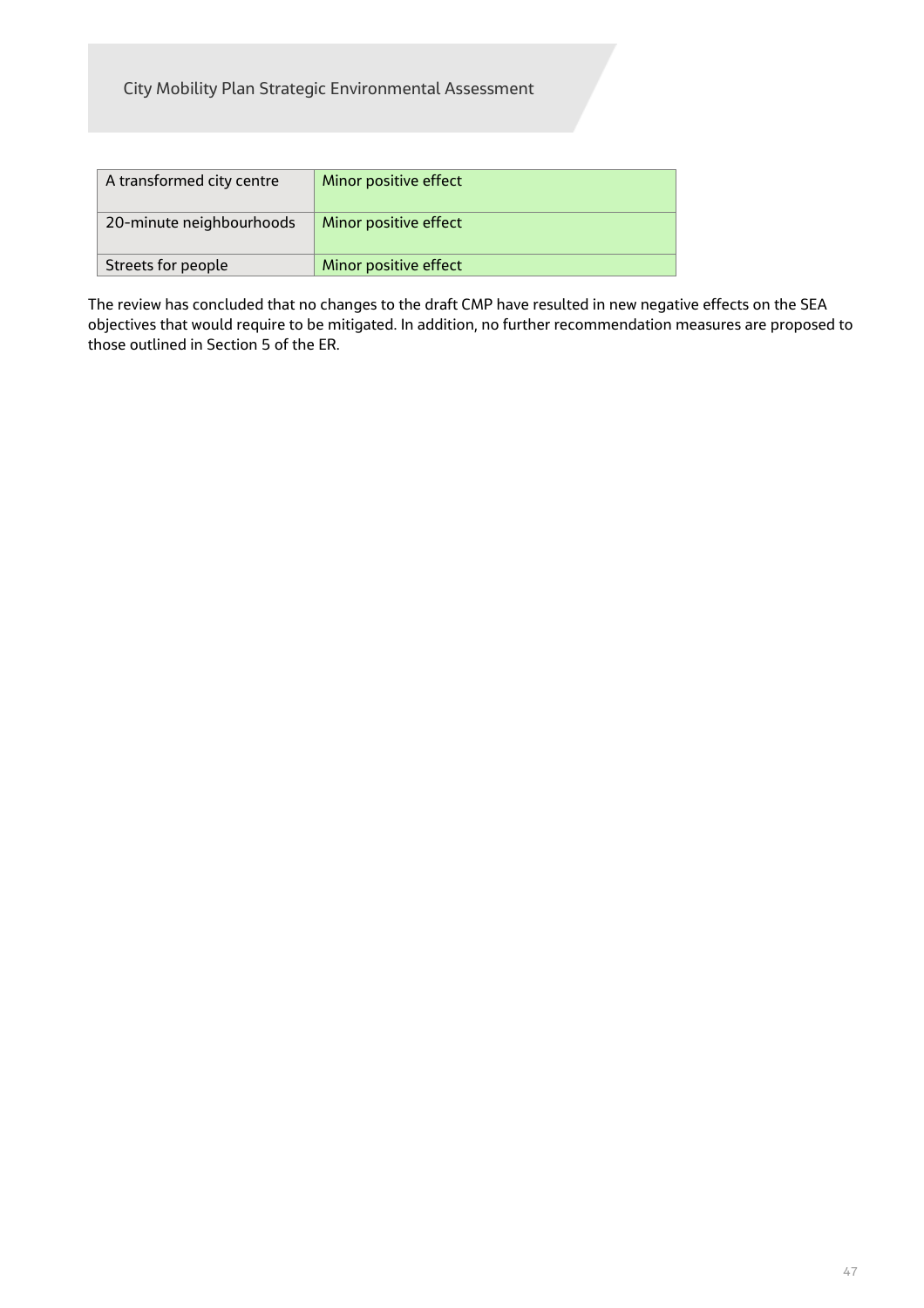## **9. Next Steps**

## **9.1 Monitoring**

Section 19 of the 2005 Act requires the CEC, as the Responsible Authority, to monitor the significant environmental effects of the implementation of the Strategy.

Best practice in SEA Monitoring requires that a detailed monitoring framework reflects the implementation of the Plan actions, identifies where existing indicators (from the delivery of related PSS) can be used to track progress and, ideally, is embedded within the final Plan to ensure that monitoring is undertaken as part of CMP delivery.

It is proposed that the monitoring framework would align with the adopted ECCT and City Plan 2030 to ensure an integrated approach. Developing this integrated framework was agreed at a workshop with the consultation authorities in July 2019.

A monitoring framework and associated targets/indicators will be agreed with CEC and presented in the Post Adoption SEA statement.

## **9.2 SEA activities to date and next steps**

| <b>SEA Stage</b>                     | <b>SEA Requirements</b>                                                                                                                                                                                                                                                                                            | <b>CMP SEA Activities</b>                                                                                                                                                                                                                                                                                                                             |  |  |
|--------------------------------------|--------------------------------------------------------------------------------------------------------------------------------------------------------------------------------------------------------------------------------------------------------------------------------------------------------------------|-------------------------------------------------------------------------------------------------------------------------------------------------------------------------------------------------------------------------------------------------------------------------------------------------------------------------------------------------------|--|--|
| <b>SEA Activities to Date</b>        |                                                                                                                                                                                                                                                                                                                    |                                                                                                                                                                                                                                                                                                                                                       |  |  |
| Screening                            | Determining whether the CMP is<br>likely to present significant<br>environmental effects and deciding<br>whether a SEA is required.                                                                                                                                                                                | It was determined in-house that the CMP would<br>be likely to present significant environmental<br>effects; therefore, a screening determination was<br>not submitted.                                                                                                                                                                                |  |  |
| Scoping                              | Considering the scope and level of<br>detail of the Strategic<br>Environmental Assessment, and the<br>consultation period for the ER.<br>Decided in consultation with<br>Scottish Natural Heritage (now<br>NatureScot), Historic Environment<br>Scotland and the Scottish<br><b>Environment Protection Agency.</b> | A Scoping Workshop on the 24 <sup>th</sup> January 2019 to<br>agree scope and assessment methodology.<br>The Scoping Report was issued to the<br>Consultation Authorities on 27 <sup>th</sup> February 2019.<br>Responses were received on 3rd April 2019.<br>A summary of the comments and team response<br>is included in the Environmental Report. |  |  |
| Environmental<br>Report              | Publishing an ER which outlines the<br>environmental analyses undertaken<br>for the CMP and its environmental<br>effects, and consulting on that<br>report.                                                                                                                                                        | The Draft ER was made available for a period of 8<br>weeks on 31 <sup>st</sup> January 2020.                                                                                                                                                                                                                                                          |  |  |
| <b>Next Steps</b>                    |                                                                                                                                                                                                                                                                                                                    |                                                                                                                                                                                                                                                                                                                                                       |  |  |
| <b>Adoption and SEA</b><br>Statement | Provides information on how the<br>SEA process informed and improved<br>the finalised CMP; how consultation                                                                                                                                                                                                        | Publication of a post-adoption SEA statement<br>will follow adoption of the CMP. This will<br>demonstrate how the SEA has influenced the                                                                                                                                                                                                              |  |  |

Table 9.1: SEA activities and next steps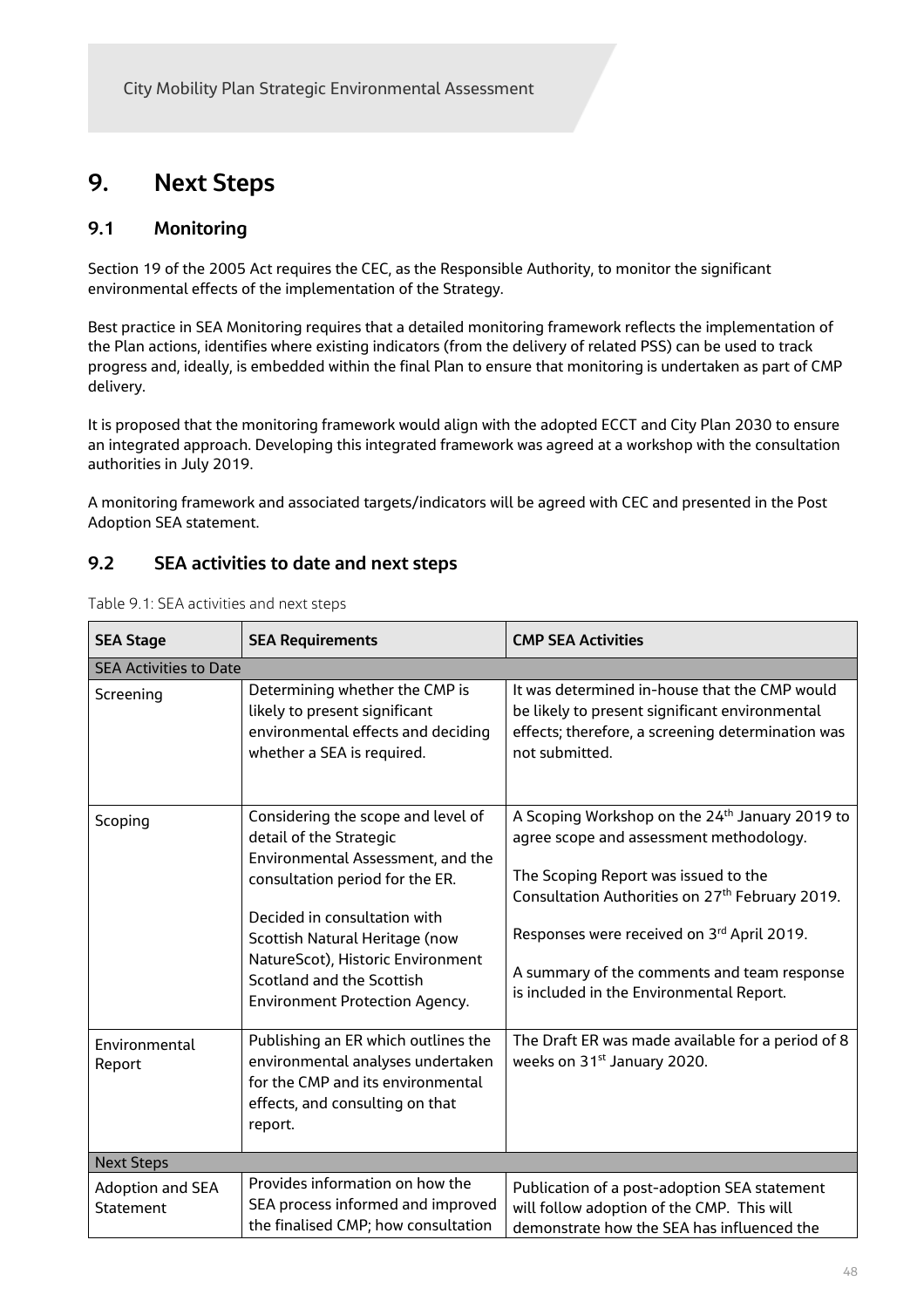| <b>SEA Stage</b> | <b>SEA Requirements</b>                                                                                                                                                                                                                | <b>CMP SEA Activities</b>                                                                                                 |  |
|------------------|----------------------------------------------------------------------------------------------------------------------------------------------------------------------------------------------------------------------------------------|---------------------------------------------------------------------------------------------------------------------------|--|
|                  | comments have been taken into<br>account; and methods for<br>monitoring the significant<br>environmental effects of the<br>implementation of the strategy.                                                                             | final CMP, summarise consultation feedback and<br>SEA responses and set out a monitoring<br>framework                     |  |
| Monitoring       | Monitoring significant<br>environmental effects in such a<br>manner so as to also enable the<br>Responsible Authority to identify<br>any unforeseen adverse effects at an<br>early stage and undertake<br>appropriate remedial action. | To be undertaken by CEC following adoption. To<br>be aligned with ECCT and City Plan 2030 SEA<br>monitoring requirements. |  |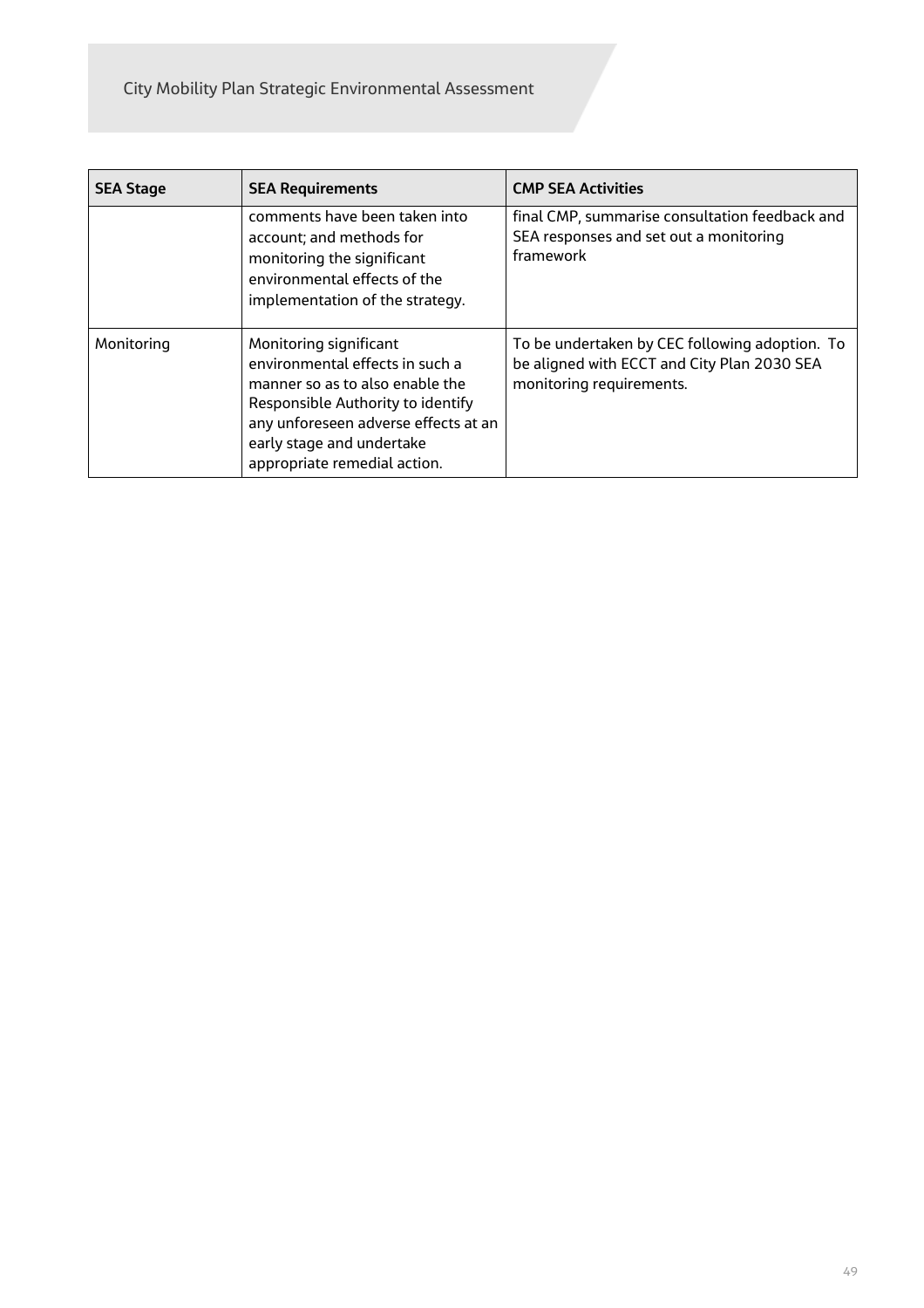## **10. References**

City of Edinburgh Council (2013). Local transport Strategy 2014-2019. Available online: https://www.edinburgh.gov.uk/downloads/download/13438/local-transport-strategy-2014---2019 [Accessed June 2019].

City of Edinburgh Council (2018). Edinburgh Economy Strategy, Enabling Good Growth. Available online: https://www.edinburgh.gov.uk/council-planning-framework/edinburghs-economic-strategy [September 2019].

City of Edinburgh Council Transport and Environment Committee (2019). *Edinburgh City Centre Transformation Strategy*. Available online at: https://democracy.edinburgh.gov.uk/documents/s6001/Item%207.1%20- %20ECCT%20Final%20Strategy%20with%20all%20appendices.pdf [Accessed on October 2019].

Climate Change (Scotland) Act 2009

Environmental Assessment (Scotland) Act 2005

European Birds Directive 2009/147/EEC

European Habitats Directive 92/43/EEC

European SEA Directive 2001/42/EC

European Union (2019). Civitas Sumps-up website. Available here: https://sumps-up.eu/the-project/ [Accessed November 2019].

Jacobs/Steer (2019). Edinburgh Strategic Sustainable Transport Study – Phase 1. Presented to TEC 16<sup>th</sup> January 2020.

National Records of Scotland (2018). 2016-based principal population projections for 2016-2041, by sex, council area and single year of age'.

Scottish Government (2013). *Strategic Environmental Assessment Guidance*. Available online: https://www.gov.scot/publications/strategic-environmental-assessment-guidance/ [Accessed June 2019].

The City of Edinburgh Council (2019). *Edinburgh City Centre Transformation Final Strategy*. Available online: https://www.connectingedinburgh.com/downloads/download/2/edinburgh-city-centre-transformationstrategy-document-and-delivery-plan [Accessed June 2019]

This is Edinburgh (2019). 2050 Edinburgh City Vision. Available online: https://edinburgh.org/2050-edinburghcity-vision/ [Accessed September 2019].